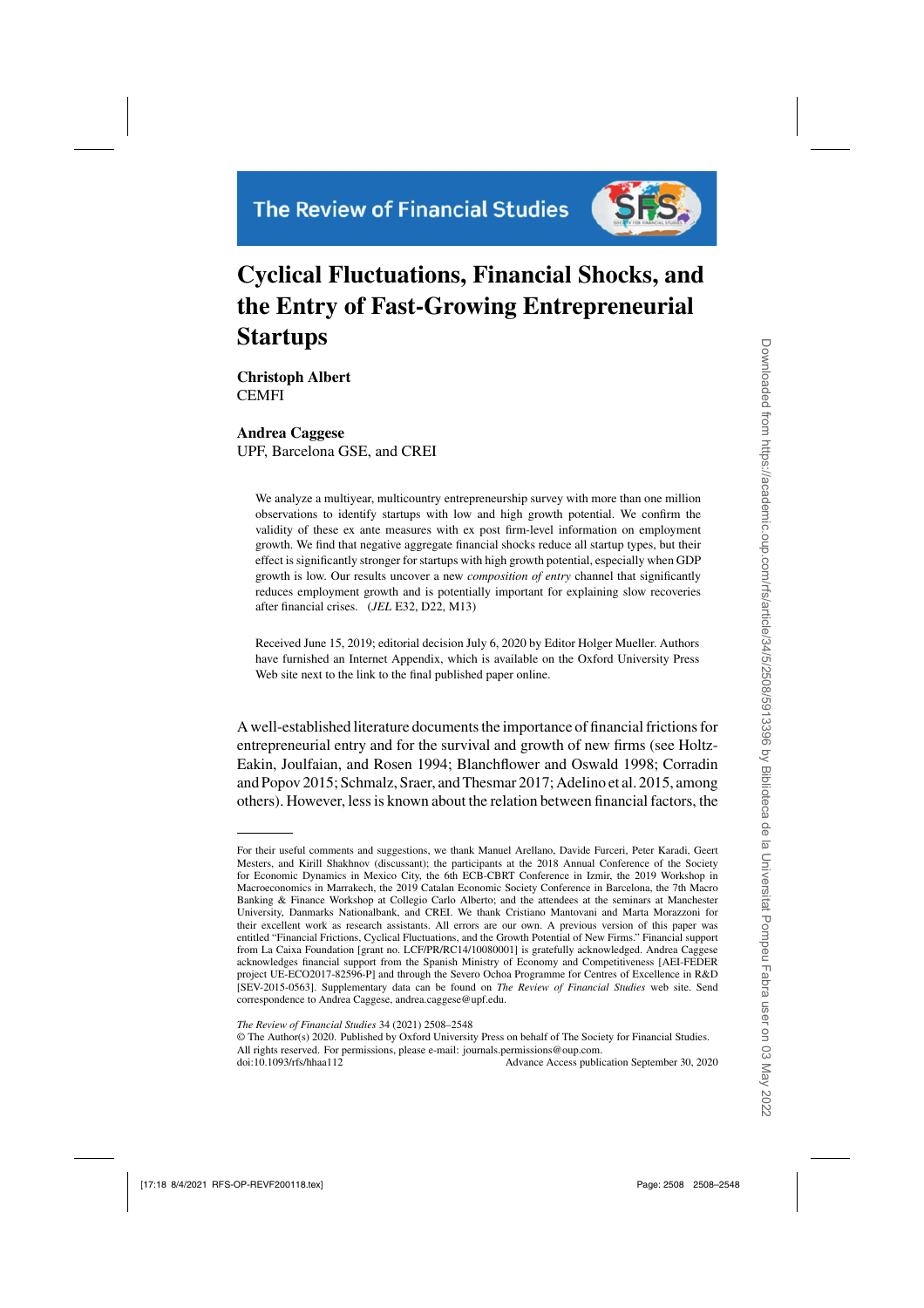decision of what type of business to start, and the ex post performance of new firms. [Haltiwanger et al.](#page-39-0) [\(2016](#page-39-0)) show that while most new firms grow slowly, a small fraction grows very rapidly, driving a higher mean net employment growth for younger firms than for older firms. Pugsley, Sedlacek and Sterk (2018) argue that such heterogeneity is primarily driven by the ex ante characteristics of these startups rather than by the ex post shocks they face during their lifetime.

Are these ex ante decisions of the entrepreneurs important for the ex post ability of their businesses to create jobs? And do financial factors affect these ex ante decisions? This paper provides new evidence and an answer to these questions by combining multiple data sources. Our main data set is drawn from the Global Entrepreneurship Monitor (GEM), a multicountry survey of entrepreneurial decisions that allows us to identify heterogeneous startup types. We use a sample of this survey that ranges from 2002 to 2013 and includes a total of approximately one million individual-level observations from 21 OECD countries. We merge this data set with firm-level data, which allows us to measure the ex post performance of these different startup types, and we employ a country-specific business cycle indicator (gross domestic product [GDP] growth) and several macroeconomic indicators of financial conditions, which have been shown to strongly affect the availability of credit to households and businesses.

Three features make the GEM data set particularly suited for our purpose. First, it includes an individual's personal characteristics, such as age, gender, education, income bracket, and entrepreneurial experience. Thus, we can study the dynamics of startups while controlling for the quality of the pool of potential entrepreneurs. Second, it is designed to be representative of a country's population and contains harmonized data across countries. [Poschke](#page-40-0) [\(2018\)](#page-40-0) shows that the firm size distribution obtained from survey responses of entrepreneurs in the GEM matches remarkably well with that obtained from administrative data sources. Third, it includes survey questions to ascertain the expected employment growth of new startups and the innovative nature of the products and services that will be offered; we use the survey questions to identify startups with high growth potential.

To formalize the intuition behind the relation between financial frictions and startup selection, we develop a stylized partial equilibrium model, in which new entrepreneurs start a business by paying an initial sunk cost that is financed partly with their own wealth and partly with debt, for which they pay a premium over the market interest rate. This premium reflects the excess cost of external finance caused by financial frictions. The entrepreneurs can choose between two different types of businesses: type 1 represents a business model that is reliable and immediately profitable but with limited growth potential, for example, a business model in which the entrepreneur decides to provide well-established services and/or products in well-known markets. Type 2 represents the decision to provide a newer product or service and/or one in less well-known markets. The type 2 business is initially not as productive as the type 1 business but has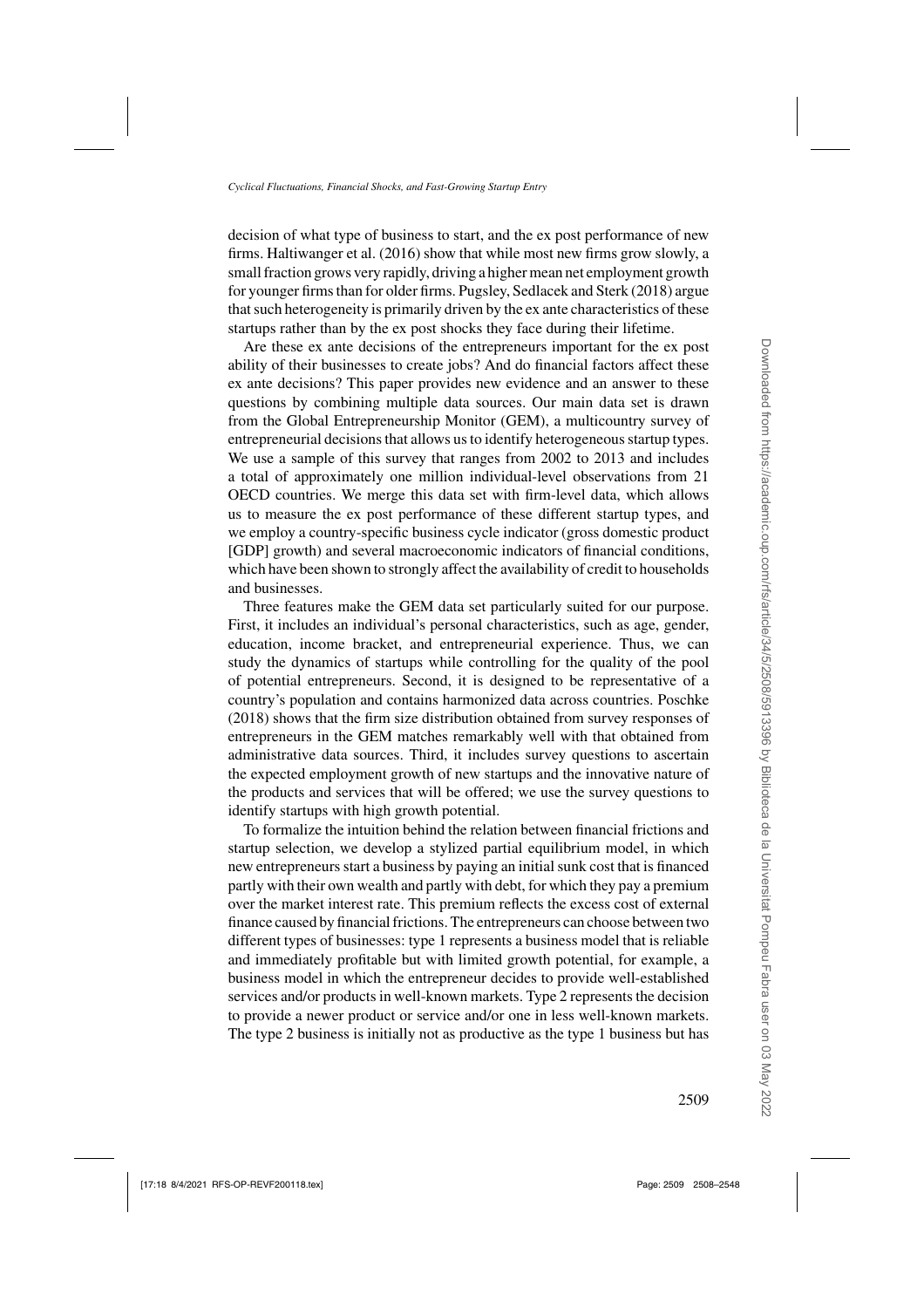a much larger growth potential in the medium-long term. The entrepreneurs are heterogeneous in their ability to manage these different businesses: in equilibrium, for the marginal entrepreneur who is indifferent between the two types, type 2 has lower profitability in the short term and higher profitability in the long term. It follows that at the margin, it takes longer to repay the initial debt to finance a type 2 startup, and its value is more sensitive to short-term increases in the cost of external finance than that of a type 1 startup.

These results imply that, conditional on aggregate conditions and the quality of the entrepreneurial pool, an increase in the excess cost of finance will reduce the number of all startups and the number of type 2 by relatively more than that of type 1 startups. Moreover, the results imply a financial accelerator channel that operates via the creation of new startups. By reducing the disposable income of entrepreneurs, a decline in GDP growth increases the need for external finance and amplifies the negative effects of financial shocks relatively more for type 2 than for type 1 startups.

To test these predictions, we identify type 2 startups in the GEM data set as those businesses for which the entrepreneur is expecting high future employment (relative to the average employment of established firms in the same country and sector). A key part of our analysis is that we verify whether this ex ante entrepreneurial selection of types is able to predict faster ex post firm growth. Conducting this type of test using only the GEM survey, which is a repeated cross-section, is unfeasible. Therefore, we match it at the two-digit sector level with a sample obtained from the Sistema de Análisis de Balances Ibéricos (SABI) comprising all new firms founded since 2003 in Spain. Despite being limited to Spain, the matched firm-level data set is sufficiently representative for our purposes. Spain is the country with the most extensive coverage in GEM, with more than 200,000 observations. Indeed, all the main results we later obtain from the entire data set are also confirmed when considering only the Spanish GEM surveys. The matched sample includes 46 two-digit sectors and 226,954 firm-year observations. We link each firm in SABI with the share of startups with high growth potential in its sector in the year it was founded. We interpret this value as the probability that this firm is a high-growth firm. We find that the higher this ex ante probability is, the smaller the initial employment for new firms but the faster the employment growth over time: this faster employment growth results in the high-growth firms having a significantly larger size from 6 years of age onward. This result is robust to controlling for sector-year fixed effects and for the aggregate conditions at the time of the firms' entry, and therefore, it is not driven by sector- or timespecific factors. In other words, this finding provides a positive answer to our first question. The ex ante decisions of the entrepreneurs on the type of startup significantly affect the ex post ability of these businesses to create jobs.

After verifying the validity of our empirical measure of ex ante high growth potential, we provide an answer to our second question by testing the predictions of the model. Financial shocks are measured by fluctuations in the excess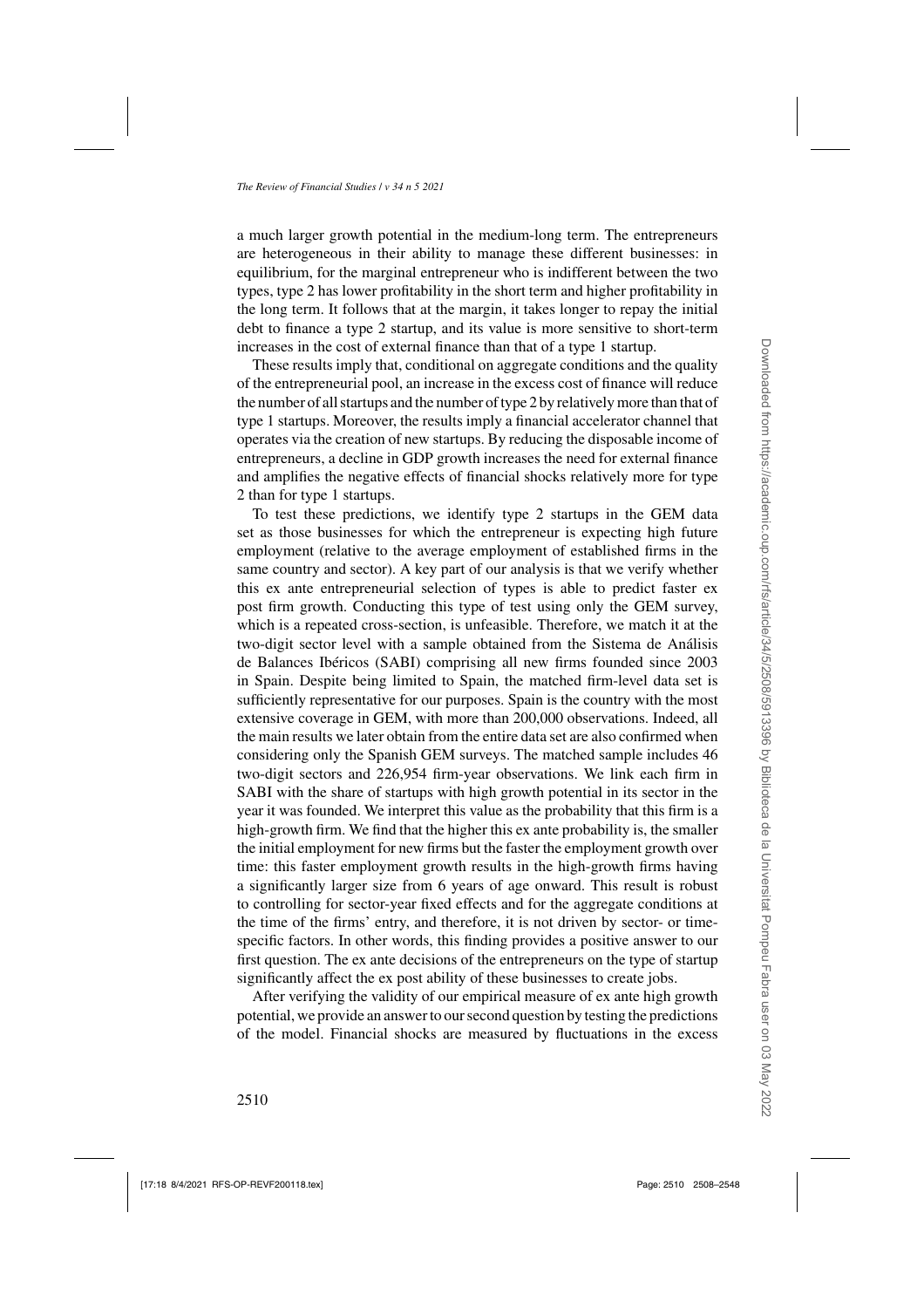<span id="page-3-0"></span>cost of external finance. Our preferred indicator is the [Gilchrist and Zakrajsek](#page-39-0) [\(2012\)](#page-39-0) bond spread for financial institutions. Using additional data on European countries from Gilchrist and Mojon (2016), we compute the indicator for the United States, Spain, Italy, France, and Germany. Gilchrist and Mojon (2016) show that such spreads are good proxies for credit availability to households and firms and have strong predictive power for the real effects of financial crises. Therefore, they are ideal measures of the intensity of financial frictions affecting new startups. We also check that the results are robust to using an alternative measure of fi[nancial frictions, such as the financial distress indicators of](#page-40-0) Laeven and Valencia [\(2013\)](#page-40-0) and of [Romer and Romer](#page-40-0) [\(2017](#page-40-0)).

Our main results confirm the model's hypotheses. We find that conditional on GDP growth and individual characteristics, all startups are negatively affected by financial shocks but high-growth startups are affected much more than lowgrowth ones. Moreover, we find a strong interaction between financial frictions and GDP growth: with lower GDP growth, the negative effect of financial shocks on startups with high growth potential becomes more amplified than the negative effect of financial shocks on low-growth startups.

As an additional test of our hypothesis, we consider two indicators often used in the literature to determine the sectors that are most likely to face financial frictions: the external financial dependence indicator [\(Rajan and Zingales 1998](#page-40-0)) and an indicator of intangibility (the share of intangible over total assets; see [Falato, Kadyrzhanova, and Sim 2013; Caggese and Perez 2017\)](#page-39-0). The model predicts that startups in sectors with higher indicators should be more negatively affected by financial shocks, and we confirm these predictions in the data. Furthermore, our results are also confirmed when we control for the risk-free interest rate or variations in the term premium, which could differently affect the expected value of the different startup types, and when we control for additional individual-level characteristics, such as expectations about future business opportunities, income category, and previous entrepreneurial experience.

Taken together, our results strongly support the view that financial frictions have different effects on the entry of firms with high growth potential and that this *composition of entry* channel is important for explaining slow recoveries after financial crises, which imply highly persistent output losses, as shown by [Cerra and Saxena](#page-39-0) [\(2008\)](#page-39-0). Abstracting from the general equilibrium effects on wages and prices, our results imply that a recessionary period accompanied by a one-percentage-point increase in the bond spread changes the nature of newly created firms such that after 10 years, the employment level in these firms is on average 4.3% lower.

# **1. Related Literature**

This paper is related to the large literature documenting the importance of financial constraints as a ke[y factor influencing entrepreneurial entry.](#page-39-0) Holtz-Eakin, Joulfaian, and Rosen [\(1994\)](#page-39-0) and [Blanchflower and Oswald](#page-39-0) [\(1998\)](#page-39-0),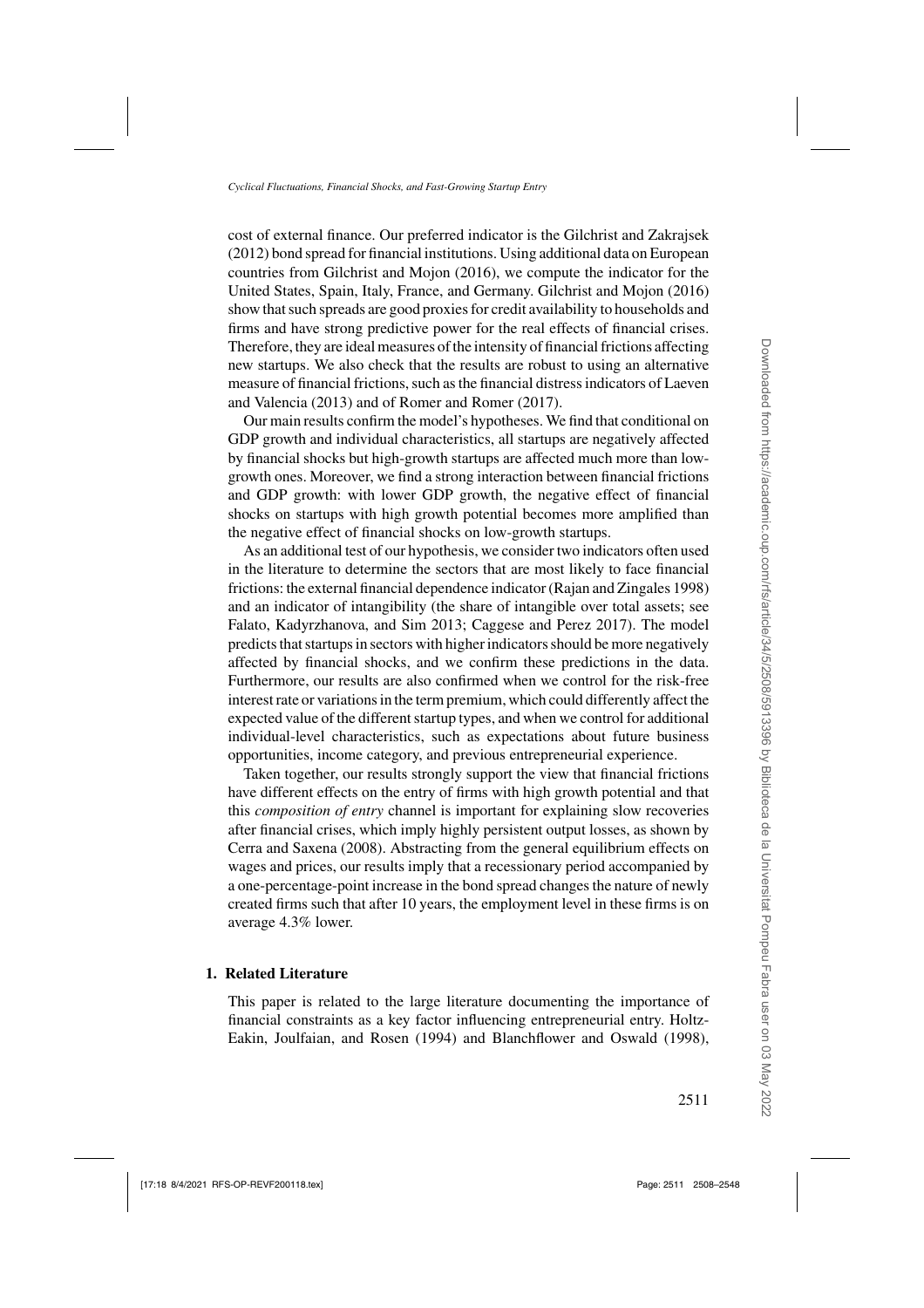among others, show that consistent with the role of financial frictions in influencing startup business entry, financial wealth is an important determinant of entrepreneurial success. More recently, several authors emphasize the importance of housing wealth. [Adelino, Schoar, and Severino](#page-38-0) [\(2015\)](#page-38-0) document that, controlling for demand factors, small businesses in areas with greater increases in housing prices experienced stronger growth in employment than did large firms in the same areas. [Corradin and Popov](#page-39-0) [\(2015\)](#page-39-0) show that housing wealth helps to alleviate credit constraints for potential entrepreneurs by enabling homeowners to extract equity from their property and invest it in their business. [Schmalz, Sraer, and Thesmar](#page-40-0) [\(2017](#page-40-0)) show that individuals affected by positive exogenous shocks to the collateral values of their properties are more likely to become entrepreneurs and, conditional on entry, use more debt, start larger firms, and remain larger in the long term. [Robb and Robinson](#page-40-0) [\(2012\)](#page-40-0) document that the most frequent source of financing of new firms is bank debt and that it is more extensively used in regions where supply is higher due to more home loans. [Krishnan et al.](#page-39-0) [\(2014](#page-39-0)) show that firms that have better access to financing subsequently experience a higher growth in their produc[tivity, especially if the firms were financially constrained.](#page-39-0) Hombert and Matray [\(2016\)](#page-39-0) find that negative shocks to bank-firm lending relationships led to tighter financial constraints for small, innovative firms with more intangible projects and therefore negatively affected overall innovation activity. Deriving firm dynamic models in which financial constraints affect entrepreneurial entry, other authors show that such frictions are important to explain cross-industry and cros[s-country](#page-39-0) [differences](#page-39-0) [in](#page-39-0) [aggregate](#page-39-0) [productivity](#page-39-0) [\(see](#page-39-0) Buera, Kaboski, and Shin [2011; Caggese and Cunat 2013](#page-39-0); [Midrigan and Xu 2014](#page-40-0); [Cole et al.](#page-39-0) [2016](#page-39-0), among others).

We contribute to this literature by identifying the effects of financial conditions and their interaction with the business cycle on heterogeneous startup types. We provide new evidence that financial frictions not only affect entrepreneurial entry but also the type of business started, especially during recessions. These findings uncover a *composition of entry* channel that could contribute to explaining slow recoveries after financial crises; therefore, our paper is also related to studies of firm dynamics during the great recession. [Clementi and Palazzo](#page-39-0) [\(2016\)](#page-39-0) show that the sharp decline in the number of startups during the 2007–2009 recession might have contributed to the slow recovery, and [Siemer](#page-40-0) [\(2019](#page-40-0)) emphasizes the importance of financial frictions in this decline. [Pugsley and Sahin](#page-40-0) [\(2018\)](#page-40-0) find that the decline in firm entry in the last decades contributed to a lower trend in employment growth and to the occurrence of jobless recoveries.

Our work is especially related to [Sedlacek and Sterk](#page-40-0) [\(2017](#page-40-0)), who show that not only did firm entry strongly decline during the 2007–2009 financial crisis but also startups that did enter during that period were significantly weaker in their potential to create jobs. In their model, these authors emphasize the importance of ex ante entry decisions. However, their empirical analysis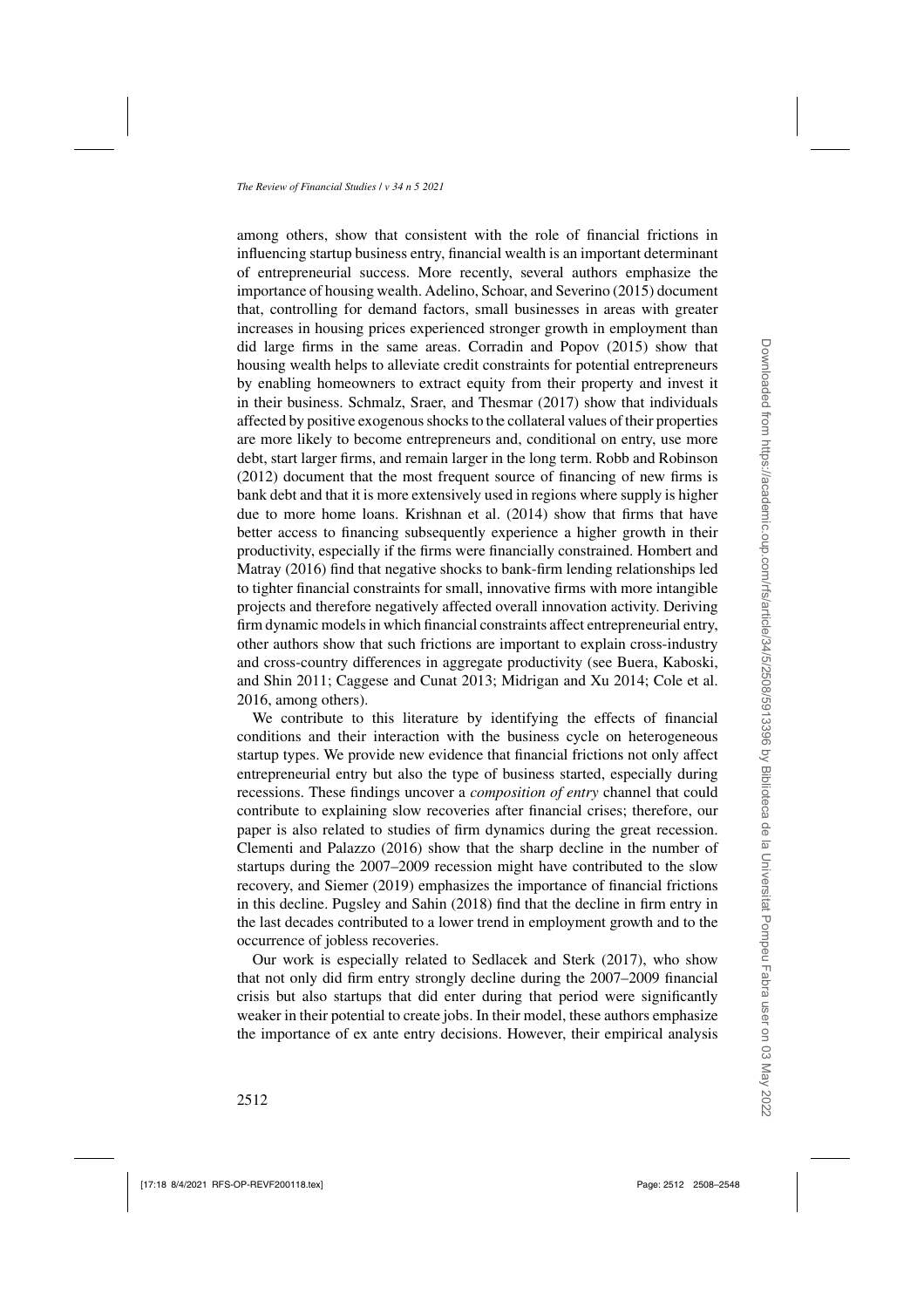focuses solely on firm-level data. Conversely, we analyze a rich cross-country survey of entrepreneurial choices and are able to study how financial factors affect entrepreneurial decisions to create different types of businesses while controlling for the quality of the entrepreneurial pool.<sup>1</sup>

Fina[lly, our empirical analysis is related to studies, particularly](#page-39-0) Braun and Larrain [\(2005\)](#page-39-0), [Kroszner, Laeven, and Klingebiel](#page-40-0)[\(2007](#page-40-0)[\), and](#page-39-0) Dell'Ariccia, Detragiache, and Rajan [\(2008](#page-39-0)), that use multicountry and multisector data to analyze the effect of financial factors on the cyclicality of economic activity. These studies use sector-level data, while we analyze the dynamics of heterogeneous startups by using entrepreneur-level information.

### **2. Model**

In this section, we develop a stylized partial equilibrium model of the relationship between access to finance and heterogeneous startup decisions. The model has two key elements. First, potential entrepreneurs have insufficient wealth to finance their new startups, and external finance is costly, especially during financial crises. We introduce financial frictions in the model as an additional cost of borrowing, and in our empirical analysis, we identify it with the bond spreads of financial institutions. [Gilchrist and Benoit](#page-39-0) [\(2016\)](#page-39-0) show that such spreads are good proxies for household and firm credit availability. As described above, a large body of literature suggests that new entrepreneurs are financially constrained, and their need for external funds is confirmed in our data set, where entrepreneurs finance on average around 50% of their startup costs with external financing sources (see [Figure F1](https://academic.oup.com/rfs/article-lookup/doi/10.1093/rfs/hhaa112#supplementary-data) in the [Internet](https://academic.oup.com/rfs/article-lookup/doi/10.1093/rfs/hhaa112#supplementary-data) [Appendix\)](https://academic.oup.com/rfs/article-lookup/doi/10.1093/rfs/hhaa112#supplementary-data). Note that the above-mentioned literature emphasizes the role of house prices. In our model, we assume that an increase in the cost of external finance increases the cost of borrowing for new entrepreneurs. A housing price channel could be introduced in the model by assuming that a higher cost of external finance increases the costs of mortgages, which reduces housing prices and thus the collateral available to new entrepreneurs. This alternative channel of financial frictions would generate very similar results to those derived below, and therefore, we choose to keep the analysis simpler and not model this additional channel.

Second, potential entrepreneurs can choose different types of projects with different growth prospects. In Section [4.1,](#page-17-0) we confirm that our data set is able to identify these different startup types.

<sup>&</sup>lt;sup>1</sup> Entrepreneurial choices among heterogeneous individuals also have been extensively analyzed in the occupational choice and innovation literatures (see, e.g.[, Poschke 2013](#page-40-0)).Moreover, because of its focus on high-growth startups, our paper is related to the literature that emphasizes the importance of transformational entrepreneurs [\(Schoar](#page-40-0) [2010\)](#page-40-0) [and to recent papers that identify the characteristics of these entrepreneurs \(Brown et al. 2018;](#page-39-0) Azoulay et al. [2020](#page-39-0)). Other authors focus on the mobility of inventors and disruptive innovators and on the reallocation of highly skilled labor (see [Acemoglu, Akcigit, and Celik 2014; Akcigit and Kerr 2018](#page-38-0), among others).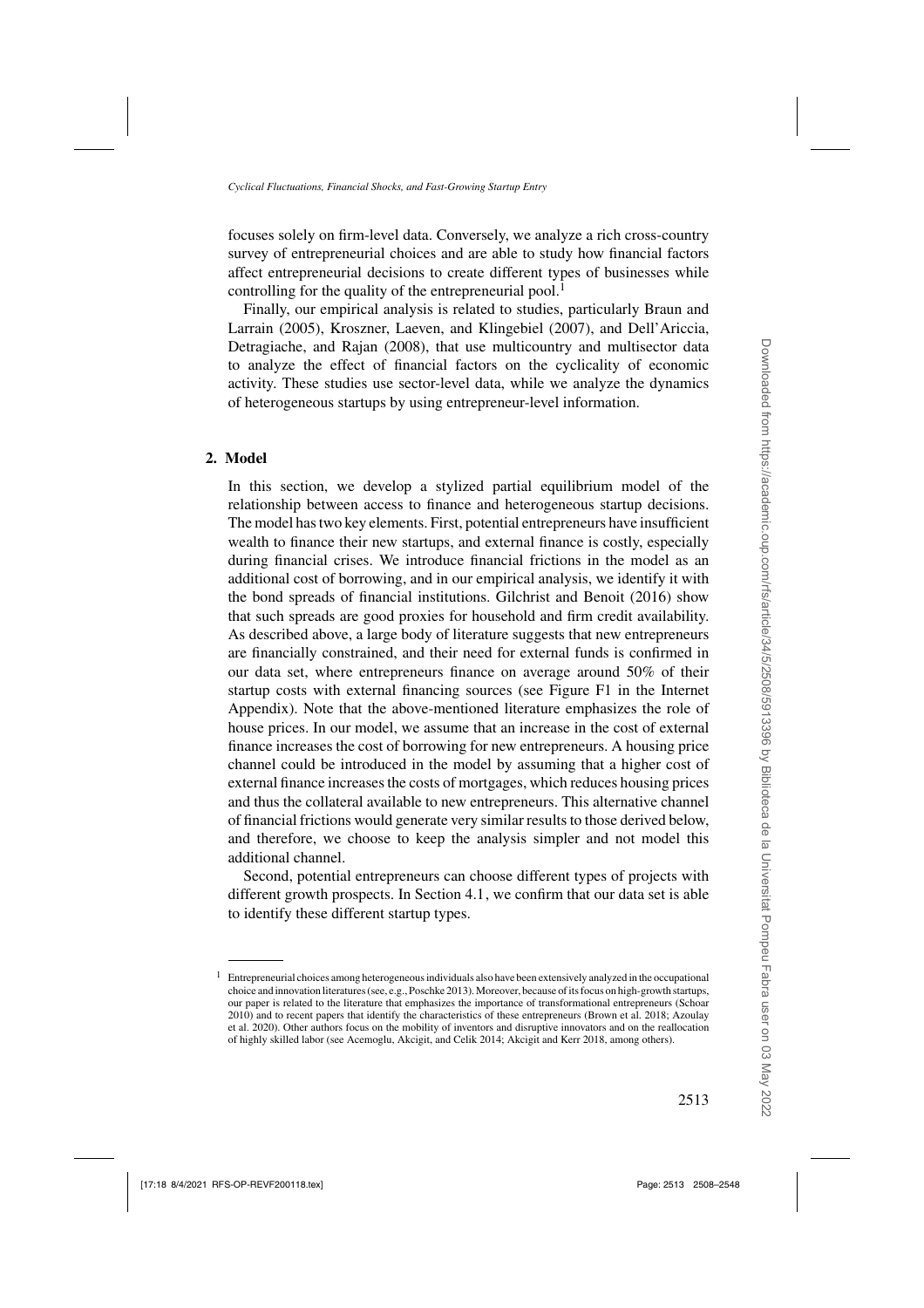#### **2.1 Technology**

Consider many risk-neutral entrepreneurs who can choose the type of startup *j* among N alternatives, with types indexed by *j* = 1*,*2*,...,N*. All types require the same initial sunk cost  $\kappa$  to operate. Every period, firms exit with a certain probability. A Type *j* firm that does not exit in period *t* generates profits:

$$
\pi_{j,t} = \theta_{j,t}^{\beta} L_{j,t}^{\alpha} - w L_{j,t},\tag{1}
$$

where  $\theta_{i,t}$  is productivity,  $L_{i,t}$  is labor input, *w* is the exogenously given wage, and  $0 < \alpha < 1$ ,  $0 < \beta \le 1$ .<sup>2</sup> To keep the model tractable, we assume that wages are paid after earnings are realized and thus not subject to financial frictions and that  $\beta = 1 - \alpha$ . Therefore, the labor demand that maximizes profits is  $L_{i,t}$  =  $\left(\frac{\alpha}{w}\right)^{\frac{1}{1-\alpha}}\theta_{j,t}$ . Substituting this equation in Equation (1), we express profits as a linear function of  $\theta_{i,t}$ :

$$
\pi(\theta_{j,t}) = \Psi \theta_{j,t} \tag{2}
$$

$$
\Psi \equiv \left[ \left( \frac{\alpha}{w} \right)^{\frac{\alpha}{1-\alpha}} - \left( \frac{\alpha}{w} \right)^{\frac{1}{1-\alpha}} w \right] > 0.
$$

Startup types differ in their expected productivity growth:

*Type*  $j = 1$  indicates a startup with low growth potential, for which productivity  $\theta_{1,t}$  grows at an exogenous gross rate *m* in all periods, so that  $\theta_{1,t+1} = m\theta_{1,t}$ . Starting a type 1 business represents the decision to provide mature and established products or services and/or products in well-known markets. This decision to start a type 1 business has low risk and will result in immediate profits; however, the business also has low growth prospects.

*Type*  $j = 2$  indicates a startup with high growth potential. Its productivity grows at the gross rate  $l \leq m$  initially, but every year, with probability  $\gamma$ , the growth rate permanently increases from *l* to  $h > m$ . Starting a type 2 business represents the decision to provide a newer product or service and/or one in less well-known markets. The decision is riskier than starting a type 1 business, and more time is required for the business to start generating revenues; however, the business has higher long-run growth potential.<sup>3</sup>

We introduce heterogeneity across entrepreneurs by assuming that their productivity is a function of their skills:

$$
\theta_{i,j,0} = \phi_{i,j} E_i, \tag{3}
$$

where  $\theta_{i,i,0}$  is the initial productivity of Type *j* for entrepreneur *i*.  $E_i$  is the entrepreneur's generic skills, and  $\phi_{i,j}$  the skills specific to type *j* projects. We

<sup>&</sup>lt;sup>2</sup>  $\theta_{j,t}$  can be interpreted literally as efficiency or as shorthand for quality improvements that increase demand. Similarly,  $\alpha$  < 1 can be interpreted as decreasing returns to scale or as shorthand for monopoly power.

<sup>&</sup>lt;sup>3</sup> The growth potential of type 2 projects might also depend on different managerial and organizational strategies. For example, a restaurant owner might choose between managing a small traditional family-style restaurant or developing a new restaurant chain.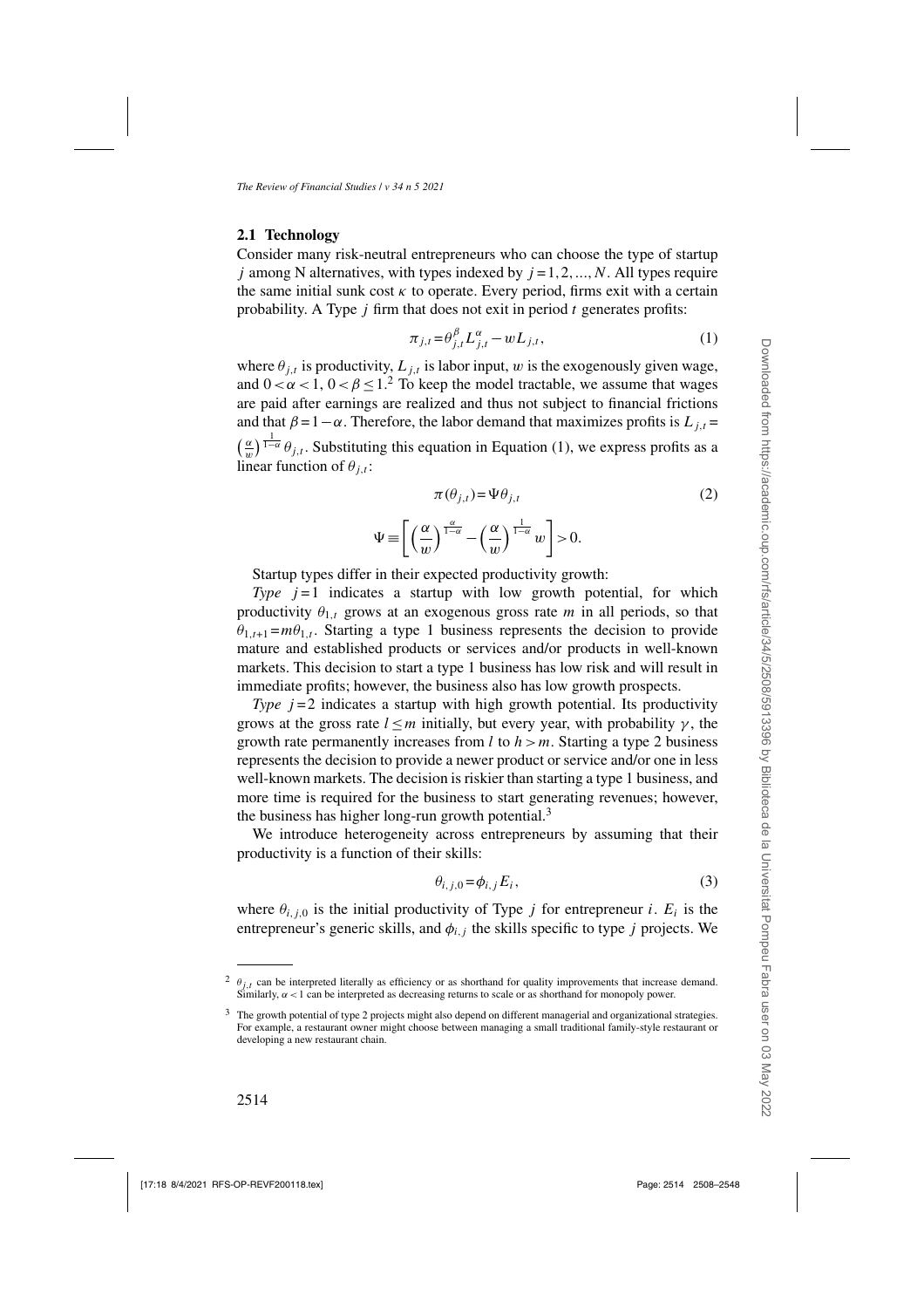<span id="page-7-0"></span>assume that  $E_i$  is uniformly distributed across entrepreneurs,  $E_i \in [1-e,1+e]$ , with  $0 < e < 1$ . The skills required to operate type 2 firms,  $\phi_{i,2}$  are uniformly distributed over the interval  $\phi_{i,2} \in [\phi_{min},1]$ . Conversely, the skills required to operate type 1 firms are  $\phi_{i,1} = 1$  for all entrepreneurs. In other words, the draw of *Ei* determines one's chances of starting any type of firm, while the draw of  $\phi_{i,2}$  determines the probability of starting a type 2 firm rather than a type 1 firm.<sup>4</sup>

# **2.2 Financing**

Entrepreneurs have an initial endowment of  $a \leq k$  and need to borrow  $b = k - a$ . In subsequent periods, debt can be repaid by using the flow of profits  $\pi(\theta_{i,j,t})$ . One unit of debt implies a repayment of  $1 + r + r^b$  in the following period, where *r* is the borrowing rate in the absence of financial imperfections, and  $r<sup>b</sup>$  can be interpreted as the financial spread or excess cost of debt caused by financial frictions.

# **2.3 Access to finance and startup decisions**

In this section, we analyze how entrepreneurial startup decisions are affected by two key variables: the entrepreneur's internal finance *a* and the excess cost of external finance  $r<sup>b</sup>$ . To better illustrate the economic intuition, and provide an analytical proof for all the propositions, we initially make the simplifying assumption that firms live deterministically for two periods. We then consider a more realistic version of the model with firms that live many periods and face a per-period stochastic death probability *d*. The general model also satisfies all the propositions for the calibrated realistic parameter values. To ease notation, we henceforth drop the *i* subscript.

**2.3.1 No financial frictions.** Access to finance is not a problem, if either *a<κ* but  $r^b = 0$ , meaning that the entrepreneur can borrow at the frictionless rate *r*, or  $r^b > 0$  but  $a = \kappa$ , meaning that access to finance is costly but the entrepreneur can self-finance the startup cost. In this 2-period version of the model, a type 1 firm grows at the gross rate *m* both periods. Normalizing *r* to zero, its value for given initial productivity  $\theta_{1,0}$  is

$$
V^{1} = m\Psi\theta_{1,0} + m^{2}\Psi\theta_{1,0}.
$$
 (4)

Conversely, the productivity of a type 2 firm grows at the rate *l*, which we normalize to 1, in the first period, and with probability  $\gamma$  switches to the higher growth rate *h* in period 2. Therefore, its value, given initial productivity  $\theta_{2,0}$ , is

$$
V^{2} = \Psi \theta_{2,0} + \gamma h \Psi \theta_{2,0} + (1 - \gamma) \Psi \theta_{2,0}.
$$
 (5)

We make the following assumption.

<sup>&</sup>lt;sup>4</sup> In [Internet Appendix C,](https://academic.oup.com/rfs/article-lookup/doi/10.1093/rfs/hhaa112#supplementary-data) we show that the results are robust to replacing the uniform distribution of skills  $\phi_{i,2}$  and *Ei* with a normal distribution. Furthermore, an alternative assumption to consider heterogeneous growth rates of productivity across entrepreneurs, rather than heterogeneous initial levels, would have similar implications.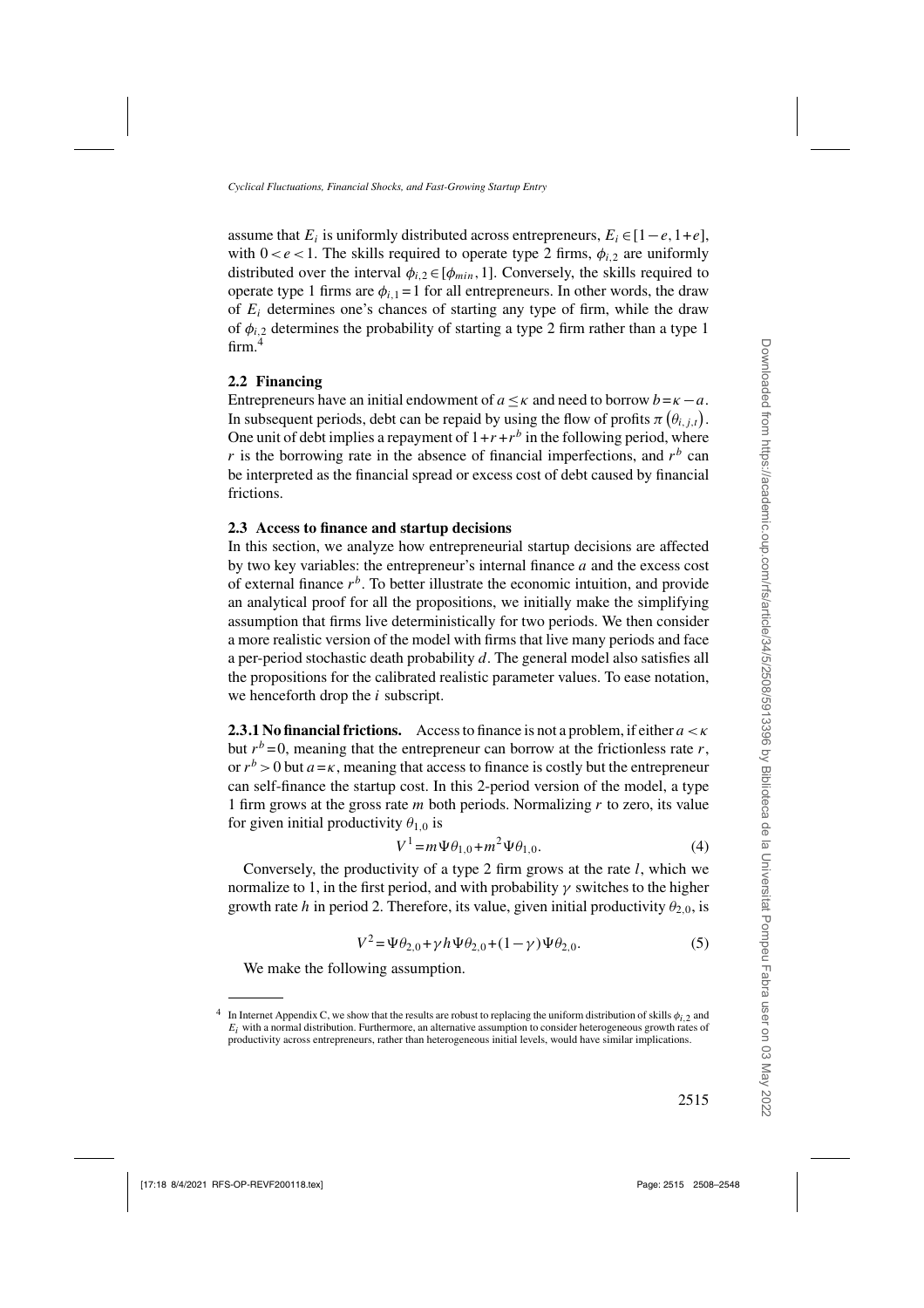# **Assumption 1.**  $2 + \gamma (h-1) > m + m^2$

Assumption 1 implies that *h* is sufficiently high such that, for an entrepreneur who has the option to start the two types with the same initial productivity  $(\theta_{1,0}$ = *θ*2*,*0), a type 2 startup is more valuable than a type 1 startup in the absence of financial frictions. It then follows that:

**Proposition 1.** In the absence of financial frictions, there exists a threshold value  $\overline{\phi}$  < 1 such that, for any generic skill value *E*, *entrepreneurs with skills φ*<sup>2</sup> above the threshold prefer a type 2 startup and entrepreneurs below the threshold prefer a type 1 startup.

**Proof.** For an entrepreneur with generic skills *E* and type 2 skills  $\phi_2$ , initial productivities are  $\theta_{1,0} = E$  and  $\theta_{2,0} = E\phi_2$ . Equations [\(4\)](#page-7-0) and [\(5\)](#page-7-0) imply that  $V^2 \ge V^1$  if  $\phi_2 \ge \overline{\phi} \equiv \frac{m+m^2}{2+\gamma(h-1)}$ . Assumption 1 ensures that  $\overline{\phi} < 1$ . Therefore, all entrepreneurs with  $\phi_2 \geq \overline{\phi}$  prefer type 2 to type 1 projects, regardless of their generic skills *E*. Given  $\phi_2$ , it is possible to use [\(4\)](#page-7-0) to obtain  $E_{\min 2}(\phi_2)$ , the minimum value of generic skills such that  $V^2 - \kappa > 0$  and the entrepreneur starts a type 2 firm:

$$
E_{\min,2}(\phi_2) = \frac{\kappa}{\Psi \phi_2 \left[2 + \gamma (h-1). \right]}
$$
(6)

Likewise, for all entrepreneurs with  $\phi_2 < \phi$  there exists a minimum generic skill  $E_{\text{min},1}$  such that  $V^1 - \kappa \ge 0$  and the entrepreneur starts a type 1 firm:

$$
E_{\min,1} = \frac{\kappa}{\Psi\left(m + m^2\right)}.\tag{7}
$$

For simplicity, we assume that the lower bound of the  $E_i$  distribution,  $1 - e$ , is lower than the minimum thresholds of both types lower than the minimum thresholds of both types.

**2.3.2 Financial frictions.** Financial frictions matter if the entrepreneur needs to borrow  $b = \kappa - a > 0$  to start the firm, and external financing is costly, so that  $r<sup>b</sup>$ >0. The larger *b* is, the longer it takes to repay the debt. To ensure a nontrivial case, we make the following assumption: *b* is sufficiently large so that at least for some type 1 and type 2 entrepreneurs full repayment takes two periods (see [Internet Appendix B.1](https://academic.oup.com/rfs/article-lookup/doi/10.1093/rfs/hhaa112#supplementary-data) for details):

**Assumption 2.**  $b > \frac{\kappa}{(1+m)(1+r^b)}$ 

 $C^1(\theta_{1,0},b)$  and  $C^2(\theta_{2,0},b)$  denote the net present value of the expected excess financing costs given initial productivity and debt *b*, for a new business of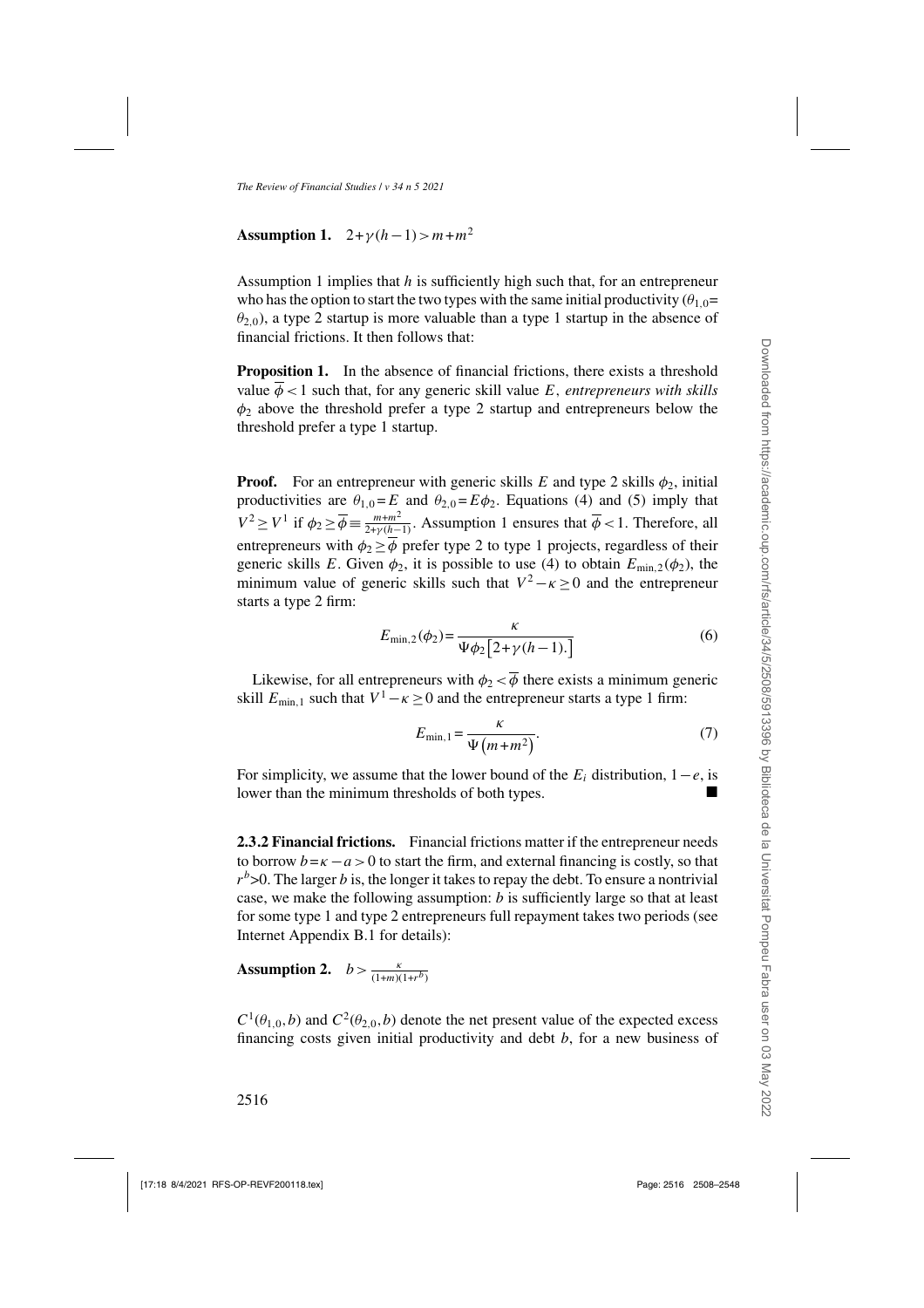type 1 and type 2, respectively. These values are computed as the net present value of the debt repayments minus the net present value of the repayments that would be due in the absence of financial frictions (see Equations (11) and (12) in [Internet Appendix B.1](https://academic.oup.com/rfs/article-lookup/doi/10.1093/rfs/hhaa112#supplementary-data) for details).

**Proposition 2.** Conditional on financial wealth *a*, an increase in the cost of external finance  $r^b$  will reduce the frequency of all startups.

The proof of Proposition 2, shown in detail in [Internet Appendix B.1,](https://academic.oup.com/rfs/article-lookup/doi/10.1093/rfs/hhaa112#supplementary-data) is straightforward, since the excess costs  $C^1(\theta_{1,0},b)$  and  $C^2(\theta_{2,0},b)$  are zero in the absence of financial frictions ( $r^b$  = 0), and both are increasing in  $r^b$ . An increase in these costs raises the minimum skill thresholds  $E_{\text{min 1}}$  and  $E_{\text{min 2}}(\phi_2)$ , and reduces the proportion of entrepreneurs that start a business.

The finding that financial frictions reduce firm entry is not new in the literature. Therefore, the most novel part of our analysis is the derivation and testing of the predictions regarding the differential effects on heterogeneous startup types:

**Proposition 3.** An increase in the cost of external finance  $r^b$  will reduce the number of type 2 startups relatively more than that of type 1 startups.

For a formal proof, see [Internet Appendix B.1.](https://academic.oup.com/rfs/article-lookup/doi/10.1093/rfs/hhaa112#supplementary-data) Intuitively, the minimum generic skill threshold is higher for type 1 firms than for type 2 firms, *E*min*,*<sup>1</sup> *>*  $\phi_2 E_{\text{min},2}(\phi_2)$ , because the latter have higher growth prospects. Therefore, type 1 firms are initially more profitable on average and are able to repay a larger part of their debt in the first period, which reduces the amount of debt that needs to be rolled over to the next period and thus reduces the overall excess cost of finance. It follows that on average, type 2 entrepreneurs are more penalized by an increase in excess financing costs. A larger fraction of them do not start a firm, or switch from a type 2 to a type 1 firm. Proposition 3 considers an increase in the cost of external finance for given external financial needs *b*. The next proposition shows that these two factors interact with each other:

**Proposition 4.** An increase in external financing needs  $(b = k - a)$  increases the average negative effects of  $r<sup>b</sup>$  relatively more for type 2 startups than for type 1 startups.

For a formal proof, see [Internet Appendix B.1.](https://academic.oup.com/rfs/article-lookup/doi/10.1093/rfs/hhaa112#supplementary-data) Intuitively, an increase in financing needs increases the fraction of entrepreneurs that take two periods to repay the debt, and amplifies the differential effect of an increase in excess financing costs between the two types.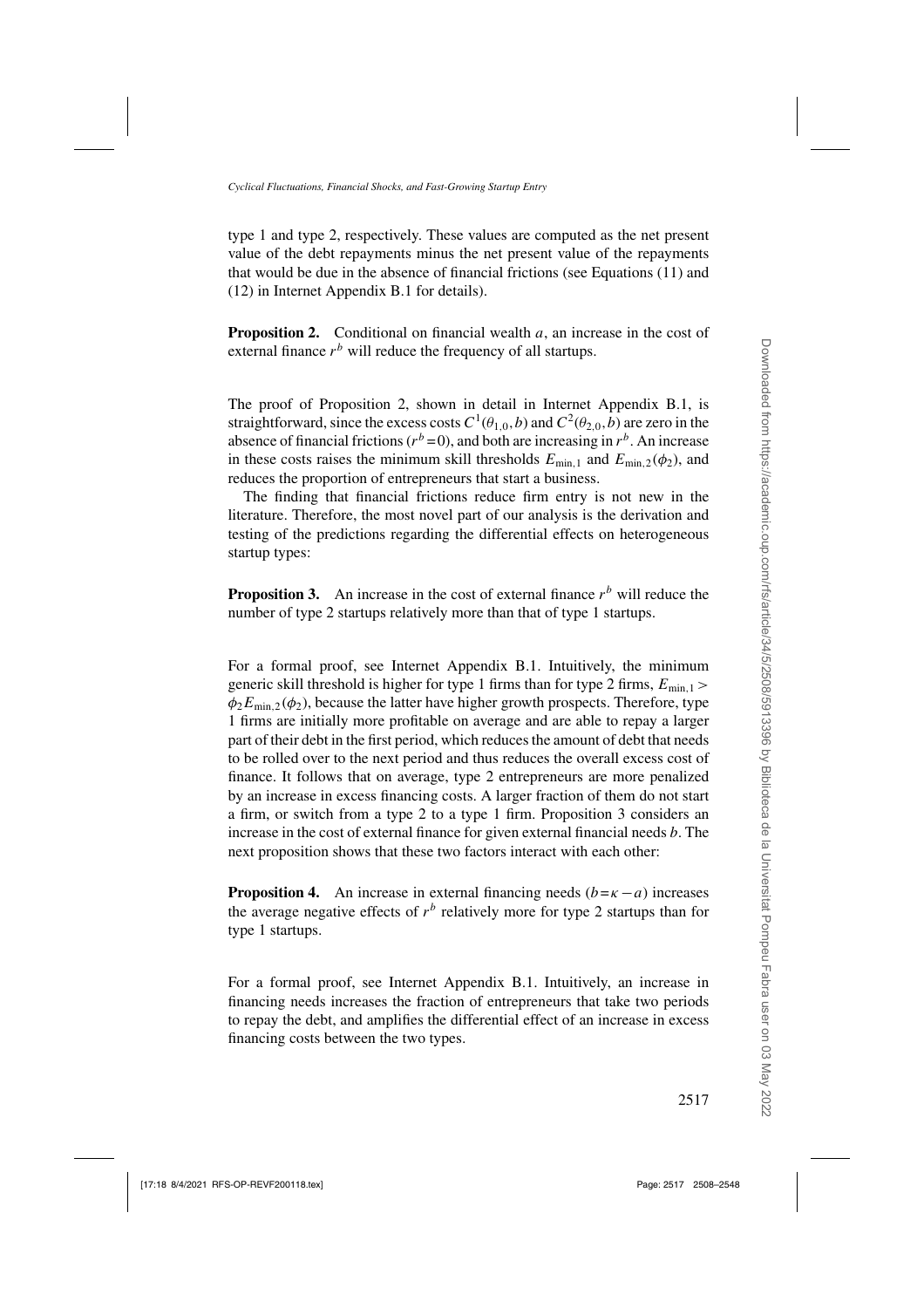**2.3.3 Calibrated multiperiod model.** We graphically illustrate propositions 3 and 4 for the multiperiod version of the model, in which all firms face a constant death probability every period (see [Internet Appendix B.2](https://academic.oup.com/rfs/article-lookup/doi/10.1093/rfs/hhaa112#supplementary-data) for details). All the effects described above also extend to this model, and are quantitatively amplified by the fact that, for realistic parameter values, it takes more than two periods on average to repay the debt.

In particular, we consider the following calibration of the model's parameters. The probability of death *d* is equal to 0.05, yielding an average firm duration of 20 years. We set  $m = 1.03$ ; therefore, the employment of type 1 firms grows on average at 3% every year, consistent with the median employment growth rate of U.S. firms.<sup>5</sup> For type 2 firms, the initial net growth rate is normalized to zero; hence,  $l = 1$ . After switching, they grow at a rate of  $4\%$ ; thus,  $h = 1.04$ until they die, and the switching probability  $\gamma$  is 20%, so that the resultant expected employment growth of type 2 relative to type 1 firms roughly matches the relative employment growth of the *high-growth* startups we identify from matching the GEM and SABI data sets (see Section [3.1](#page-13-0) for details). The value of  $\alpha$  is set to 0.6, the labor share of output. The initial sunk cost  $\kappa$  is normalized to one, and the wage *w* is set equal to 1.2. As in [Midrigan and Xu](#page-40-0) [\(2014\)](#page-40-0), this value implies that profits for the average firm in the industry are four times larger than *κ*.

The two remaining parameters, which determine the heterogeneity in startup values across entrepreneurs, are *e* and  $\phi_{min}$ . We set  $\phi_{min} = 0.2$ , which roughly matches the high-growth to low-growth startup ratio of 0.5 that we find in the data (see Section [3.1](#page-13-0) for details). The remaining parameter *e* determines the fraction of individuals choosing to be entrepreneurs: this is not the main focus of this exercise and does not significantly affect the rest of the analysis. We consider a benchmark value of *e*= 0*.*7, which generates a realistic sensitivity of overall entrepreneurship rates to financial frictions.

Proposition 3 is illustrated in Figure [1,](#page-11-0) which shows the frequency of each type of startup (or of not starting any business) among all potential entrepreneurs. In the left panel, as  $r<sup>b</sup>$  on the *x*-axis increases from zero to a positive value, the frequency of type 1 startups initially increases because some entrepreneurs with a value of  $\phi_2$  just above the threshold  $\overline{\phi}$  switch from type 2 to type 1 startups. With a further increase in financing needs, the cost becomes so high that the entrepreneurs at the lower end of the distribution of *E* stop starting businesses; therefore, the frequency of type 1 startups begins to decrease, although much less strongly than that for type 2 startups, as stated in Proposition 3. The right panel shows a similar pattern for an increase in financing needs  $\kappa - a$ .

Proposition 4 is illustrated in the left panel of Figure [2,](#page-11-0) which depicts the choice between startup types as a function of the cost of external finance *r<sup>b</sup>*.

<sup>5</sup> The value comes from the authors' own calculations using Compustat data.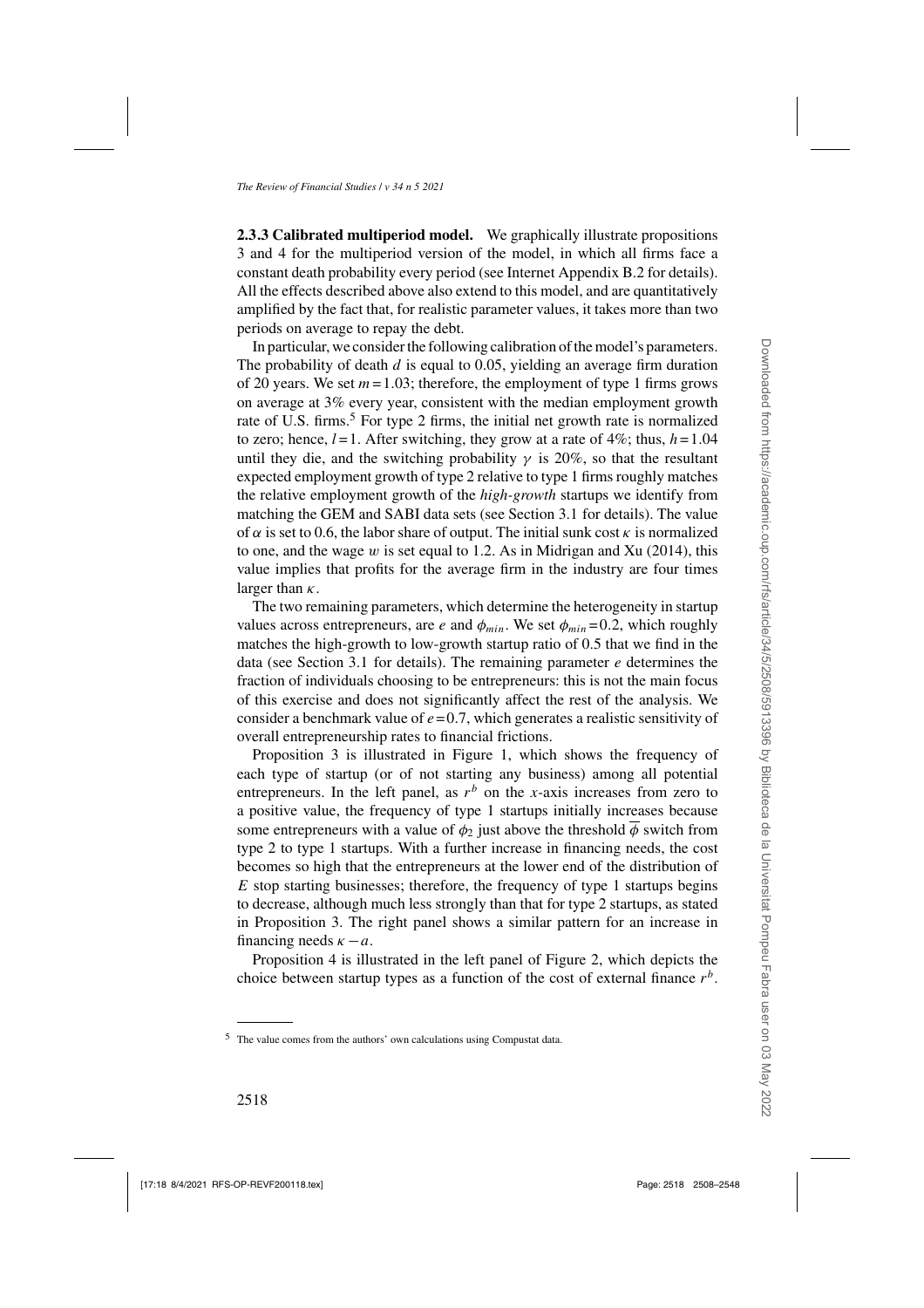<span id="page-11-0"></span>

**Figure 1**

**Predicted frequencies of startup types**  $(\kappa - a)/\kappa$  is set to 0.75, and  $r^b$  is set to 0.075 to generate the frequencies in the left and right panels, respectively.



**Figure 2**

**Interaction between financing needs and the cost of external finance**

Each line represents the threshold value  $\overline{\phi}$  given  $r^b$  and a. Entrepreneurs with  $\phi_2 > \overline{\phi}$  prefer type 2 projects to type 1 projects. Both panels are generated for entrepreneurs with the average level of skills  $E = 1$ .

The line is flat when financial wealth  $a$  is equal to 1, which is also the value of *κ*, such that financing needs are  $\kappa - a = 0$ . In this case, the threshold  $\phi$  is constant because the excess cost of finance is irrelevant to the choice of type of project, as stated in Proposition 1. The slope is slightly positive when financing needs are moderate ( $a=0.4$ ,  $60\%$  of  $\kappa$  is financed with debt) and becomes very steep when financing needs are high (*a*=0.2, 80% of *κ* are financed with debt). The right panel of Figure 2 considers the symmetric case of varying  $\kappa - a$  for given levels of *r<sup>b</sup>*.

# **2.4 Predictions**

In the empirical section, we proxy  $r^b$  by indicators of the cost of external finance. Therefore, propositions 2 and 3 imply the two following predictions, which we can test while controlling for aggregate business conditions as well as for individual entrepreneurial characteristics.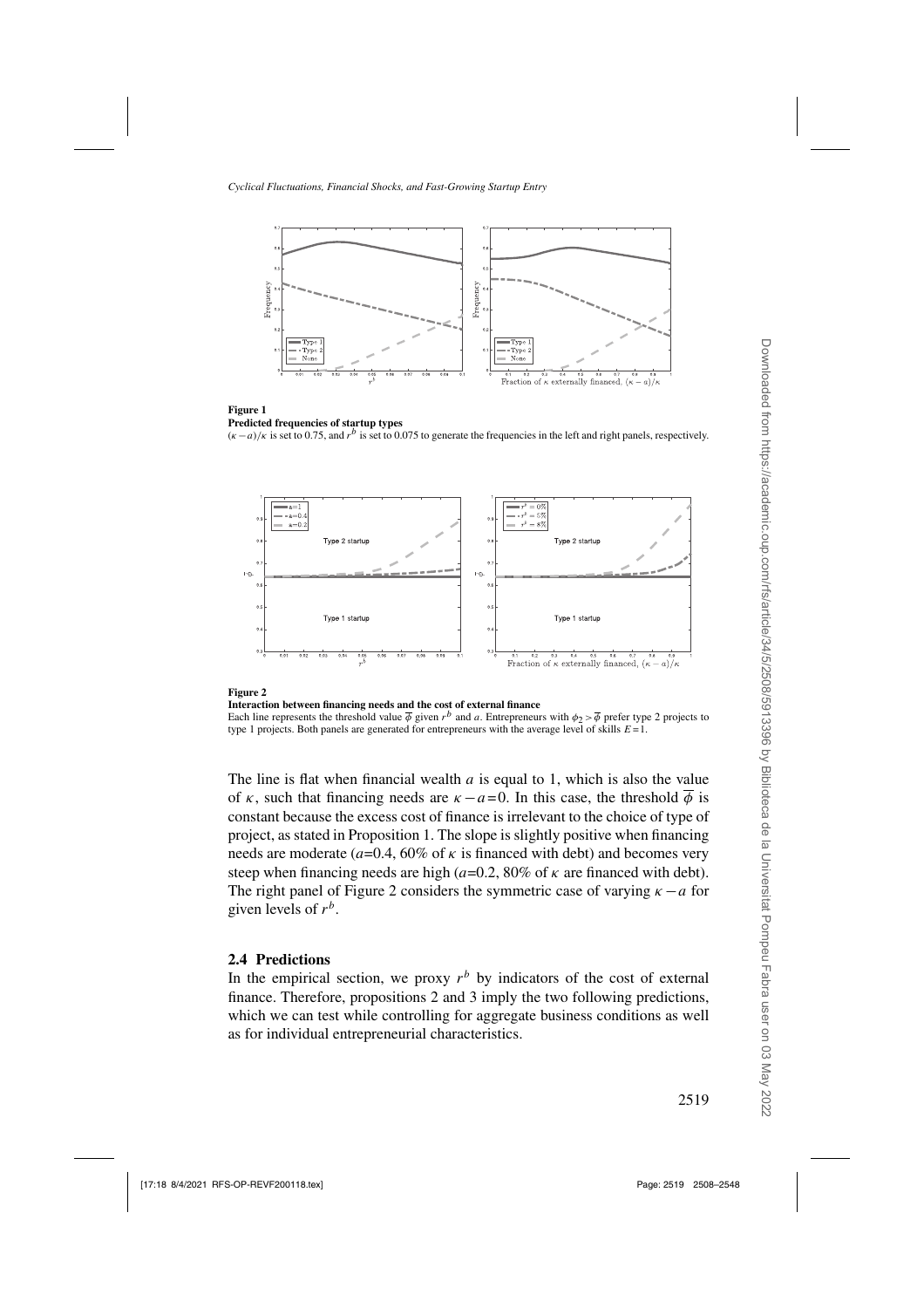**Prediction 1.** Conditional on GDP growth and individual characteristics, an increase in the cost of external finance will reduce the frequency of all startups.

**Prediction 2.** Conditional on GDP growth and individual characteristics, an increase in the cost of external finance will reduce the number of type 2 startups relatively more than that of type 1 startups.

Moreover, following the financial accelerator literature, we assume that financing needs  $\kappa - a$  are negatively correlated with GDP growth. We interpret *a* as funds either accumulated from previous periods or derived from current earnings. Intuitively, during booms, individuals with entrepreneurial abilities have on average larger personal financial resources because they are more likely to be working and/or have a larger income stream than they would have during recessions.<sup>6</sup> Therefore, we can also test the following prediction.

**Prediction 3.** A decline in GDP growth increases the negative effects of  $r<sup>b</sup>$ relatively more for type 2 startups than for type 1 startups.

Since the model is highly stylized, it is useful to discuss how other unmodeled factors might affect these predictions. Financial frictions are introduced as a wedge between the real interest rate and the borrowing rate. This type of wedge is tightly related to the bond spread that will be used in the empirical section of this paper and that is widely used in the literature as a measure of the intensity of financial frictions. An alternative way of modeling these frictions would be to introduce collateral constraints or other forms of credit rationing and shocks that generate unexpected liquidity needs. This alternative framework would generate similar implications as the current model. High-growth startups would be more vulnerable to credit constraints that might force them to liquidate prematurely because they could not obtain financing after experiencing negative liquidity shocks. Therefore, tighter borrowing constraints would affect high-growth startups more than low-growth ones.<sup>7</sup>

<sup>6</sup> One might argue that this assumption is restrictive because the accumulation of financial wealth is very persistent over time and therefore less tightly correlated with the business cycle than with income. Nonetheless, we believe that this assumption is without loss of generality. On the one hand, empirical models of households' precautionary savings show that households exhibit buffer stock behavior whereby their net financial wealth is highly sensitive to their income stream in the current and recent periods (e.g., [Carroll 2001\)](#page-39-0). On the other hand, in our empirical analysis, we control for, among other things, the income group of the household within the country. These income groups are likely correlated with long-term household wealth, and, thus, we control for the effects of wealth unrelated to business cycle fluctuations. Moreover, [Internet Appendix Figure F2](https://academic.oup.com/rfs/article-lookup/doi/10.1093/rfs/hhaa112#supplementary-data) shows that the average share of external finance needed to start a business across all entrepreneurs in the GEM was considerably higher during the financial crisis and [Table F2](https://academic.oup.com/rfs/article-lookup/doi/10.1093/rfs/hhaa112#supplementary-data) in the [Internet Appendix](https://academic.oup.com/rfs/article-lookup/doi/10.1093/rfs/hhaa112#supplementary-data) suggests that this share negatively correlates with GDP growth.

<sup>7</sup> Another simplification of the model is that financial frictions affect only the initial startup cost, not variable production inputs. If capital is also used to produce output, and optimal capital investment is increasing in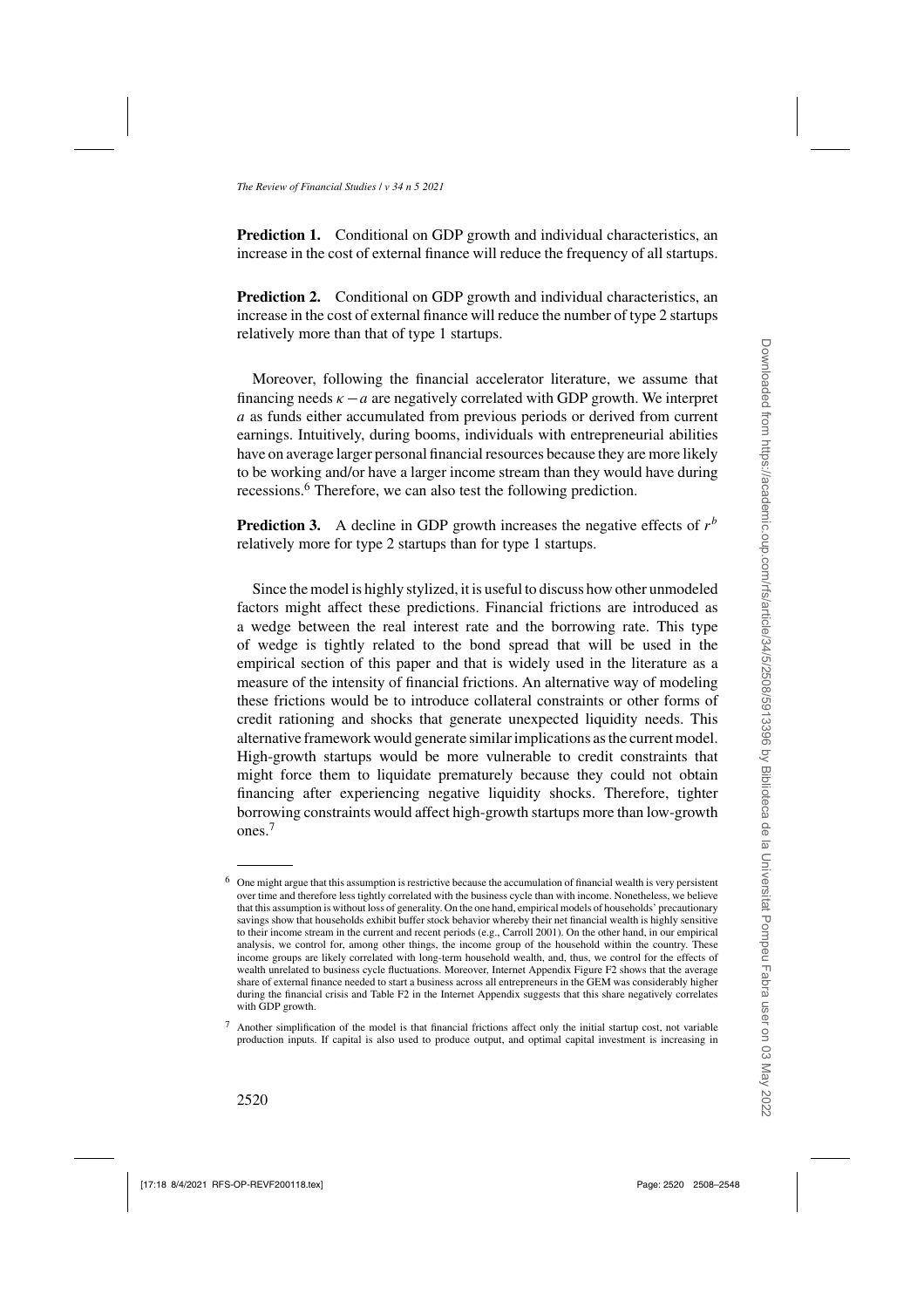<span id="page-13-0"></span>Other simplifying assumptions of the model are that the riskless interest rate is kept constant, and that the law of motion of productivity  $\theta_{i,t}$  is unaffected by aggregate shocks. Given their different intertemporal profiles, the two startup types would be affected differently by temporary fluctuations in the interest rate. In our empirical analysis, we show that all the results are robust to controlling for country-specific riskless interest rates, and for their term structure.

With respect to productivity, in [Internet Appendix D,](https://academic.oup.com/rfs/article-lookup/doi/10.1093/rfs/hhaa112#supplementary-data) we introduce unexpected and permanent aggregate productivity shocks. We show that these shocks have a small effect on the relation between financial frictions and startup decisions and that this effect is symmetric for type 1 and type 2 projects, and therefore it does not affect the model's predictions.

Another important element excluded from the model is the consideration that financial frictions might differ across projects. Several theoretical and empirical papers argue that such frictions are stronger for type 2 firms. These are firms that propose more long-term or uncertain projects and are therefore more likely to be subject to asymmetric information or other financial frictions. On the one hand, in the model, this feature can be introduced by assuming that the excess cost of finance  $r^b$  is larger for type 2 startups, and this assumption would of course reinforce the results described above. On the other hand, in Section [5.1,](#page-30-0) we exploit this feature of the model by considering sectorial indicators of the intensity of financial frictions and use them to provide additional testable predictions.

### **3. Data**

# **3.1 GEM data set**

Our main data source is the GEM, the most comprehensive cross-country survey on entrepreneurial activity currently available [\(Reynolds and Hechavarria](#page-40-0) [2016\)](#page-40-0). The GEM includes random samples of adult individuals from over 100 countries, with sample sizes ranging from approximately 1,000 in some small countries to over 200,000 in Spain. The representativeness of this sample is confirmed by [Poschke](#page-40-0) [\(2018\)](#page-40-0), who shows that the firm size distribution obtained from the GEM survey responses from entrepreneurs matches remarkably well the distribution obtained from administrative data sources. The period of the sample used for our analysis is  $2002-2013$ .<sup>8</sup> As data on many of the smaller countries are available for only a few years, we clean the data by dropping

productivity and potentially subject to financial frictions, then type 1 startups would be initially more affected, because their productivity initially grows faster. However, type 1 startups also repay their debt faster, and so, at some point, type 2 startups would become more affected, because they are still financially constrained, while type 1 startups are not. Intuitively, the longer it takes type 2 firms to accumulate enough savings to become unconstrained, relative to type 1 firms, the more likely it is that this additional constraint on capital reinforces the predictions of the model.

<sup>8</sup> The survey began in 1999, but the first 3 years have fewer observations and variables; therefore, we include only the years 2002–2013.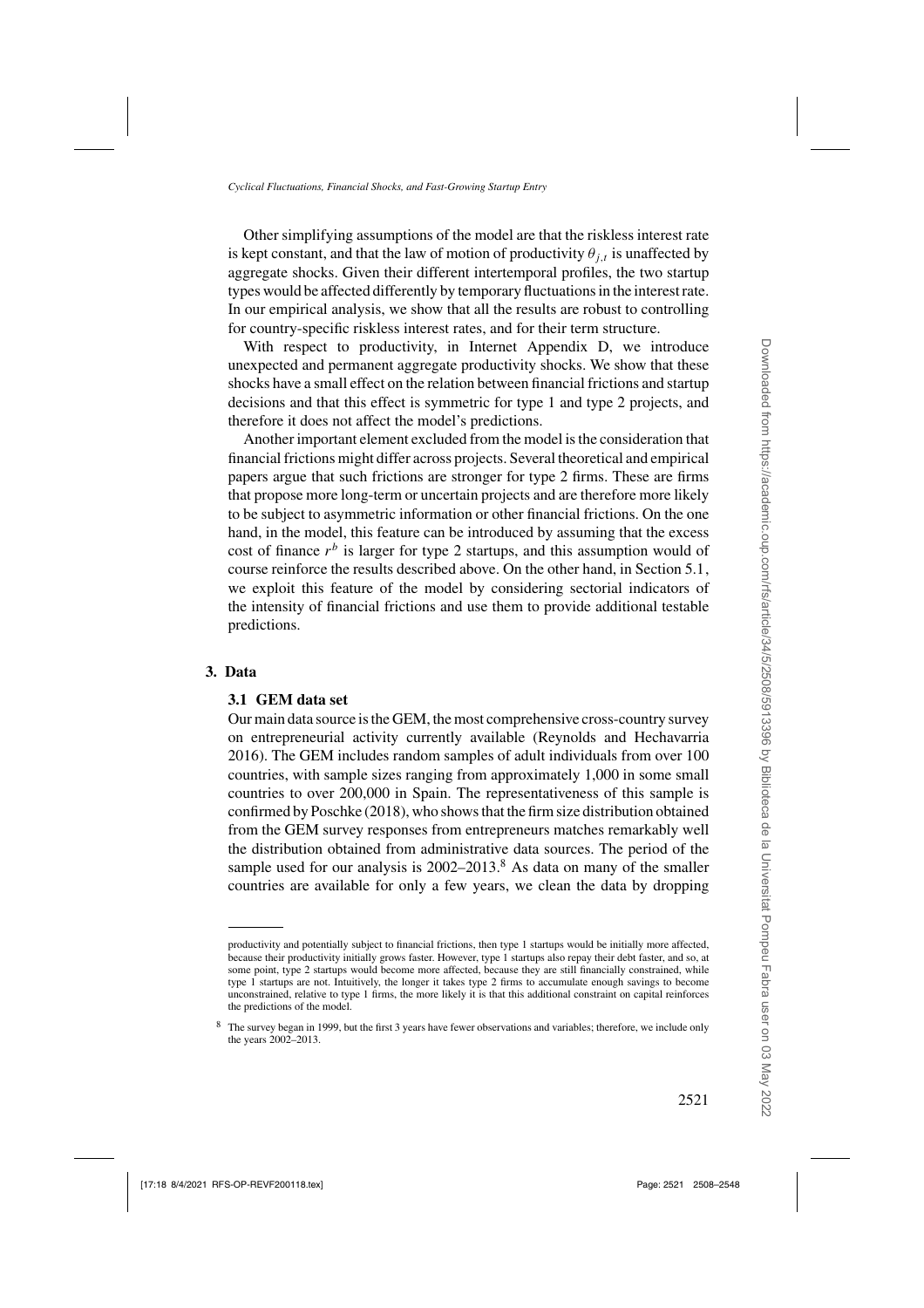countries with observations in fewer than 9 years. This leaves 26 countries in our sample, with five (Argentina, Brazil, China, Latvia, and Peru) being non-OECD countries, which we also drop.<sup>9</sup> Thus, our final sample includes 21 countries and approximately one million individual observations, of which around 100,000 are not included in the estimations because of zero or missing weights. We use the following two survey questions to identify individuals who start a business (referred to as "nascent entrepreneurs" in the GEM):

- 1. "Over the past twelve months, to help start a new business, have you participated in any undertaking, such as looking for equipment or a location, organizing a startup team, working on a business plan, beginning to save money, or any other similar activity?"
- 2. "Will you personally own all, part, or none of this business?"

An individual is classified as starting a business if he/she answers "yes" to the first question and "all" or "part" to the second question. Thus, a nascent entrepreneur must have been active in establishing a new business during the last year a[nd own at least part of the business. Some studies \(e.g.,](#page-39-0) Koellinger and Thurik [2012](#page-39-0)) impose the additional restriction that the business must not have paid salaries or wages for more than 3 months. However, we believe that this might lead to the exclusion of too many nascent businesses; therefore, we relax this restriction.<sup>10</sup>

There are several additional questions regarding the kind of business an individual is starting. In particular, two questions directly attempt to identify businesses with the potential to grow. The first asks about the expected size of the firm 5 years into the future. The second asks whether the startup will introduce innovative products or services. The first question is more directly related to our model and more generally to the potential of new startups to create jobs. Therefore, we use this question to identify our benchmark category of high-growth startups. We classify a startup as having *high growth potential* if the number of employees expected by the entrepreneur in 5 years is larger than the average size of firms (as measured by the number of employees) that are at least 5 years old in the same two-digit sector and country. A total of 34% of all startups are classified in this category.<sup>11</sup> All remaining startups are classified as

<sup>9</sup> We eliminate these developing countries to limit cross-country heterogeneity in the data. However, their inclusion does not significantly change the results.

<sup>&</sup>lt;sup>10</sup> Approximately 27% of nascent entrepreneurs in our sample report having paid salaries or wages for more than 3 months. The results remain qualitatively unaffected when we exclude them. Regarding demographic differences, the individuals starting a business were found to be somewhat younger (37 vs. 40 years), to more often have a post-secondary education (46% vs. 40%), and to be female with a probability of 35%. Moreover, 89% of business starters are employed, and 12% already own an established business, whereas these percentages are 81% and 6%, respectively, among the remaining respondents.

<sup>&</sup>lt;sup>11</sup> Alternatively, we define only those startups as high growth for which the expected number of employees is twice as high as the average of firms at least 5 years old. This leads to a share of high-growth startups around 18%. The results are qualitatively robust to using this stricter definition.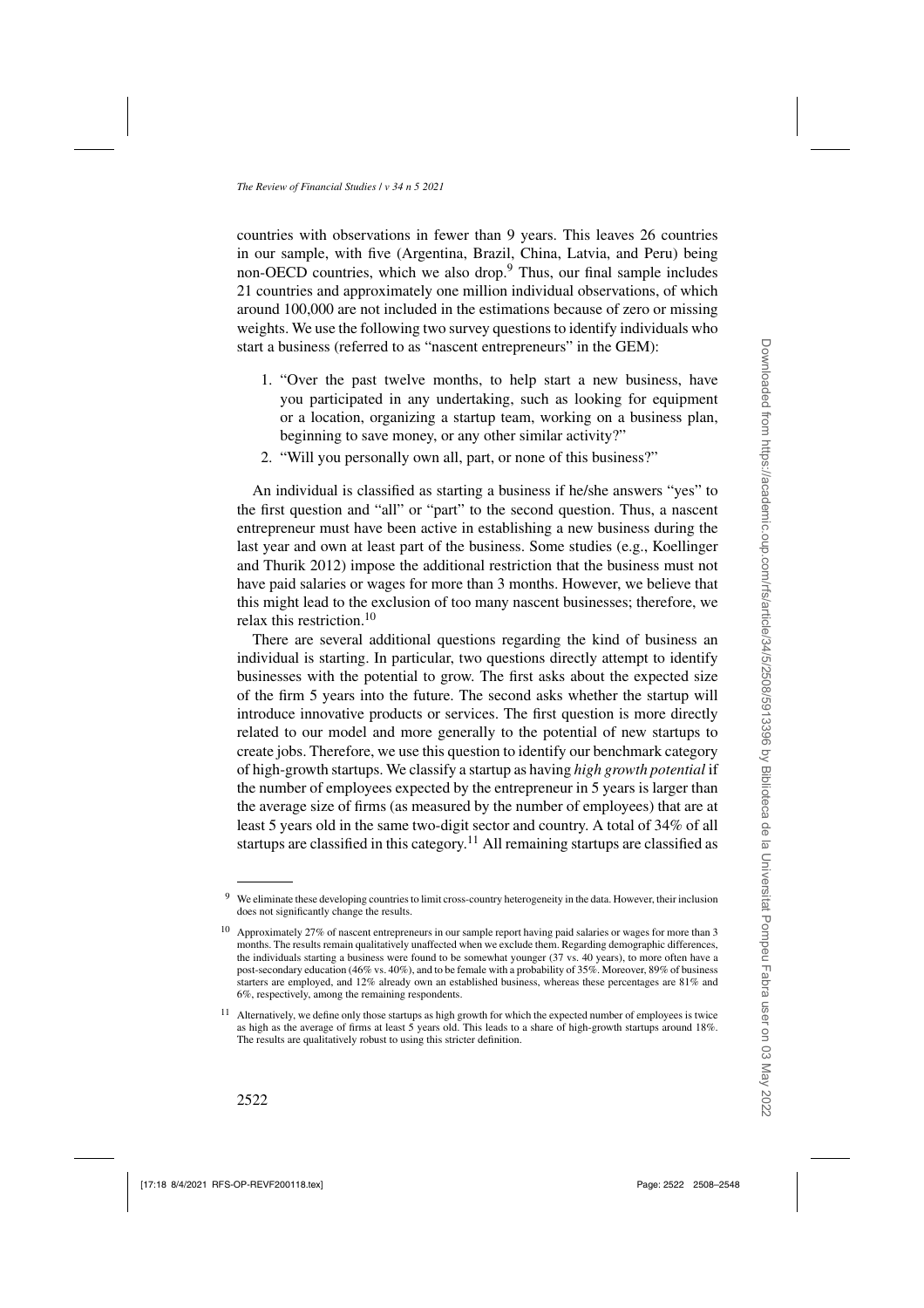<span id="page-15-0"></span>having low growth potential (see Figure [A2](#page-11-0) and [Table F1](https://academic.oup.com/rfs/article-lookup/doi/10.1093/rfs/hhaa112#supplementary-data) in [Internet Appendix F](https://academic.oup.com/rfs/article-lookup/doi/10.1093/rfs/hhaa112#supplementary-data) for details). $^{12}$ 

The question regarding future employees is intended to capture the expectations of the growth potential of the new firm. However, in practice, it might also reflect expectations about the economy. For example, it could be that entrepreneurs are pessimistic during downturns and systematically underestimate the growth potential of their new firms. Alternatively, it could be that during downturns, entrepreneurs expect lower growth because all businesses, regardless of their nature, grow slowly. Both possibilities would negatively bias our measure of high-growth startups during such periods.

It is therefore important to verify that our indicator of high-growth startups provides information about the nature of the new business and not just about expectations of current and future market conditions. We verify this in two ways. First, in Section [4.4](#page-26-0) we show that our main results are confirmed when we control for a GEM survey variable that captures the expectations of the entrepreneurs about the state of the economy. Second, in Section [4.1,](#page-17-0) we verify that the correlation between the probability to be a high-growth startup and the ex post growth of firms is positive and significant, even after controlling for sector-specific year fixed effects.

Finally, as an additional robustness check, in [Internet Appendix G.2,](https://academic.oup.com/rfs/article-lookup/doi/10.1093/rfs/hhaa112#supplementary-data) we use the survey questions from the GEM that identify entrepreneurs who plan to offer a product or service that is considered new by the potential customers and/or that embodies new technologies. These startups, which we call *innovative*, might grow faster in the long run because new products or services have the potential to capture larger market shares. The regressions for this alternative classification broadly confirm our main results.

# **3.2 Business cycle and financial crisis data**

In our empirical analysis, we use data on GDP per capita from the Penn World Tables and calculate real GDP growth rates (details are in Appendix [A.2\)](#page-35-0). Furthermore, we use data on short-term and long-term risk-free interest rates from the OECD. Short-term rates are 3-month nominal interest rates. Longterm rates are 10-year government bond yields. We subtract the inflation rates from both series to obtain the real rates.

The key variable to test our predictions is the excess cost of external finance  $r<sup>b</sup>$ . We consider three empirical indicators related to it. The first is a country-year level financial crisis dummy, which is based on systemic banking crises data from [Laeven and Valencia](#page-40-0) [\(2013](#page-40-0)). According to their measure, 14 countries

<sup>12</sup> The survey provides information on the size of the initial startup investment. [Figure F1](https://academic.oup.com/rfs/article-lookup/doi/10.1093/rfs/hhaa112#supplementary-data) in the [Internet Appendix](https://academic.oup.com/rfs/article-lookup/doi/10.1093/rfs/hhaa112#supplementary-data) reports this information. It also provides information on the share financed by the entrepreneur and the share provided by external sources. However, the entrepreneurs' own funds are not always derived from their savings: funds are often borrowed by the entrepreneur rather than by the firm (see the literature review in Section [1\)](#page-3-0). Therefore, this information is not very useful for distinguishing between the entrepreneur's own savings and external financing.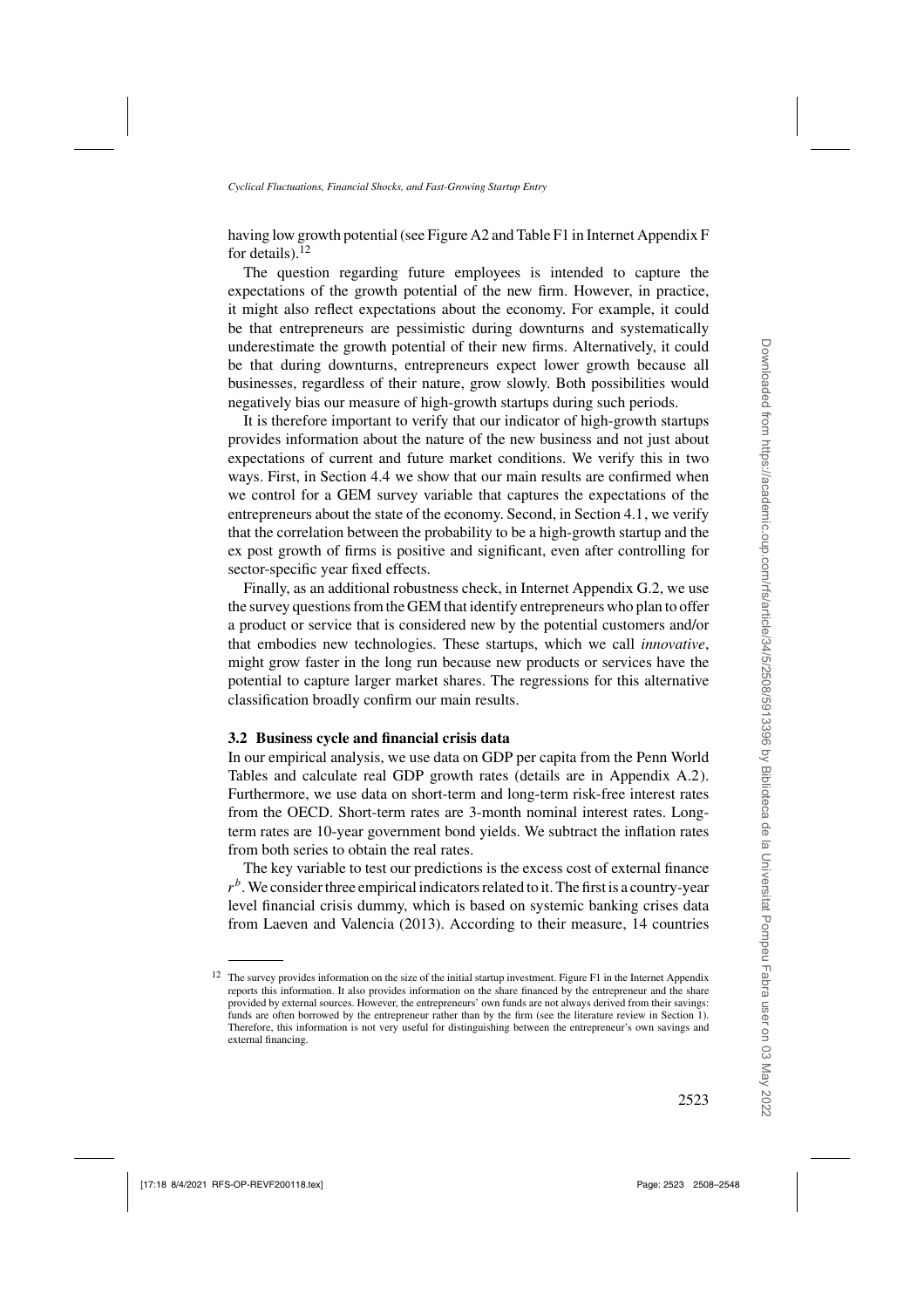

#### **Figure 3**

#### **GZ spread by country**

The figure plots the interest spread between the bonds of financial institutions and the risk-free rate based on [Gilchrist and Zakrajsek](#page-39-0) [\(2012\)](#page-39-0).

in our sample suffered a financial crisis, lasting from 2007 to 2013 in the United States and the United Kingdom and from 2008 to 2013 in the remaining countries. There were no financial crises in Chile, Croatia, Finland, Japan, and Norway.

Second, we consider a more detailed indicator of stress in the financial sector: the [Gilchrist and Zakrajsek](#page-39-0) [\(2012](#page-39-0)) (GZ) bond spread of financial institutions. Using the data from European countries reported by Gilchrist and Mojon (2016), we compute the indicator for the United States, Italy, France, and Germany (details are in Appendix [A.4\)](#page-36-0). Gilchrist and Mojon (2016) show that such spreads are good proxies for credit availability to households and firms and have strong predictive power for the real effects of financial crises. Therefore, they are ideal measures of the intensity of financial frictions affecting new startups. Figure 3 depicts the evolution of the measure by country over the sample period. The measure spikes in 2009 in the United States and in 2012 in Spain and Italy, whereas it is only moderately elevated between 2008 and 2013 in France and Germany. Third, in [Internet Appendix G.1,](https://academic.oup.com/rfs/article-lookup/doi/10.1093/rfs/hhaa112#supplementary-data) we provide additional results considering the financial distress indicator of [Romer and Romer](#page-40-0) [\(2017\)](#page-40-0) as an alternative measure.

# **3.3 Firm-level data set from SABI**

The GEM data set provides extensive information on the individuals starting new firms, but its repeated cross-sectional structure does not allow us to follow the performance of the individual firms over time. Therefore, we complement our data with a panel of Spanish firms from the SABI database, which contains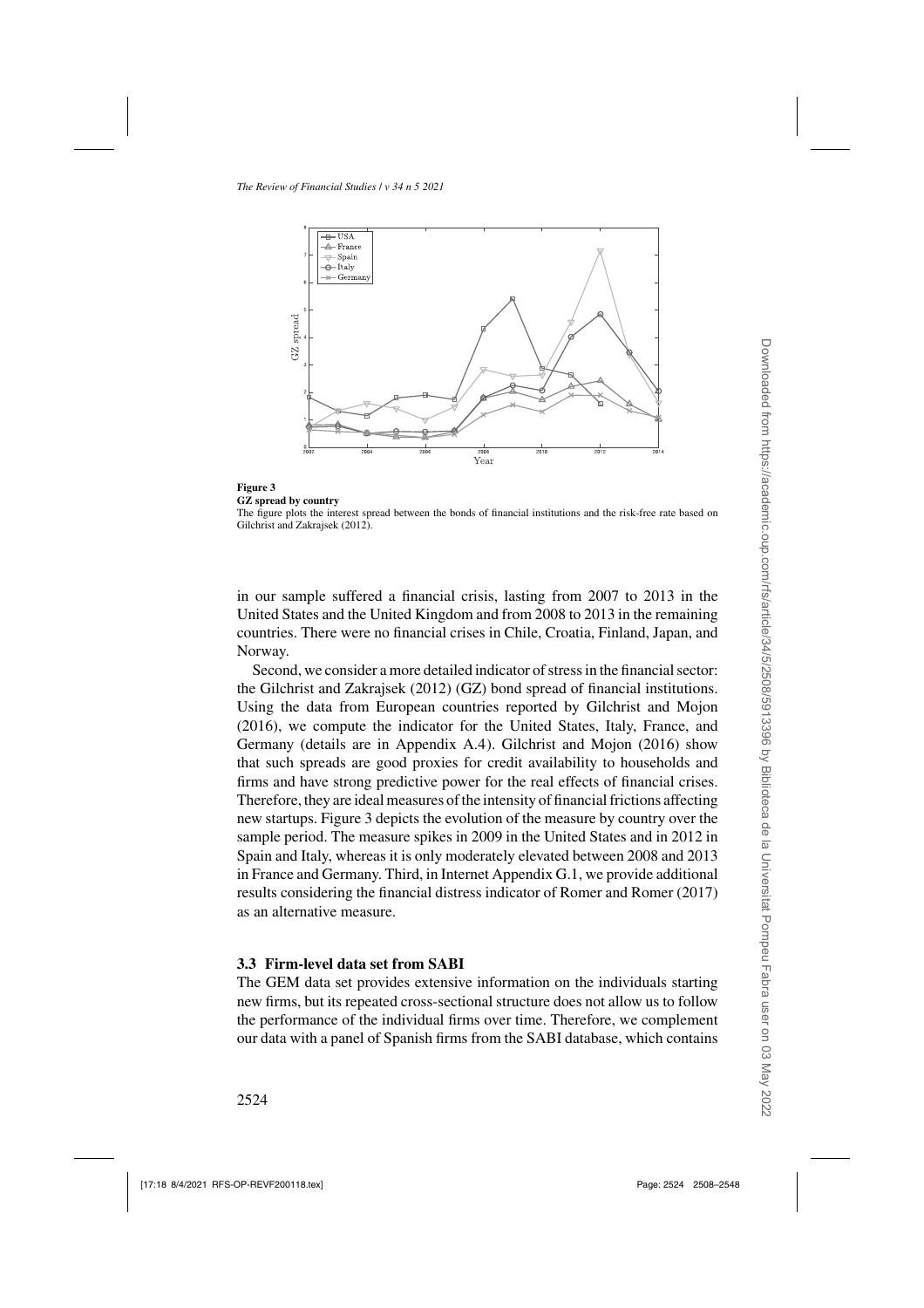<span id="page-17-0"></span>the number of employees for nearly the entire universe of firms that were established in 2003 or later until the year 2018.

# **4. Empirical Analysis**

# **4.1 Firm-level analysis**

In this section, we analyze the firm dynamics in the Spanish SABI data set to verify that the startups we identify with high growth potential are informative of the ex post ability of firms to create jobs. In particular, we are interested in identifying the growth potential deriving from the nature of the businesses and not simply caused by the market conditions that prevailed when the firms were created. The analysis of the Spanish data is sufficiently representative for this purpose. Spain is the country with the largest coverage in the GEM survey, with approximately 235,000 observations in total and at least 16,000 yearly observations from 2003. Indeed, all the main results we later obtain on the entire GEM data set are also confirmed when considering only the Spanish surveys.

We cannot link the GEM and SABI data sets at the firm level, but we can do so at the industry level. Using the GEM data, we compute the variable *Share*\_*growths,t* , that is, the share of *high-growth* startups in a two-digit sector *s* in year *t* in Spain. This is computed for a total of 46 two-digit sectors listed in [Table F1](https://academic.oup.com/rfs/article-lookup/doi/10.1093/rfs/hhaa112#supplementary-data) in the [Internet Appendix.](https://academic.oup.com/rfs/article-lookup/doi/10.1093/rfs/hhaa112#supplementary-data) Then, we match this variable with the SABI data. Of the 344,869 firms in our SABI sample, we can match 226,954 to sectors of startups identified in the GEM, of which 186,341 provide data on employment.13 Therefore, for this subset of firms with employment data, we have the associated value of *Share*\_*growths,t* in their sector and year of creation. For instance, if the share of startups classified as high growth in the retail trade sector in 2005 in Spain is 30% according to the GEM, this value is matched to all retail trade firms started in 2005 in the SABI data. We interpret this percentage as the likelihood of a firm being *high growth*. To ensure that we focus on entrepreneurial startups only, we eliminate subsidiaries of other companies and companies primarily owned by foreign shareholders. Furthermore, we eliminate companies that have more than 100 employees during the first year of existence (443 in total). To reduce the noise in the variable *Share\_growth<sub>s,t</sub>*, we also drop firms created in years and sectors in which the share of high-growth firms is based on fewer than five observations. This reduces the number of sectors from 46 to 37. The variable *Share*\_*growths,t* is available for 185 sector-year observations and we perform the analysis on 898,797 firm-year observations in SABI. We estimate the following model:

<sup>13</sup> Because the Spain sample of the GEM has very few observations in 2002 and 2003 (approximately 150 startups), we drop these years and only consider firms created from 2004 onward.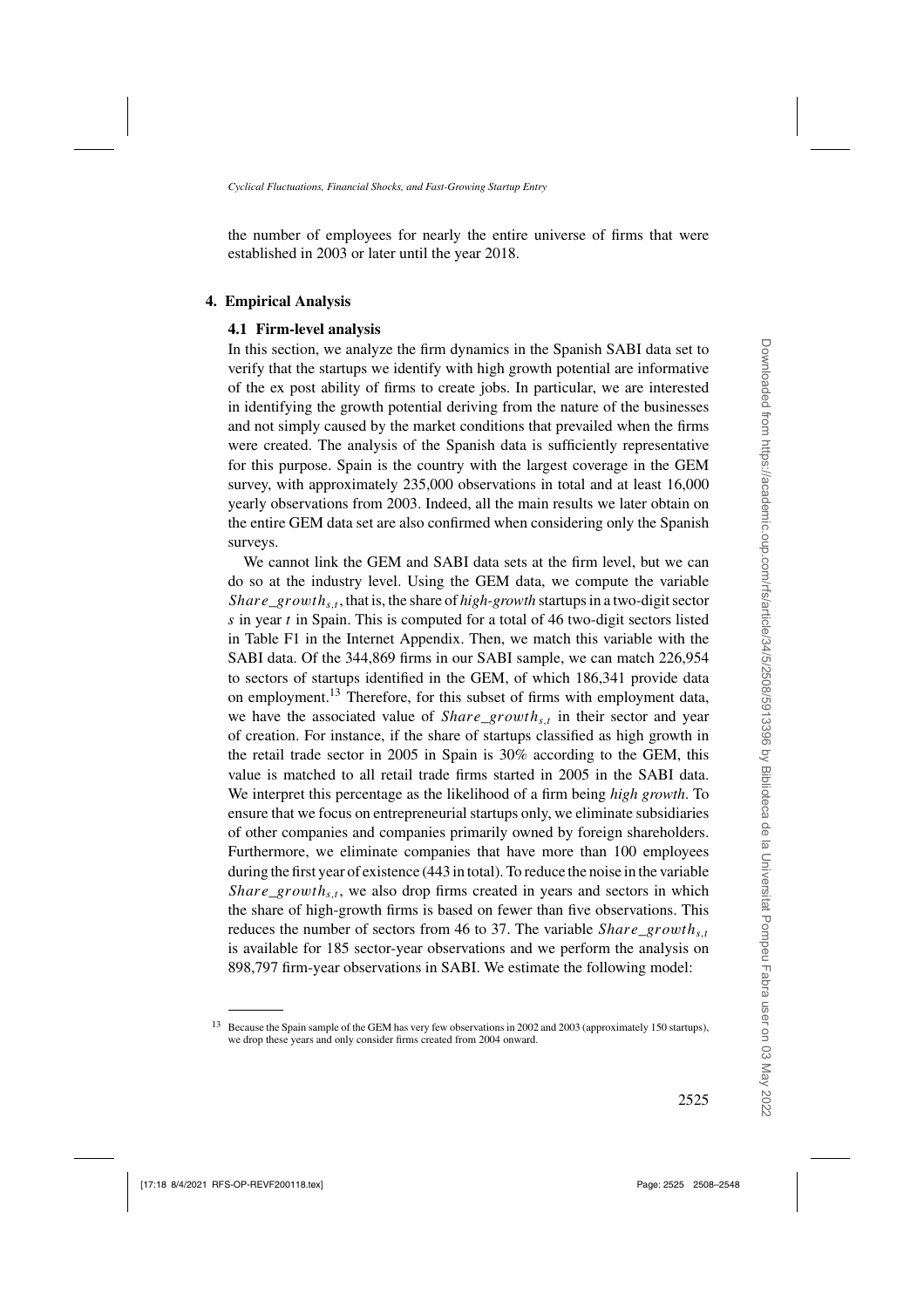$$
Employment_{i,s,t} = \beta_0 + \sum_{k=0}^{10} \beta_1^k age_{i,s,t}^k + \sum_{k=0}^{10} \beta_2^k age_{i,s,t}^k \cdot Share\_growth_{i,s} + \sum_{k=0}^{N} \gamma_k X_{i,s,t}^k + \varepsilon_{i,s,t}.
$$
\n(8)

The dependent variable *Employment<sub>i.s,t</sub>* is either the employment level or the employment growth of firm *i* in sector *s* in year *t*. *Share* growth<sub>is</sub>, is the share of high-growth startups in sector *s* in the year firm *i* was founded, and  $age_{i,s,t}^k$  is a dummy variable equal to one if the firm is *k* years old in year *t*. Among the *N* control variables  $X_{i,s,t}^k$ , we include year and sector dummies and GDP growth in the year the firm was started interacted with the age dummies. We estimate the model with OLS, and we cluster standard errors at the sectoryear level. A positive value of the coefficient  $\beta_2^k$ , which multiplies the product of *Share*\_*growthi,s* and *age<sup>k</sup> i,s,t* , means that the higher the probability of being *high growth* is, the faster the employment growth or the higher the employment level of firm *i* at *k* years of age. The effect of the probability of being a highgrowth startup is identified using both cross-sectional variation (in a given year, two firms of the same age but in different sectors will have different high-growth shares) and time-series variation (in a given sector, two firms of the same age but observed in different years will have different high-growth shares).

Table [1](#page-19-0) reports the regression results  $(\beta_2)$  coefficients only; the full set of  $\beta_1$  coefficients is shown in [Table E2](https://academic.oup.com/rfs/article-lookup/doi/10.1093/rfs/hhaa112#supplementary-data) in [Internet Appendix E.2\)](https://academic.oup.com/rfs/article-lookup/doi/10.1093/rfs/hhaa112#supplementary-data). In columns 1–3, we estimate the age profile of firm employment growth. In column 1, we show our baseline specification with year and sector fixed effects. In column 2, we saturate the model with year-sector effects, which absorb all factors that are common to all firms in each sector and year. In column 3, we include an additional control variable, namely, the growth rate of GDP in the year the firm was started interacted with age. As explained above, this controls for the possibility that the share of high-growth startups does not measure the nature of the new businesses but rather the expectations related to the economy when the firm was started. The results are similar across the 3 specifications. Consistent with the model, employment growth is initially lower for likely *high-growth* firms than for other firms, but it becomes progressively higher as firms age, and the difference is positive and statistically significant from age 4 in column 1 and from age 6 in columns 2 and 3.

In columns 4–6, we repeat the analysis of columns 1–3 with the employment level as dependent variable. In the baseline specification in column 4, the log employment level shows dynamics consistent with the findings in columns 1–3. For new firms, a larger share of high-growth startups is related to a smaller initial size, but also to faster growth and to a significantly larger size from age six onward. In the more saturated models in columns 5 and 6, the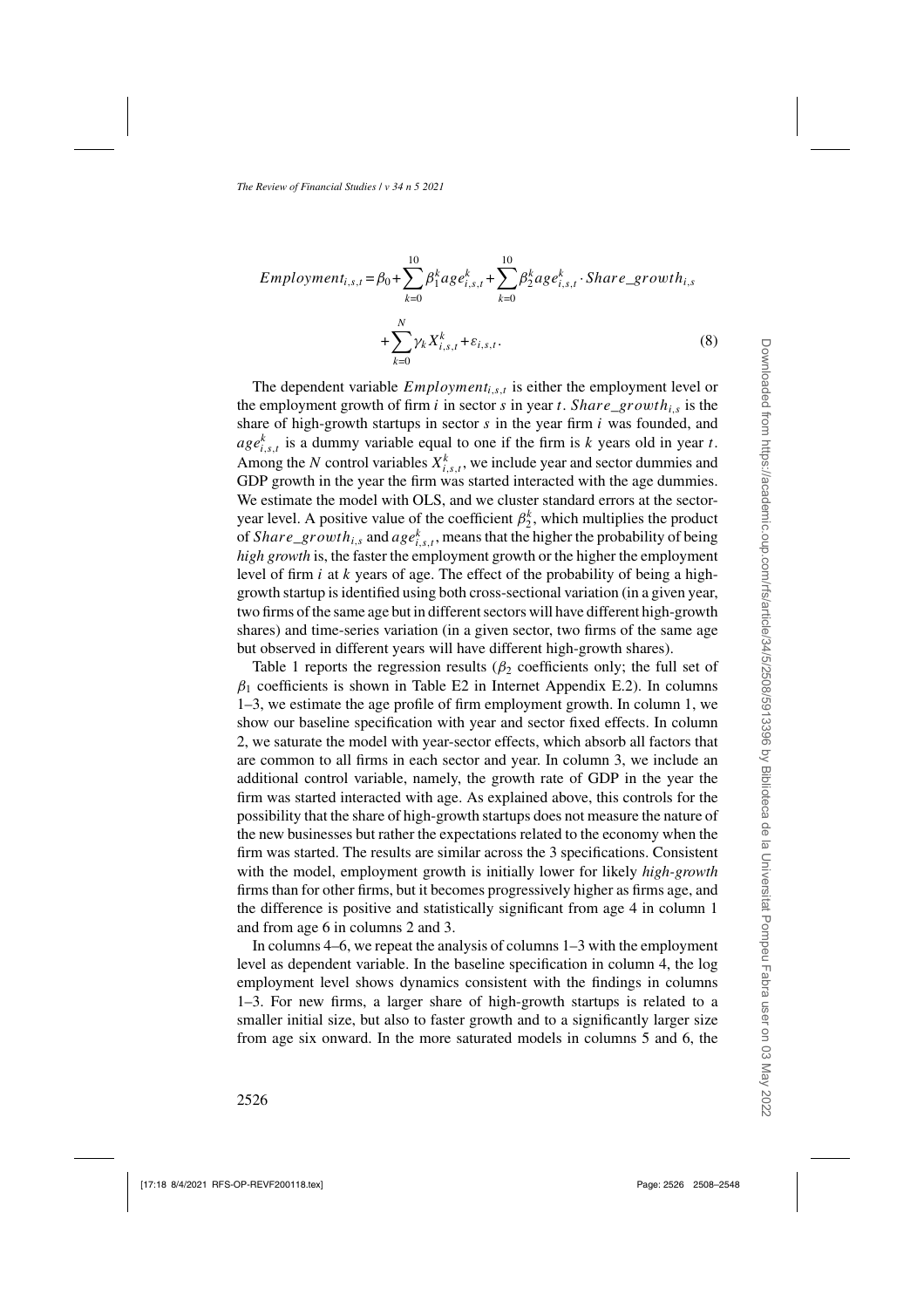|                         | (1)          | (2)            | (3)          | (4)                     | (5)                  | (6)                  |
|-------------------------|--------------|----------------|--------------|-------------------------|----------------------|----------------------|
|                         | Empl. growth | Empl. growth   | Empl. growth | Employment              | Employment           | Employment           |
| Age 0 x share           |              |                |              | $-1.547***$<br>(0.3256) | $-0.459$<br>(0.4450) | $-0.509$<br>(0.4607) |
| Age 1 x share           | $-0.535***$  | $-0.332**$     | $-0.344**$   | $-2.450***$             | $-1.044***$          | $-0.978***$          |
|                         | (0.1350)     | (0.1364)       | (0.1378)     | (0.5731)                | (0.2772)             | (0.2953)             |
| Age 2 x share           | $-0.070**$   | 0.073          | 0.087        | $-2.429***$             | $-0.829**$           | $-0.773**$           |
|                         | (0.0341)     | (0.0687)       | (0.0590)     | (0.6134)                | (0.3230)             | (0.3286)             |
| Age 3 x share           | 0.034        | 0.077          | 0.083        | $-1.556***$             | $-0.465$             | $-0.433$             |
|                         | (0.0393)     | (0.0585)       | (0.0587)     | (0.5523)                | (0.3373)             | (0.3303)             |
| Age 4 x share           | $0.079**$    | 0.020          | 0.021        | $-0.585$                | $-0.285$             | $-0.279$             |
|                         | (0.0366)     | (0.0289)       | (0.0321)     | (0.4068)                | (0.3365)             | (0.3630)             |
| Age 5 x share           | 0.056        | 0.014          | 0.022        | $-0.047$                | $-0.058$             | $-0.097$             |
|                         | (0.0366)     | (0.0295)       | (0.0273)     | (0.3411)                | (0.3116)             | (0.3376)             |
| Age 6 x share           | $0.060**$    | $0.047**$      | $0.044*$     | $0.686**$               | 0.222                | 0.189                |
|                         | (0.0271)     | (0.0214)       | (0.0227)     | (0.3425)                | (0.2867)             | (0.3009)             |
| Age 7 x share           | $0.073**$    | $0.041*$       | 0.041        | $1.174***$              | 0.420                | 0.442                |
|                         | (0.0344)     | (0.0247)       | (0.0269)     | (0.3693)                | (0.2878)             | (0.2816)             |
| Age 8 x share           | $0.068**$    | $0.057***$     | $0.056***$   | $1.748***$              | $0.827**$            | $0.802**$            |
|                         | (0.0311)     | (0.0193)       | (0.0190)     | (0.4331)                | (0.3342)             | (0.3411)             |
| Age 9 x share           | 0.009        | $0.078***$     | $0.077***$   | 1.819***                | $0.943**$            | $0.960***$           |
|                         | (0.0349)     | (0.0182)       | (0.0183)     | (0.5074)                | (0.3666)             | (0.3503)             |
| Age 10 x share          | $-0.054$     | $0.055*$       | $0.058**$    | $1.742***$              | $0.946*$             | $0.841*$             |
|                         | (0.0329)     | (0.0296)       | (0.0289)     | (0.6060)                | (0.5077)             | (0.4998)             |
| Year FE                 | Yes          | N <sub>o</sub> | No           | Yes                     | N <sub>o</sub>       | N <sub>o</sub>       |
| Sector FE               | Yes          | N <sub>o</sub> | No           | Yes                     | N <sub>o</sub>       | N <sub>o</sub>       |
| Year-sector FE          | No           | Yes            | Yes          | N <sub>o</sub>          | Yes                  | Yes                  |
| Age-growth interactions | No           | No             | Yes          | No                      | N <sub>o</sub>       | Yes                  |
| <b>Observations</b>     | 671,652      | 671.652        | 671.652      | 898,797                 | 898.797              | 898,797              |
| $R$ -squared            | .112         | .115           | .115         | .149                    | .150                 | .150                 |

<span id="page-19-0"></span>**Table 1 Share of high-growth startups at firm creation and employment from SABI**

In columns 1–3, the dependent variable is the yearly employment growth of firms established in 2003 or later; 0.1% of the tails are winsorized. In columns 4–6, the dependent variable is log(employment level). *share* is the share of high-growth startups, as measured from the GEM data, that are in the two-digit sector to which the firm belongs in the year it was started. Firms created in sector-years with fewer than five startup observations in the GEM are dropped. Standard errors are clustered at the sector-year level.  $* p < 0$ ;  $** p < 0$ ;  $*** p < 01$ .

estimated coefficients decrease slightly in magnitude. Nonetheless, the results are confirmed, particularly that likely high-growth firms are initially smaller but become significantly larger over time.

Based on the specification in column 4, Figure [4](#page-20-0) plots the paths of predicted firm employment over age depending on the share of high-growth startups in the sector and year the firm was started. We show the paths for the 10th and 90th percentiles of the share, which are 18% and 66%, respectively. Firms started when the share of high-growth startups was lower are predicted to be larger initially. However, after 2 years, firms started when the share was higher are predicted to grow faster and to eventually overtake the other firms after 6 years.

Note that these findings might be affected by selection. Perhaps high-growth firms do not grow faster on average but have more volatile growth rates; in this case, our estimates may not capture the low growth rates of the firms that exit from the market. We believe that if present, this selection effect would imply a different interpretation of the nature of these high-growth firms but would not necessarily reduce their importance since more innovative and riskier firms are more likely to introduce frontier technologies that are important for aggregate employment and productivity growth. Nonetheless, in [Internet Appendix E.1](https://academic.oup.com/rfs/article-lookup/doi/10.1093/rfs/hhaa112#supplementary-data) we examine this possibility and find that the likelihood of being a high-growth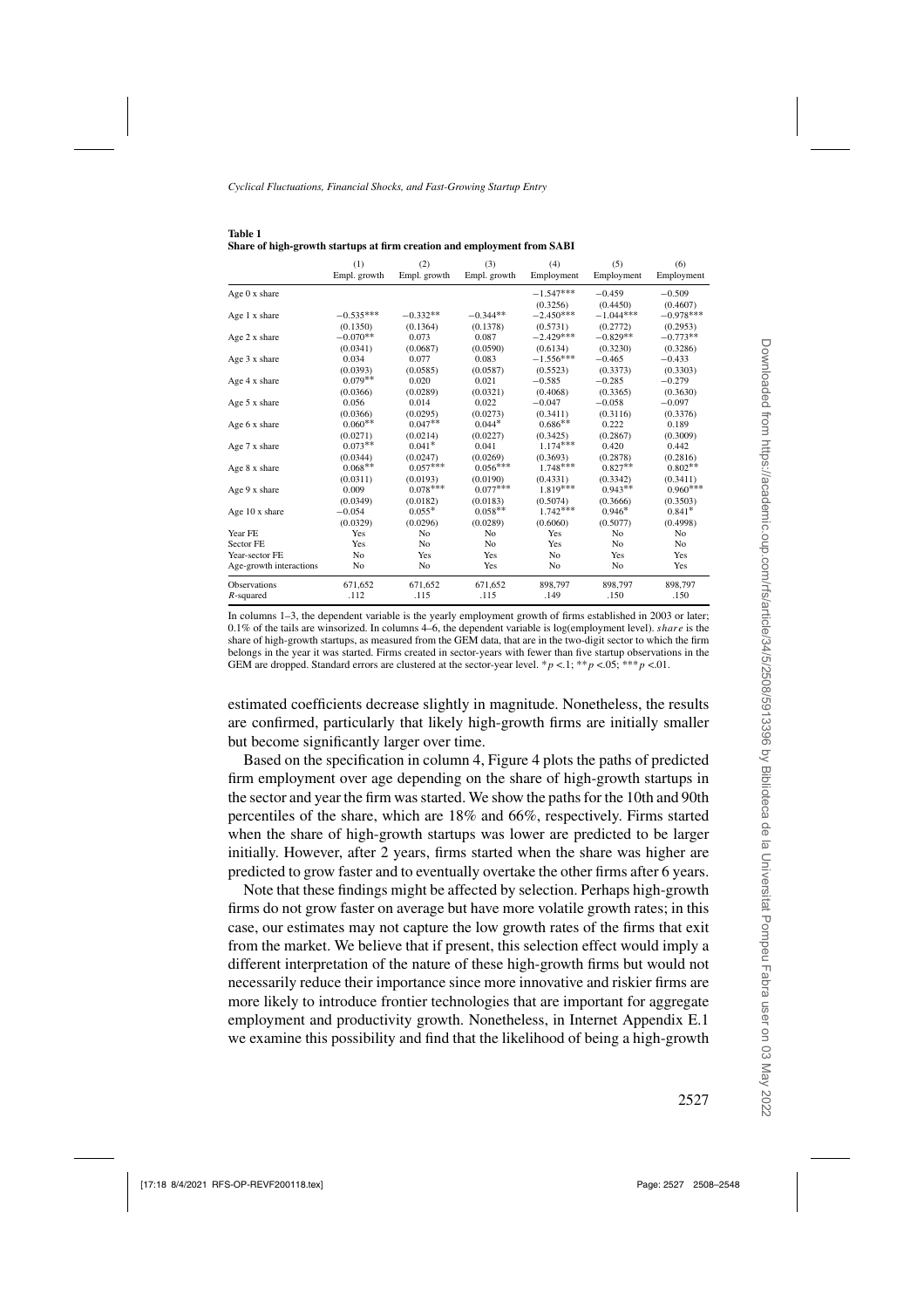<span id="page-20-0"></span>

# **Figure 4 Predicted employment by age from SABI**

The figure shows the predicted firm employment based on column 4 of Table [1](#page-19-0) for different values of *share*. The 10th percentile is 18%, and the 90th percentile is 66%. The dashed lines represent 90% confidence intervals.

firm slightly increases the exit risk only in the first year of existence, while it reduces this risk for firms between 2 and 8 years old. Thus, high-growth firms seem, if anything, less risky than low-growth firms, and selection effects should not play an important role in the previous results.

Overall, a clear and statistically significant pattern is obvious in the data: firms that are more likely to have been derived from a high-growth startup are initially smaller but have more potential to grow and become larger in the medium/long term than do firms that are more likely to have been derived from low-growth startups.<sup>14</sup> This pattern does not seem to be driven by selection effects, by sector-year effects, and by market conditions prevailing at the time of their birth. These findings are therefore consistent with the behavior of type 2 firms in the model, as well as with our claim that the high-growth startup indicator constructed in the GEM data set is a valid measure of the intrinsic growth potential of these new firms and does not just capture market-related factors.

# **4.2 Individual-level analysis: Estimation strategy**

In this section, we test the predictions of the model by estimating how the propensity to start a business is related to financial conditions. Our baseline is

<sup>14</sup> These regressions do not control for differences in sector-specific age profiles of employment. In [Internet](https://academic.oup.com/rfs/article-lookup/doi/10.1093/rfs/hhaa112#supplementary-data) [Appendix E.3,](https://academic.oup.com/rfs/article-lookup/doi/10.1093/rfs/hhaa112#supplementary-data) we show that most sectors have similar age profiles of employment at the firm level, and we verify that the results are confirmed after excluding the few sectors with markedly different age profiles. Furthermore, we also perform other robustness checks: we exclude firms started during the Great Recession (2008 and 2009); we aggregate similar sectors to increase the number of startup observations per sector in the GEM, and we restrict the sample to firms created in sector-years with at least 10 startup observations. In each case, we obtain similar results to those presented here. These additional results are available on request.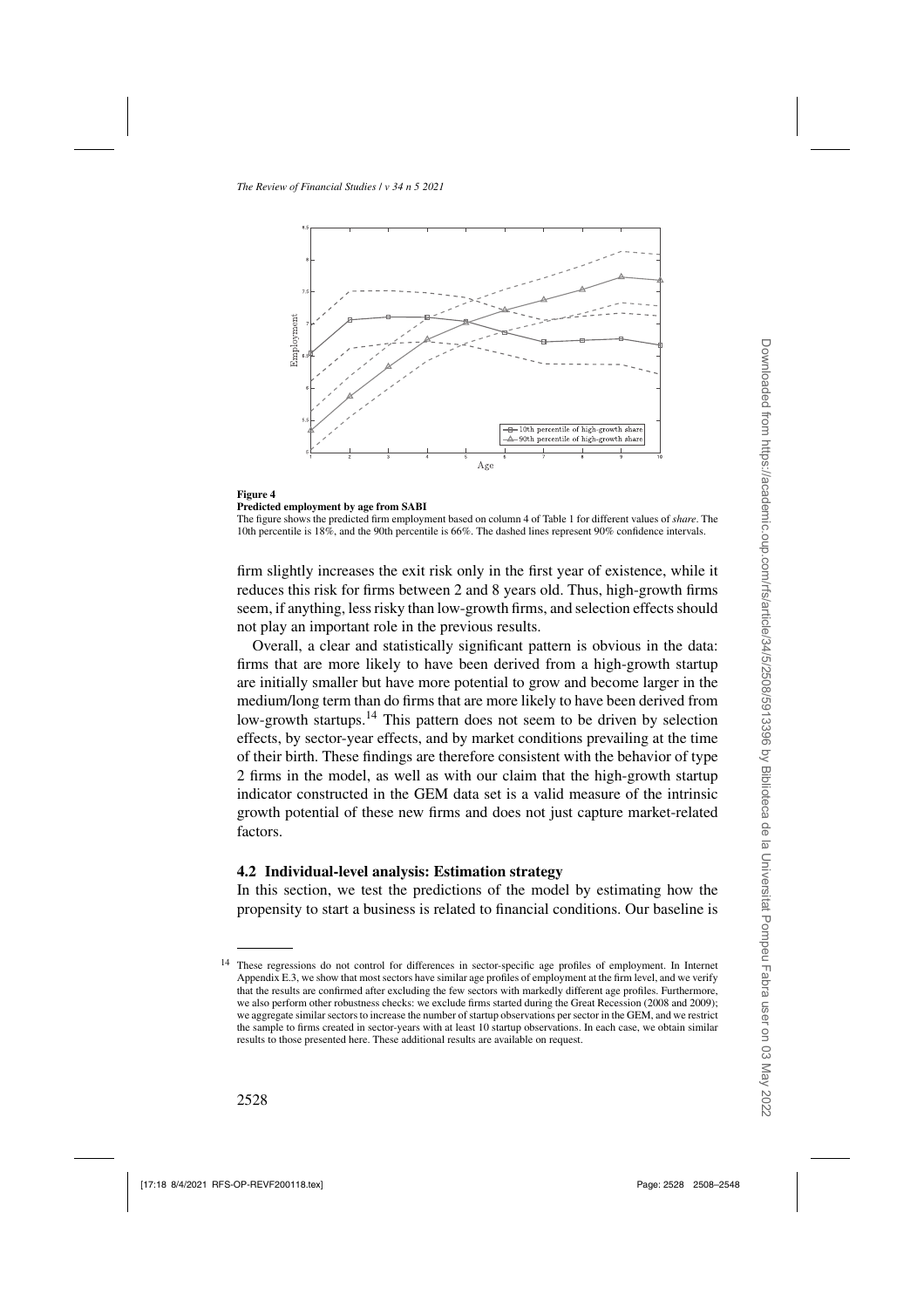<span id="page-21-0"></span>the following probit model:

$$
Pr(start_{i,j,t} = 1 | X_{i,j,t}) = \Phi\left(\beta_0 + \beta_1 bus_{j,t} + \beta_2 fin_{j,t} + \sum_{k=0}^{N} \gamma_k X_{i,j,t}^k + \varepsilon_{i,j,t}\right),\tag{9}
$$

where  $start_{i,j,t} = 1$  is a dummy indicating that individual *i* in country *j* in year  $t$  is starting a firm.  $bus_{i,t}$  is a variable capturing the state of the business cycle in country *j* at time *t*, for which we use the real GDP growth rate in terms of purchasing power parity.  $fin_{i,j,t}$  is the variable measuring shocks to the cost of external finance, for which we consider the three alternative measures described in section [3.2.](#page-15-0)  $X_{i,j,t}^k$  is a vector of *N* control variables including country dummies, gender, age and educational level.<sup>15</sup> We weight observations by using the weight variable for the 18–64 labor force included in the GEM.<sup>16</sup>

We estimate these models with a dummy for the start of any business as the dependent variable, as well as with dummies for starts in subcategories only. Because we control for individual characteristics, our analysis identifies how the propensity to start different types of businesses is affected by shocks to the cost of finance conditional on the quality of the potential entrepreneurial pool and the business cycle. Prediction 1 implies that  $\beta_2$  should be negative when the dependent variable is all startups. Prediction 2 implies that  $\beta_2$  should be more negative for high-growth startups than for low-growth ones. Furthermore, to test Prediction 3, we estimate a model that includes the interaction  $bus_{i,t} \cdot fin_{j,t}$ :

$$
Pr(start_{i,j,t} = 1 | X_{i,j,t}) =
$$
\n
$$
\Phi \left( \beta_0 + \beta_1 bus_{j,t} + \beta_2 fin_{j,t} + \beta_3 bus_{j,t} \cdot fin_{j,t} + \sum_{k=0}^{N} \gamma_k X_{i,j,t}^k + \varepsilon_{i,j,t} \right).
$$
\n(10)

Prediction 3 implies that  $\beta_3$  should be positive, indicating stronger negative effects of financial frictions when GDP growth is lower. Furthermore, it implies that  $\beta_3$  should be larger in absolute value for the high-growth startups than for the low-growth ones.

This estimation strategy requires that cyclical fluctuations and financing conditions are not perfectly correlated in the data, and we find that this is the

<sup>&</sup>lt;sup>15</sup> In Section [4.4,](#page-26-0) we present the results including dummies for the household income level (three categories). The information on the actual income level of respondents' households is not available in the GEM data. Instead, the GEM contains a variable that indicates whether a person's household in a specific year and country is in the lowest, the middle or the upper tercile of the income distribution of the households in the respondent's country. Thus, by construction, this variable cannot control for income differences in the pool of entrepreneurs over time or across countries. We therefore choose not to include it as a control variable in the baseline regressions.

<sup>&</sup>lt;sup>16</sup> In accordance with the description of the GEM, the weights are "developed such that proportions of different subgroups (gender and age, e.g.) match the most recent official data descriptions of the population of a country." Our results are robust to not weighting the observations.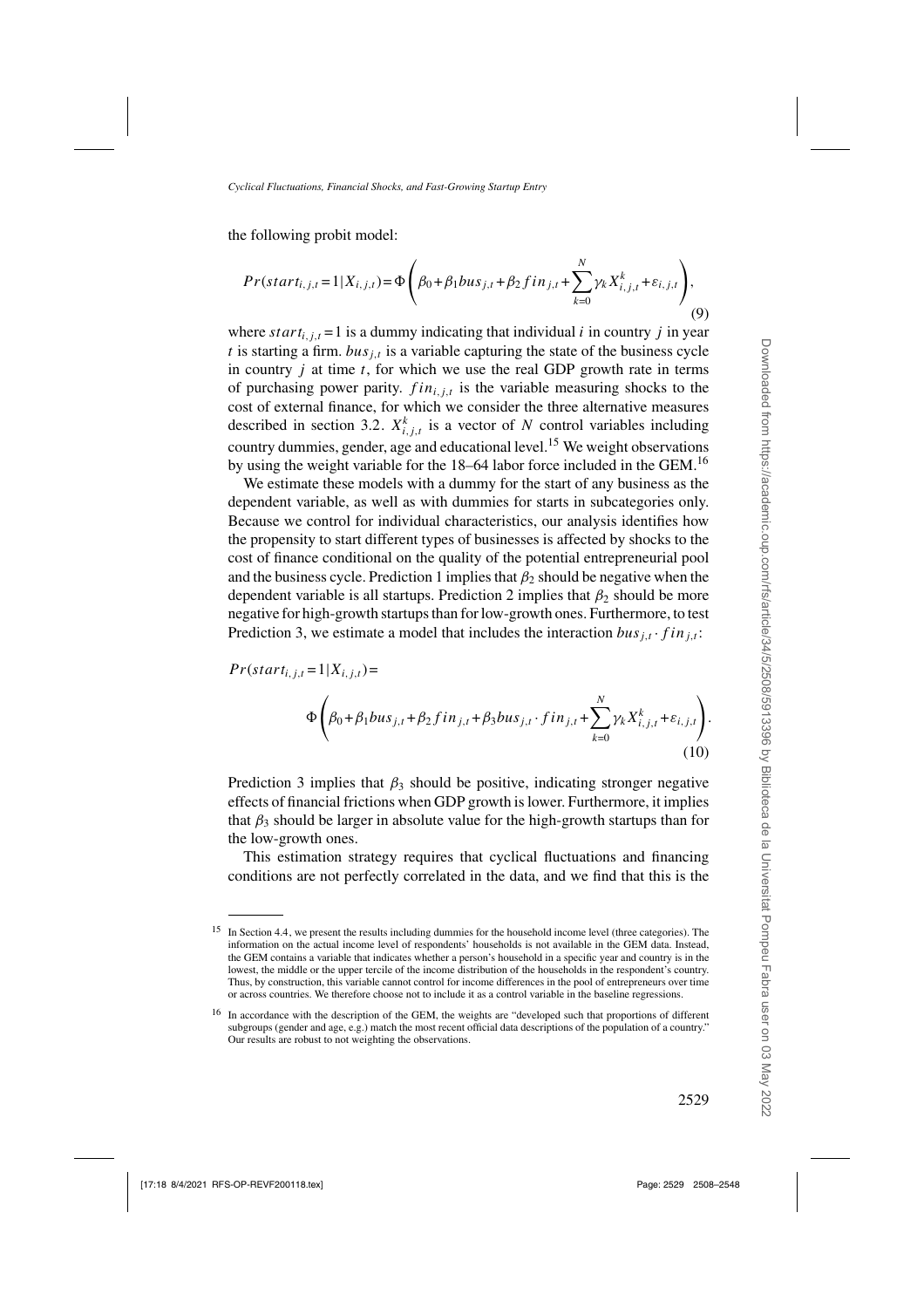|                                                      | (1)                   | (2)                  | (3)                    | (4)                   | (5)                  | (6)                     |
|------------------------------------------------------|-----------------------|----------------------|------------------------|-----------------------|----------------------|-------------------------|
|                                                      | All                   | Low growth           | High growth            | All                   | Low growth           | High growth             |
| GDP growth                                           | $1.723*$              | $1.875***$           | 0.942                  | $3.242***$            | $3.041***$           | $2.729***$              |
|                                                      | (0.9961)              | (0.8262)             | (1.0024)               | (0.6766)              | (0.6986)             | (0.4148)                |
| Fin. crisis                                          | $-0.085*$<br>(0.0489) | $-0.063$<br>(0.0437) | $-0.110**$<br>(0.0490) |                       |                      |                         |
| GZ spread                                            |                       |                      |                        | $-0.027*$<br>(0.0151) | $-0.018$<br>(0.0155) | $-0.039***$<br>(0.0106) |
| <b>Observations</b>                                  | 894.126               | 894.126              | 894.126                | 370,280               | 370,280              | 370,280                 |
| $R$ -squared                                         | .060                  | .045                 | .075                   | .037                  | .035                 | .034                    |
| <i>p</i> -value for $\beta_2^{low} = \beta_2^{high}$ |                       | .018                 |                        |                       |                      | .002                    |

<span id="page-22-0"></span>

| Table 2 |                                                                                   |
|---------|-----------------------------------------------------------------------------------|
|         | Financial crisis, GZ spread, and an entrepreneur's probability of starting a firm |

The dependent variable is a dummy equal to one if an individual is a nascent entrepreneur in the respective category. Controls include dummies for three education levels, sex, age, and country fixed effects. Standard errors are clustered at the country level. \**p* <.1; \*\**p* <.05; \*\*\**p* <.01.

case in our sample. The correlation between the GZ spread and GDP growth is −0.39, thus low enough that their effects can be separately identified. This is shown in detail in Appendix [A.4,](#page-36-0) where we report the scatterplots between GDP growth (deviations from country averages) and the value of the GZ spread. The plot shows a clear negative relation, which, however, is far from perfect due to many observations with high levels of financial frictions and medium or moderately high values of GDP growth.

# **4.3 Individual-level analysis: Baseline results**

Table 2 shows the results of the baseline probit model [\(9\)](#page-21-0). In columns 1–3, the Laeven and Valencia (2013) *Financial crisis* dummy is used as the indicator of financial shocks. In the first column, the dependent variable is any type of startup. The coefficient of GDP growth is positive and significant, indicating that startup creation is procyclical, whereas the financial crisis indicator has a significantly negative effect on the probability to create any kind of startup. As shown in column 2, when we use an indicator for low-growth startups as the dependent variable, the effect of a financial crisis becomes insignificant. However, as seen in column 3, when we use an indicator for starting a highgrowth startup, the effect of a financial crisis is significant and more negative than it is for all startups. In columns 4-6, we replace the financial crisis dummy with the bond spread of financial institutions (GZ spread). The *GDP growth* coefficient is larger and more significant in columns 4–6 than in the first three columns. The difference is explained by the difference in the sample selection. The specification in the last three columns is estimated on a smaller subset of countries (the United States, Spain, France, Germany, and Italy), for which startups are more procyclical over the whole sample period. Again, we find that the coefficient of the financial frictions indicator is significant and more negative for high-growth startups and insignificant for low-growth startups. For both indicators, the hypothesis that their coefficients are the same can be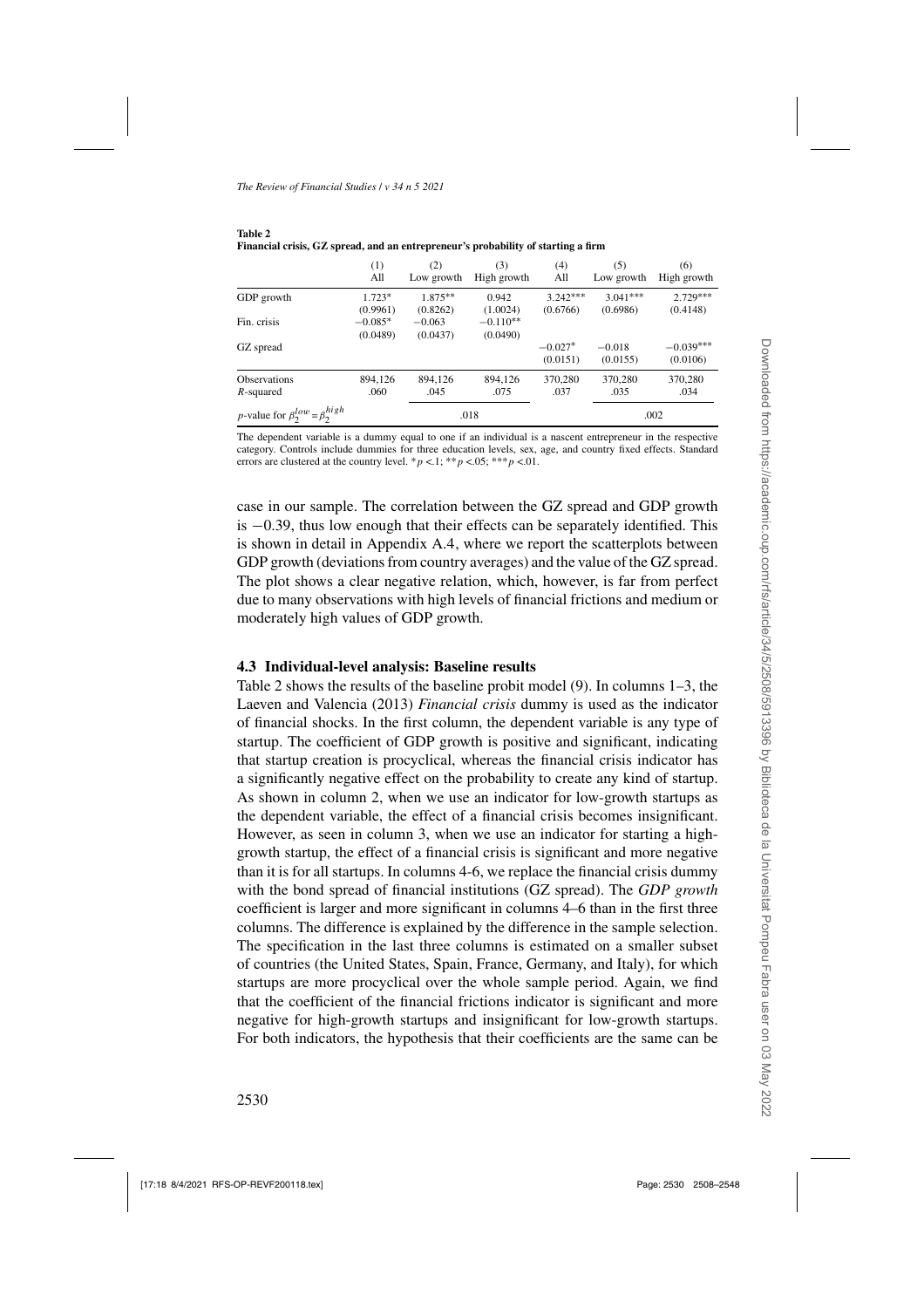rejected as shown by the  $p$ -values reported at the bottom of the table.<sup>17</sup> [Table G3](https://academic.oup.com/rfs/article-lookup/doi/10.1093/rfs/hhaa112#supplementary-data) in the [Internet Appendix](https://academic.oup.com/rfs/article-lookup/doi/10.1093/rfs/hhaa112#supplementary-data) shows the full set of coefficients of the demographic controls, which indicate that startup creation is positively related to income and negatively related to being female or being older.

Overall, the results in Table [2](#page-22-0) confirm both Predictions 1 and 2. In terms of the marginal effects at the mean, during the financial crisis, low-growth startups are reduced by an (insignificant) 16% and high-growth startups by 31%. An increase in the GZ spread by one point decreases high-growth startups by  $11\%$  (vs. 4.5% in the complementary group).<sup>18</sup> The result that for low-growth startups both the Financial Crisis coefficient (column 2) and the GZ spread coefficient (column 4) are not significantly different from zero is consistent with the ambiguous relationship between  $r<sup>b</sup>$  and type 1 startups predicted by the model. As shown in the left panel of Figure [1,](#page-11-0) an increase in the spread  $r<sup>b</sup>$  has both a positive effect (some entrepreneurs switch from type 2 to type 1 startups) and a negative effect (some entrepreneurs switch from starting a type 1 business to not starting a business) on type 1 startups. While the negative effect dominates overall in Figure [1,](#page-11-0) in [Internet Appendix C](https://academic.oup.com/rfs/article-lookup/doi/10.1093/rfs/hhaa112#supplementary-data) we show that alternative assumptions on the distribution of entrepreneurial skills imply that the positive effect might dominate instead (see Figure C3).

Table [3](#page-24-0) presents the results of estimating model [\(10\)](#page-21-0) with the interaction term between GDP growth and the financial shocks indicator. The GDP coefficient becomes insignificant in the first three columns. However, the *Financial crisis* dummy, which now indicates the effect conditional on GDP growth being zero, is more negative and more significant than in Table [2.](#page-22-0) Finally, the interaction between *GDP growth* and *Financial crisis*is positive and statistically significant. In general, a positive interaction coefficient indicates greater cyclicality of startups during the financial crisis period. Moreover, since GDP growth was slower during the financial crisis than during the previous period, the positive interaction coefficient also can be interpreted as showing a

<sup>&</sup>lt;sup>17</sup> We cannot include an interaction between the financial frictions indicators and a high-growth indicator in the regression model to test for a differential effect by startup type as a value of zero for this indicator would perfectly predict an outcome of no startup creation. Thus, to test the equality of the coefficients, we estimate the simultaneous covariance matrix of the two equations by generating a joint sample consisting of two appended copies of the data set, in which the low-growth startup indicator is the dependent variable in the first copy and the high-growth startup indicator is the dependent variable in the second copy. We then run a regression including an interaction of all regressors with a dummy *D* equal to one if the observation is from the second copy and equal to zero otherwise. The noninteracted coefficients (both their value and their standard error) are identical to the coefficients estimated in the original regression with the low-growth indicator as the dependent variable. Moreover, the interacted coefficients represent the deviations between coefficients in the low-growth and high-growth regressions, allowing us to perform the test. This approach is identical to the Hausman-type test implemented by the *suest* command in Stata (for further details, see [Weesie 2000](#page-40-0)).

<sup>&</sup>lt;sup>18</sup> We compute these semielasticities with the control variables being evaluated at their means. Since the covariates are demographic characteristics and not systematically correlated with the cycle, fixing them should not pose a major problem for the interpretation of the marginal effect of a financial crisis. The inherent nonlinearity of the probit model has no considerable impact on the marginal effects as we find them to be not sensitive to the particular values at which the controls or GDP growth are evaluated. For example, the marginal effect of the GZ spread in column 6 in Table [2](#page-22-0) is -11.03% with GDP growth evaluated at -0.03 and -11.6% with GDP growth evaluated at +0.03.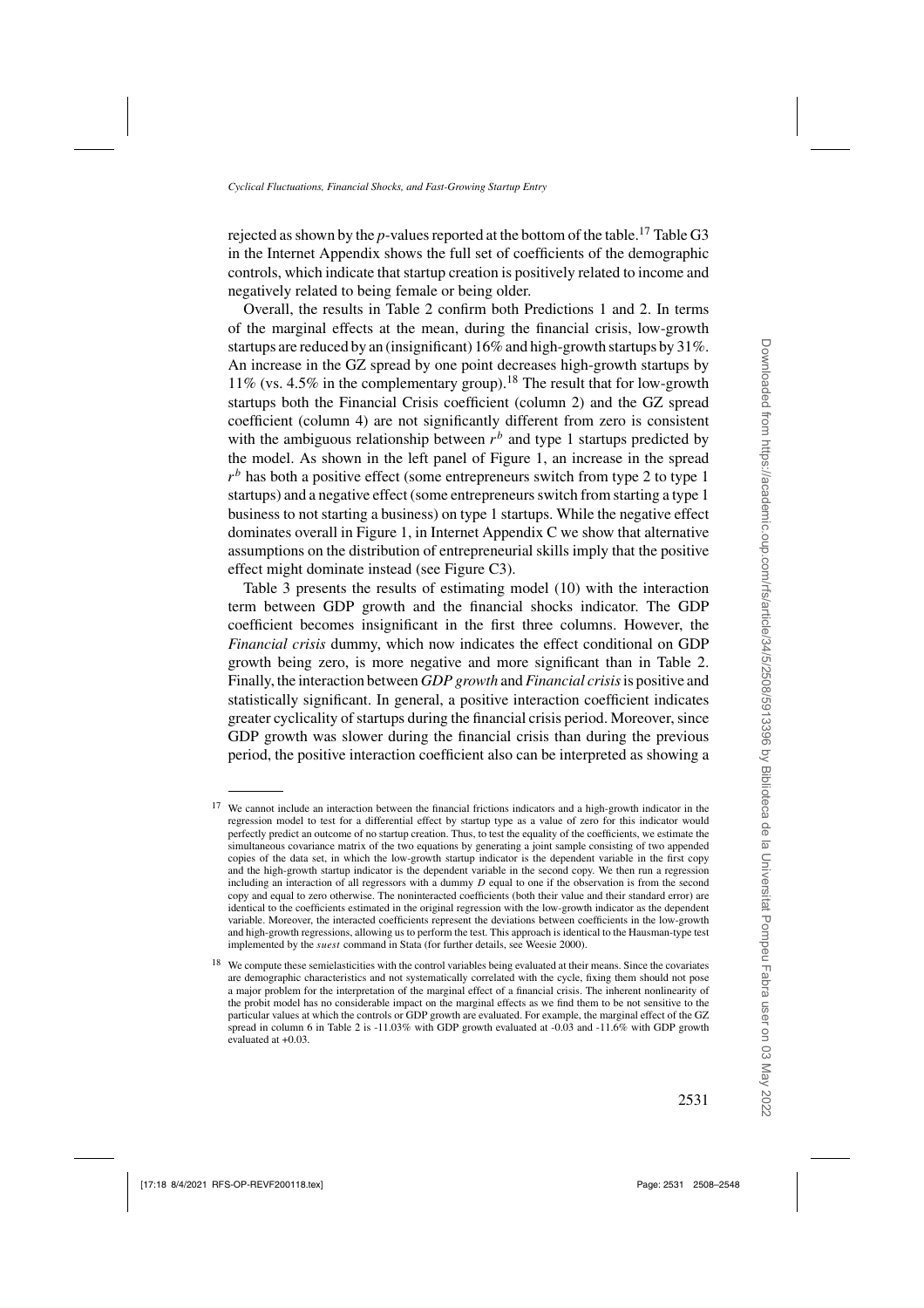|                                                                                                              | (1)<br>All              | (2)<br>Low growth       | (3)<br>High growth      | (4)<br>All             | (5)<br>Low growth     | (6)<br>High growth     |
|--------------------------------------------------------------------------------------------------------------|-------------------------|-------------------------|-------------------------|------------------------|-----------------------|------------------------|
| GDP growth                                                                                                   | 0.663<br>(0.7114)       | 0.954<br>(0.6452)       | $-0.012$<br>(0.5684)    | $5.447***$<br>(1.9928) | $4.418**$<br>(1.7647) | $6.182***$<br>(1.6892) |
| Fin. crisis                                                                                                  | $-0.162***$<br>(0.0516) | $-0.129***$<br>(0.0412) | $-0.185***$<br>(0.0628) |                        |                       |                        |
| Fin. crisis x GDP growth                                                                                     | $4.679***$<br>(1.7898)  | $3.886***$<br>(1.3950)  | $5.093**$<br>(2.5150)   |                        |                       |                        |
| GZ spread                                                                                                    |                         |                         |                         | $-0.020$<br>(0.0197)   | $-0.013$<br>(0.0189)  | $-0.033*$<br>(0.0173)  |
| GZ spread x GDP growth                                                                                       |                         |                         |                         | 2.450<br>(1.6126)      | 1.532<br>(1.3356)     | $3.829**$<br>(1.5513)  |
| <b>Observations</b><br>R-squared                                                                             | 894,126<br>.062         | 894,126<br>.046         | 894,126<br>.077         | 370,280<br>.039        | 370,280<br>.035       | 370,280<br>.039        |
| <i>p</i> -value for $\beta_2^{low} = \beta_2^{high}$<br><i>p</i> -value for $\beta_3^{low} = \beta_3^{high}$ |                         | .129<br>.484            |                         |                        | .030<br>.000          |                        |

<span id="page-24-0"></span>

| Table 3 |                                                                                   |  |
|---------|-----------------------------------------------------------------------------------|--|
|         | Financial crisis, GZ spread, and an entrepreneur's probability of starting a firm |  |

The dependent variable is a dummy equal to one if an individual is a nascent entrepreneur in the respective category. The controls include dummies for three education levels, sex, age, and country fixed effects. Standard errors are clustered at the country level.  $* p < 0.1$ ;  $** p < 0.05$ ;  $*** p < 0.01$ .

significant slowdown in startups during the financial crisis for those countries that experienced larger contractions in GDP. Columns 2 and 3 show that both the financial crisis coefficient and its interaction with GDP growth are larger for the likely high-growth startups than for the complementary group. However, these differences are not statistically significant.

In columns 4–6, the *GZ spread* coefficient, which again measures the effect conditional on zero GDP growth, is negative, but not statistically significant, except for the high-growth startups in column 6. This result is consistent with the model, which predicts that the excess cost of finance has a strong effect on startup decisions only when the potential entrepreneurs' own financial wealth is very low. This might happen to many entrepreneurs during downturns, while it is less likely to happen to them during periods of flat or growing GDP. Importantly, the interaction term  $GZ$  spread  $\times$  GDP growth is large and statistically significant for the startups with high growth potential, and both coefficients are significantly different from the coefficients for low-growth startups. In other words, a worsening of GDP growth increases the negative effect of *GZ spread* much more for high-growth startups than for the complementary sample, consistent with Prediction 3. When GDP growth is zero, the marginal effect of an increase in the *GZ spread* is -9.3% for high-growth startups. With a fall in GDP growth by one percentage point, this marginal effect is reinforced by an additional -10.8%. Conversely, in the case of low-growth startups, the marginal effect is only −3.3% when GDP growth is zero and decreases by an additional −3.8% when GDP growth falls by one percentage point.

To relate these results to the model more clearly, Figure [5](#page-25-0) compares the frequencies of high-growth and low-growth startups implied by the model with those estimated in the data. For the left-hand-side model-based graphs, we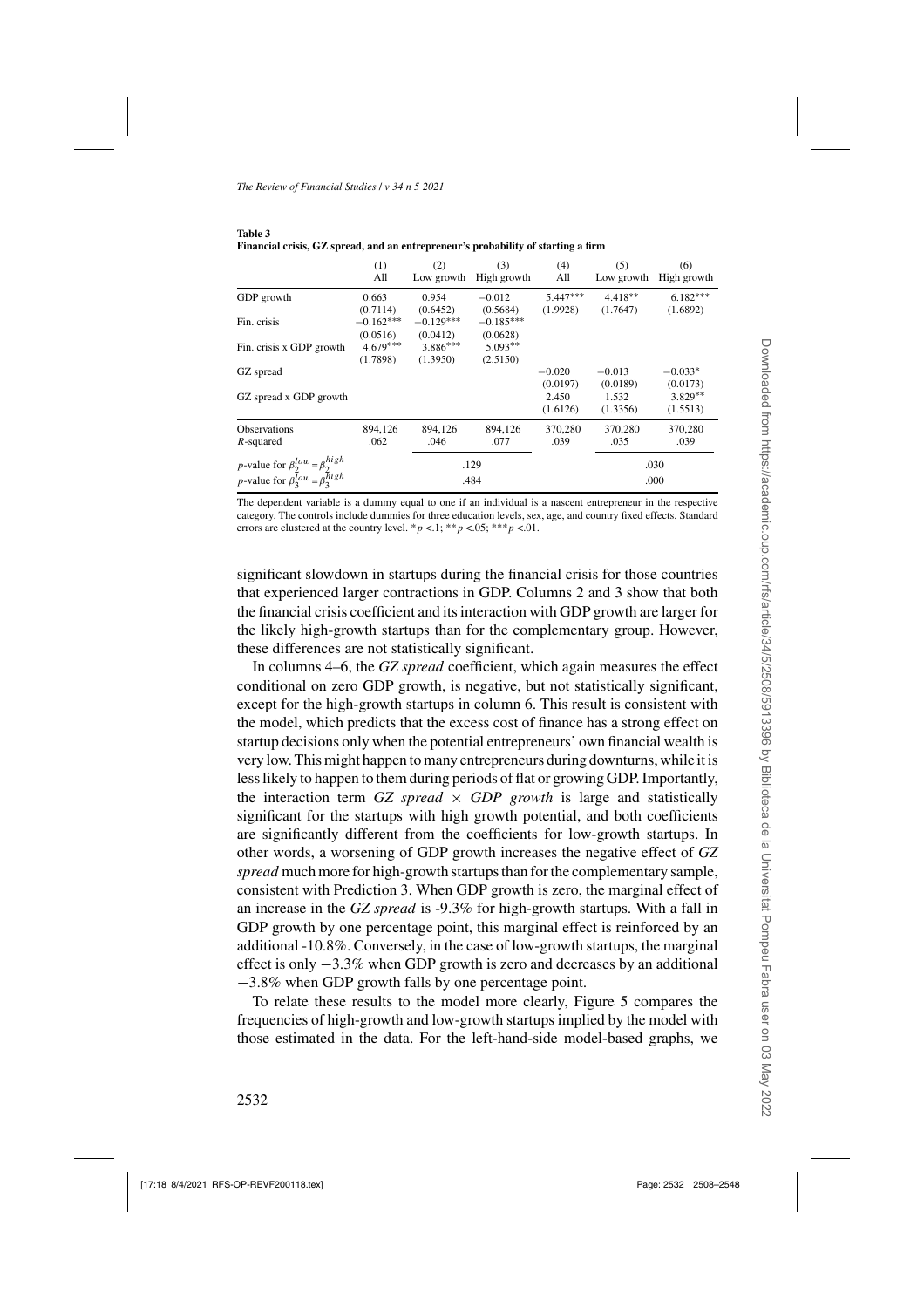<span id="page-25-0"></span>

**Figure 5 Comparison of model and empirical predictions**

choose two values of the entrepreneur's initial endowment to represent the case in which 90% of the entire initial sunk cost  $\kappa$  has to be financed externally  $(a=0.1)$  and the case in which only 10% has to be financed externally  $(a=0.9)$ . The other parameters are those defined for the benchmark calibration described in Section [2.3.](#page-7-0) The lines are normalized to 1 for the median value of the GZ spread. For example, a value of the *y*-axis of 1.2 implies that the probability to start a business in the respective category is 20% higher than when the GZ spread is at its median value.

The right-hand-side graphs use the estimated coefficients in Table [3](#page-24-0) to compute the marginal effects of the *GZ spread*, conditional on a given value of GDP growth. Here the solid and dashed lines depict the cases of GDP growth rates equal to −1% and 1%, respectively. Therefore, consistent with our model, we match low/high GDP growth periods in the data with low/high values of wealth *a* in the model. As mentioned before, this mapping is supported by the fact that the average share of external finance needed to start a business across all entrepreneurs in the GEM negatively correlates with GDP growth (see [Table F2](https://academic.oup.com/rfs/article-lookup/doi/10.1093/rfs/hhaa112#supplementary-data) in the [Internet Appendix\)](https://academic.oup.com/rfs/article-lookup/doi/10.1093/rfs/hhaa112#supplementary-data).

Qualitatively, Figure 5 shows that the greater sensitivity to the cost of finance of type 2 relative to type 1 startups in the model matches well the greater sensitivity of the high-growth startups in the data. Both startup types are more negatively affected by financial frictions during periods of declining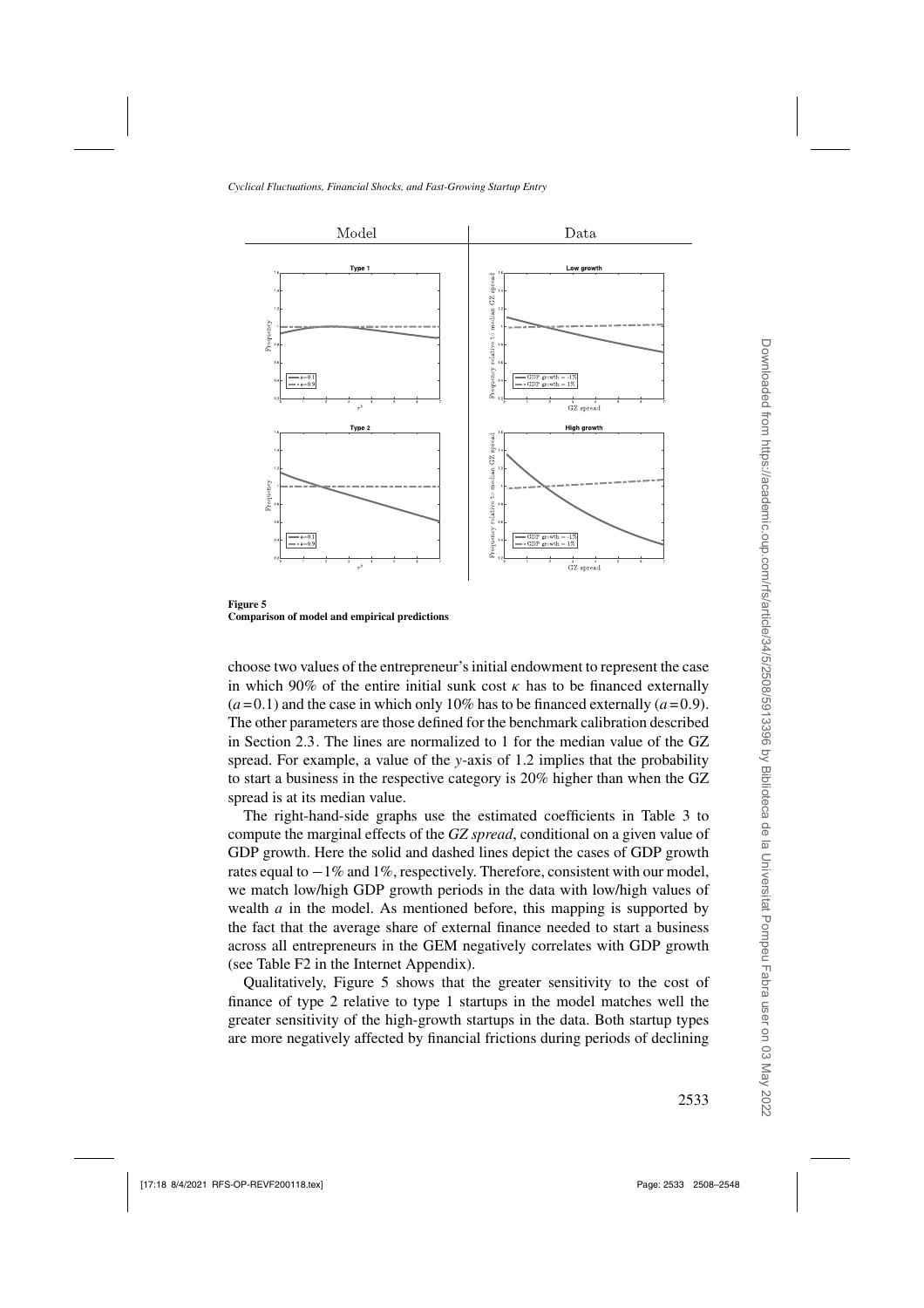<span id="page-26-0"></span>GDP, and the effect is stronger for high-growth than for low-growth startups. Quantitatively, the effect of the interest rate spread on the relative frequencies is stronger in the data than in the model. This might be because in the model we assume a highly dispersed distribution of entrepreneurial skills. In [Internet](https://academic.oup.com/rfs/article-lookup/doi/10.1093/rfs/hhaa112#supplementary-data) [Appendix C,](https://academic.oup.com/rfs/article-lookup/doi/10.1093/rfs/hhaa112#supplementary-data) we show that assuming a normal distribution of skills magnifies the effect of the interest rate spread on these relative frequencies.

### **4.4 Additional control variables**

In this section, we confirm that our results are robust to the inclusion of additional control variables. In particular, we add the share of firm exits for each sector/country/year observation, household income categories (for the definition, see footnote [15\)](#page-21-0), and a dummy variable indicating expertise in running a business. The first of these controls captures the possibility that new startups are driven by the presence of serial entrepreneurs who seek to start a new business.

A potential threat to the consistency of the effect of the GZ spread on the high-growth startups relative to low-growth startups is that positive economic shocks might affect financial conditions but also change agents' expectations about the future state of the economy. To control for this factor, we include two further controls. First, we add a variable indicating that a respondent in the GEM expects good business opportunities in the future.<sup>19</sup> Second, we include the riskless short-term interest rate.

Table [4](#page-27-0) presents the results based on this specification. We find that a higher household income tends to increase the probability to start a new firm. The effects are larger and more significant for the high-growth category. This finding is consistent with the notion that financial frictions matter more for high-growth startups, given that a higher household income potentially enables an entrepreneur to self-finance a larger part of the initial investment in the new business. The share of exits is not statistically significant, whereas having business expertise has a significantly positive effect. As anticipated, the expectation of good business opportunities has a positive and very strong effect on startup creation. Moreover, the riskless rate is positively related with the probability of starting a new firm, most likely because it is a leading empirical indicator of the business cycle.

In the results shown earlier, we make the GZ spread comparable across countries by using the German bund as the risk-free benchmark rate (details in Appendix Section [A.4\)](#page-36-0). As a spread between the rate of the bund and that of U.S. Treasuries is likely to not be entirely due to financial frictions,

<sup>&</sup>lt;sup>19</sup> The exact question is "In the next six months, will there be good opportunities for starting a business?," which can be answered with *Yes*, *No* or *Don't know*. We exclude respondents who answer *Don't know* and include in the analysis the variable *Opportunity expectations*, which is equal to one for *Yes* and zero otherwise. Although the time horizon of this expectations variable is relatively short, we expect that if the results of the *high-growth* startups are entirely driven by future expectations of the economy, they should be at least partially absorbed by the inclusion of this variable.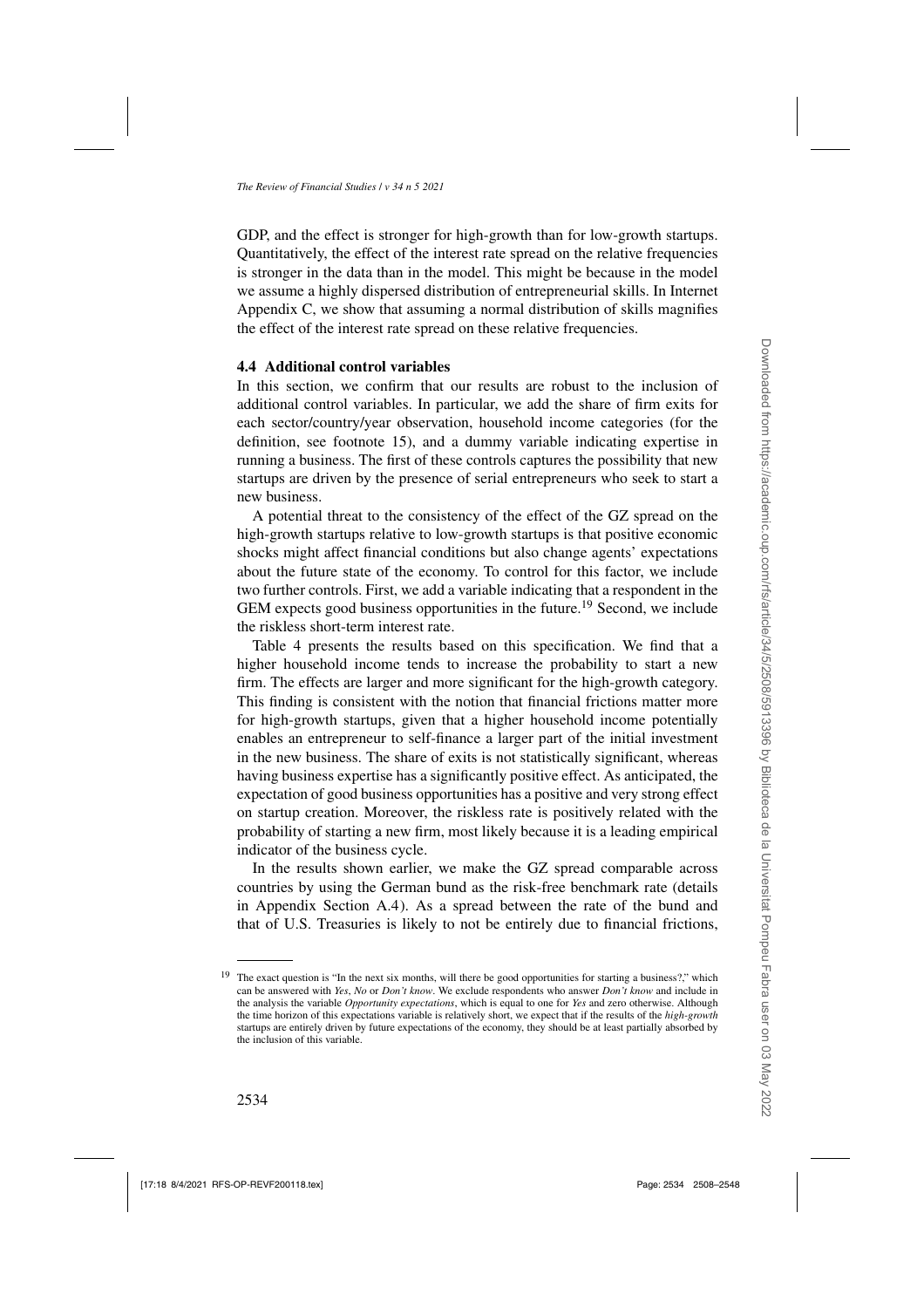<span id="page-27-0"></span>

| Table 4                                |
|----------------------------------------|
| Including additional control variables |

|                                                                                                              | (1)         | (2)         | (3)         | (4)        | (5)        | (6)         |
|--------------------------------------------------------------------------------------------------------------|-------------|-------------|-------------|------------|------------|-------------|
|                                                                                                              | All         | Low growth  | High growth | All        | Low growth | High growth |
| GDP growth                                                                                                   | 0.406       | 0.744       | $-0.416$    | 4.700***   | $3.639***$ | 5.549***    |
|                                                                                                              | (0.5279)    | (0.4823)    | (0.5646)    | (1.6664)   | (1.3401)   | (1.8138)    |
| Fin. crisis                                                                                                  | $-0.179***$ | $-0.134***$ | $-0.220***$ |            |            |             |
|                                                                                                              | (0.0633)    | (0.0514)    | (0.0748)    |            |            |             |
| Fin. crisis x GDP growth                                                                                     | $4.360*$    | $3.461*$    | 5.030       |            |            |             |
|                                                                                                              | (2.4393)    | (1.8463)    | (3.3071)    |            |            |             |
| GZ spread                                                                                                    |             |             |             | $-0.016$   | $-0.007$   | $-0.040$    |
|                                                                                                              |             |             |             | (0.0216)   | (0.0175)   | (0.0267)    |
| GZ spread x GDP growth                                                                                       |             |             |             | 2.175      | 1.147      | $3.808**$   |
|                                                                                                              |             |             |             | (1.7186)   | (1.3518)   | (1.9054)    |
| Middle income                                                                                                | 0.060       | 0.041       | 0.082       | $0.111***$ | $0.075**$  | $0.151***$  |
|                                                                                                              | (0.0426)    | (0.0322)    | (0.0516)    | (0.0372)   | (0.0300)   | (0.0401)    |
| High income                                                                                                  | 0.013       | $-0.035$    | $0.100***$  | $0.038**$  | 0.001      | $0.106***$  |
|                                                                                                              | (0.0228)    | (0.0294)    | (0.0152)    | (0.0152)   | (0.0168)   | (0.0118)    |
| Share of exits                                                                                               | $-1.411$    | $-1.352$    | $-0.850$    | $-0.408$   | 0.025      | $-0.317$    |
|                                                                                                              | (5.4840)    | (4.9684)    | (5.0735)    | (4.9201)   | (5.7236)   | (2.6569)    |
| <b>Business expertise</b>                                                                                    | $0.837***$  | $0.775***$  | $0.754***$  | $0.886***$ | $0.813***$ | $0.815***$  |
|                                                                                                              | (0.0344)    | (0.0284)    | (0.0445)    | (0.0105)   | (0.0140)   | (0.0285)    |
| Opportunity expectations                                                                                     | $0.385***$  | $0.347***$  | $0.341***$  | $0.386***$ | $0.349***$ | $0.334***$  |
|                                                                                                              | (0.0342)    | (0.0314)    | (0.0353)    | (0.0588)   | (0.0540)   | (0.0522)    |
| Riskless interest rate                                                                                       | $0.038***$  | $0.034***$  | $0.036***$  | 0.056      | $0.055*$   | 0.036       |
|                                                                                                              | (0.0084)    | (0.0086)    | (0.0091)    | (0.0360)   | (0.0323)   | (0.0317)    |
| <b>Observations</b>                                                                                          | 639,248     | 639,248     | 639,248     | 316,450    | 316,450    | 316,450     |
| $R$ -squared                                                                                                 | .135        | .121        | .119        | .142       | .127       | .125        |
|                                                                                                              |             |             | .022        |            |            | .022        |
| <i>p</i> -value for $\beta_2^{low} = \beta_2^{high}$<br><i>p</i> -value for $\beta_3^{low} = \beta_3^{high}$ |             |             | .447        |            |            | .000        |

The dependent variable is a dummy equal to one if an individual is a nascent entrepreneur in the respective category. Controls include dummies for three education levels, sex, age, and country fixed effects. Standard errors are clustered at the country level.  $* p < 0.1$ ;  $** p < 0.05$ ;  $*** p < 0.01$ .

pooling the U.S. and European countries together might introduce some noise in our measurement of financial frictions. Therefore, in Table [5,](#page-28-0) we repeat the regressions in Table 4 after excluding the United States in order to reduce this noise. We find that, if anything, the results are stronger and more significant in Table [5,](#page-28-0) with the coefficient of the interaction between the GZ spread and GDP growth increasing from 3.8 to 5.5.

Altogether, the inclusion of the additional control variables does not significantly change the results obtained previously, except that the estimates of the coefficients of the interaction between the financial crisis dummy and GDP growth are somewhat more noisy.

# **4.5 Quantifying employment losses**

In the following, we combine the results obtained in the previous section with the analysis of SABI from Section [4.1](#page-17-0) to assess the impact of a severe recession on overall employment (abstracting from the general equilibrium effects on wages and interest rates) through the *composition of entry* channel. To do so,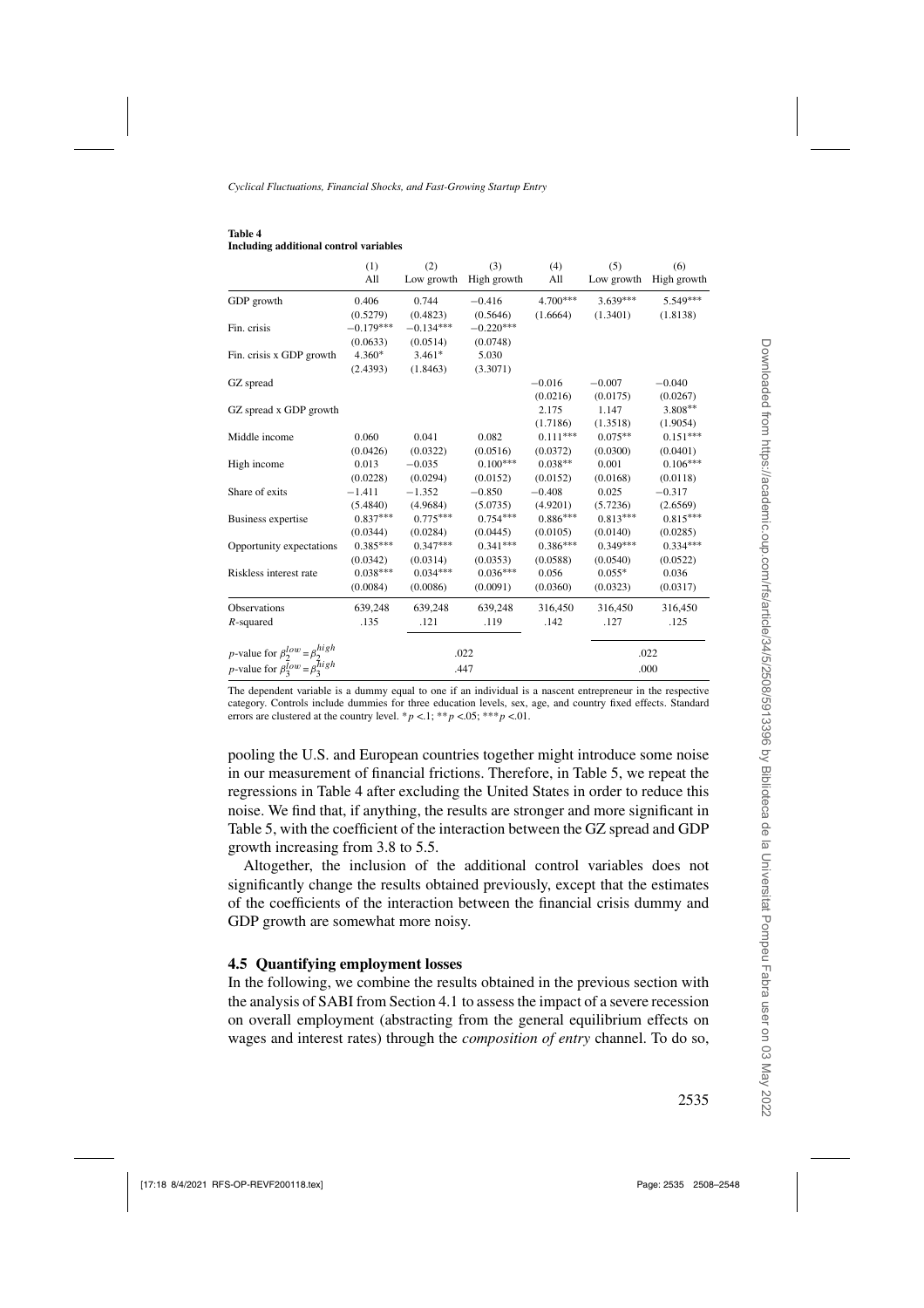|                                                                                | (1)                     | (2)                     | (3)                     | (4)                    | (5)                   | (6)                     |
|--------------------------------------------------------------------------------|-------------------------|-------------------------|-------------------------|------------------------|-----------------------|-------------------------|
|                                                                                | All                     | Low growth              | High growth             | All                    | Low growth            | High growth             |
| GDP growth                                                                     | 0.129                   | 0.467                   | $-0.617$                | 5.764***               | $4.273***$            | $6.912***$              |
|                                                                                | (0.5676)                | (0.5006)                | (0.6236)                | (1.6970)               | (1.5718)              | (1.2499)                |
| Fin. crisis                                                                    | $-0.207***$<br>(0.0665) | $-0.161***$<br>(0.0531) | $-0.241***$<br>(0.0800) |                        |                       |                         |
| Fin. crisis x GDP growth                                                       | $4.990**$<br>(2.4255)   | $4.107**$<br>(1.7789)   | 5.455<br>(3.3869)       |                        |                       |                         |
| GZ spread                                                                      |                         |                         |                         | $-0.040**$<br>(0.0157) | $-0.025*$<br>(0.0139) | $-0.068***$<br>(0.0158) |
| GZ spread x GDP growth                                                         |                         |                         |                         | $3.618***$<br>(1.2286) | $2.159*$<br>(1.1884)  | 5.463***<br>(0.8323)    |
| Middle income                                                                  | 0.055                   | 0.032                   | 0.085                   | $0.115***$             | $0.070*$              | $0.171***$              |
|                                                                                | (0.0462)                | (0.0355)                | (0.0527)                | (0.0437)               | (0.0387)              | (0.0316)                |
| High income                                                                    | 0.014                   | $-0.035$                | $0.100***$              | $0.051***$             | 0.009                 | $0.120***$              |
|                                                                                | (0.0247)                | (0.0328)                | (0.0166)                | (0.0114)               | (0.0163)              | (0.0096)                |
| Share of exits                                                                 | $-3.935$                | $-4.089$                | $-2.259$                | $-0.530$               | $-2.011$              | 2.607                   |
|                                                                                | (5.4943)                | (4.8545)                | (5.3240)                | (4.5500)               | (4.7942)              | (3.0230)                |
| Business expertise                                                             | $0.835***$              | $0.773***$              | $0.753***$              | $0.891***$             | $0.818***$            | $0.820***$              |
|                                                                                | (0.0384)                | (0.0318)                | (0.0480)                | (0.0108)               | (0.0145)              | (0.0302)                |
| Opportunity expectations                                                       | $0.368***$              | $0.329***$              | $0.333***$              | $0.344***$             | $0.308***$            | $0.307***$              |
|                                                                                | (0.0321)                | (0.0276)                | (0.0368)                | (0.0290)               | (0.0236)              | (0.0373)                |
| Riskless interest rate                                                         | $0.033***$              | $0.029***$              | $0.033***$              | 0.033                  | 0.036                 | 0.013                   |
|                                                                                | (0.0078)                | (0.0076)                | (0.0099)                | (0.0359)               | (0.0360)              | (0.0240)                |
| <b>Observations</b>                                                            | 609,605                 | 609,605                 | 609,605                 | 289,749                | 289,749               | 289,749                 |
| $R$ -squared                                                                   | .129                    | .112                    | .118                    | .134                   | .115                  | .126                    |
| <i>p</i> -value for $\beta_2^{low} = \beta_2^{high}$                           |                         |                         | .05                     |                        |                       | .000                    |
| <i>p</i> -value for $\beta_3^{\overline{I}\omega} = \beta_3^{\overline{h}igh}$ |                         |                         | .535                    |                        |                       | .000                    |

<span id="page-28-0"></span>

| Table 5                                                            |  |  |
|--------------------------------------------------------------------|--|--|
| Including additional control variables (without the United States) |  |  |

The dependent variable is a dummy equal to one if an individual is a nascent entrepreneur in the respective category. Controls include dummies for three education levels, sex, age, and country fixed effects. Standard errors are clustered at the country level.  $* p < 1$ ;  $** p < .05$ ;  $*** p < .01$ .

we perform a simple back-of-the-envelope calculation to quantify the effects of an increase in financial frictions and a worsening of business cycle conditions on the size of new firms emerging via the decline in the share of high-growth startups created.

First, we compute the predicted changes in the probabilities of creating a startup using the regression models in columns  $5$  and  $6$  in Table  $5.^{20}$  We then use column 4 of Table [1](#page-19-0) and, in particular, the coefficient of the *Age 10 x share* interaction to calculate the implied effect on employment per firm 10 years after firm creation. We focus on this long-run effect because, consistently with our model, our estimates in Table [1](#page-19-0) indicate that the *composition of entry* channel reduces employment growth from around 3 to 4 years of age onward. We also

<sup>&</sup>lt;sup>20</sup> Specifically, we predict the probabilities of creating a low-growth or a high-growth startup for different values of GDP growth and the GZ spread, evaluating the control variables at their means, and calculate the high-growth share as  $Pr(\text{high-growth=1})/(Pr(\text{low-growth=1})+Pr(\text{high-growth=1})).$  The results in this section are roughly similar, if we instead use the estimates from Table [3,](#page-24-0) the estimates including the United States from Table [4](#page-27-0) or the estimates obtained when using the GEM sample of Spain only.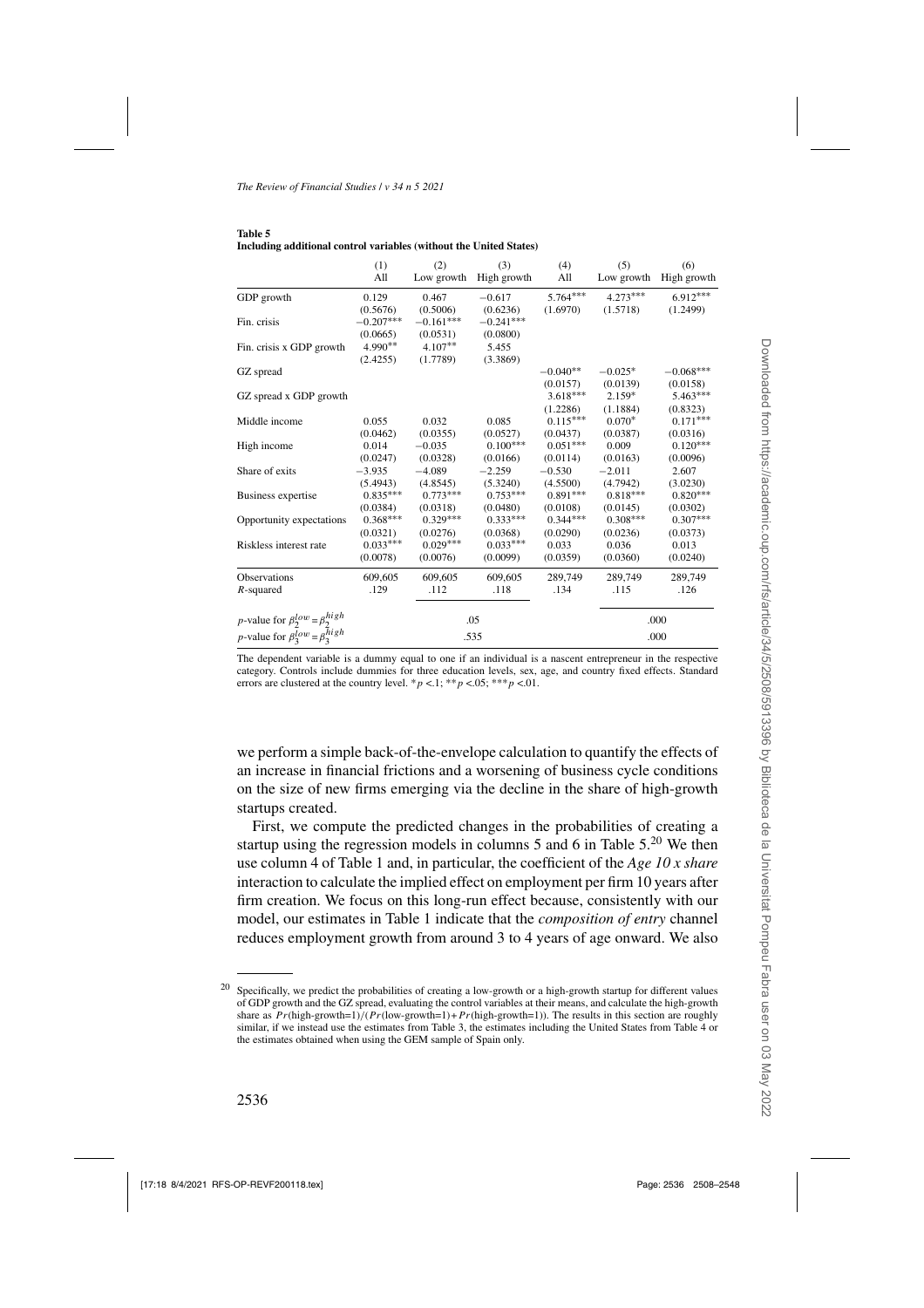compare this channel with an estimate of the employment losses caused by the drop in the number of entering firms, which we call the *extensive margin*. For a more accurate comparison, we should compute how many fewer jobs are created in the long term because of the decrease in firm entry. This step is practically unfeasible with our data, but it is plausible to assume that the long-term losses from the extensive margin are smaller than the short-term ones, because some entrepreneurs might simply delay their entry, meaning that the reduction in firm creation due to unfavorable financial conditions does not one-to-one translate into a lower number of firms many years ahead. Therefore, we compute the short-term losses from this margin, and we assume they are an upper bound of the long-term ones.

We consider the hypothetical scenario of a recession that reduces GDP growth from its long-run average of 1.8% to -3%.<sup>21</sup> Using the estimates from Table [5](#page-28-0) and the SABI data, we obtain that the GDP contraction alone, with the GZ spread constant at its average value, decreases the probability of creating any startup from 1.5% to 0.74%. We then compute the *composition of entry* margin. Before the recession, the high-growth share is equal to  $31.7\%$ . When GDP growth drops to -3%, this share falls to 21.7%. Combining these changes in the composition of startups with the estimates from the SABI data in Table [1,](#page-19-0) we obtain that firms created in the recession have a 2.4% lower average employment level after 10 years. In [Internet Appendix E.4,](https://academic.oup.com/rfs/article-lookup/doi/10.1093/rfs/hhaa112#supplementary-data) we estimate that these job losses correspond to around 8% of our upper bound estimate of the extensive-margin job losses.

Consider now that in addition to the drop in GDP, there is also a onepercentage-point increase in the GZ spread. Such tightening of financial conditions has a small negative effect on the extensive margin, further reducing the probability of creating a startup from 0.74% to 0.51%. Moreover, it reduces the high-growth share by an additional 7.5 percentage points, from 21.7% to 14.2%.22 This decreases the future employment level after 10 years by an additional 1.9%, which corresponds to approximately 22% of the additional job losses from our upper bound estimate of the extensive margin (for details, see [Internet Appendix E.4\)](https://academic.oup.com/rfs/article-lookup/doi/10.1093/rfs/hhaa112#supplementary-data). This value is quantitatively significant, especially considering that during financial crises the GZ spread typically increases by several percentage points. We recognize that there might be other channels operating in the opposite direction, and that a more detailed analysis would be necessary to precisely quantify the employment effects of the *composition of entry* channel. Nevertheless, our estimates suggest that these effects are an important determinant of the medium- and long-term job losses caused by financial shocks.

<sup>&</sup>lt;sup>21</sup> This negative growth rate roughly corresponds to that of Spain's during the Great Recession.

<sup>&</sup>lt;sup>22</sup> Note that this relatively large additional effect of financial frictions is caused by the interaction effect between GDP growth and the GZ spread. If the same tightening of the spread happened when GDP growth was at its long-run average, the high-growth share would remain approximately unchanged.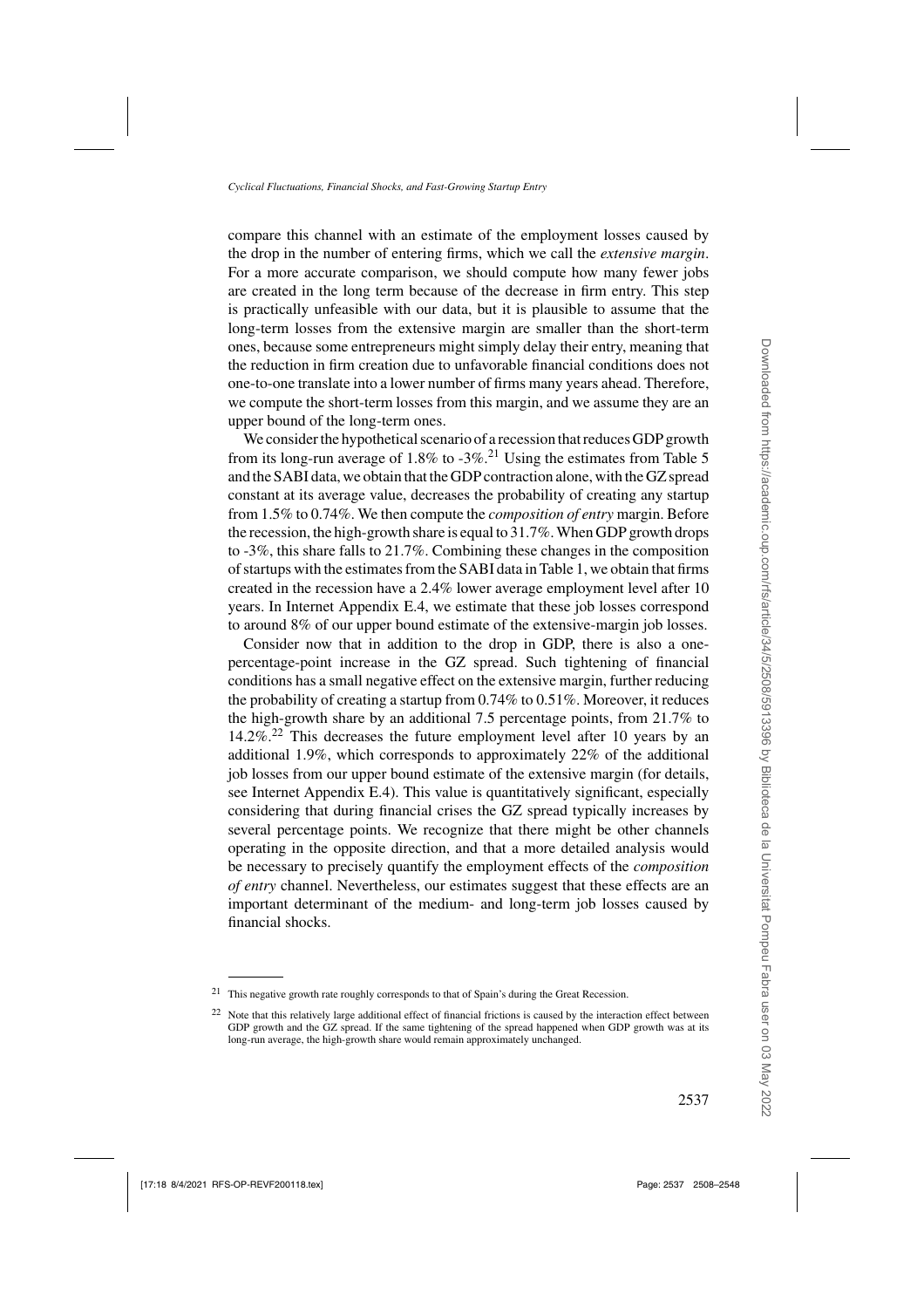#### <span id="page-30-0"></span>**5. Robustness Checks**

In this section, we complement our analysis with a number of robustness checks. We use industry-level measures of financial frictions; we control for the term premium of the interest rate, and we present the results of a two-stage Heckman selection model. Finally, we summarize the results of additional robustness checks included in the [Internet Appendix.](https://academic.oup.com/rfs/article-lookup/doi/10.1093/rfs/hhaa112#supplementary-data)

### **5.1 Industry-level measures of financial frictions**

In the model, we assume that type 1 and type 2 startups have different patterns of productivity growth but need to finance the same initial investment  $\kappa$  and face the same excess cost of external finance  $r<sup>b</sup>$ . An alternative approach to test the link between finance and startup type is to instead select projects that differ in terms of  $\kappa$  and  $r^b$ [. We identify differences in](#page-40-0)  $\kappa$  in the data with the Rajan and Zingales [\(1998](#page-40-0)) external financial dependence (EFD) indicator, which measures the fraction of investment needs not covered by internally generated funds. The hypothesis is that the different technological features of the industries determine the different financing needs of firms. In high-EFD Industries, firms require more external financing on average to fund their investment, and thus, it is plausible that in such industries startups have a larger value of *κ* than do other industries. Predictions 1–3 can be easily extended to this case: a higher value of *κ* means that startups need higher initial financing and are more affected by changes in  $r^b$ . Therefore, startups in high-EFD industries are likely to be more sensitive to changes in the excess cost of finance than startups in low-EFD industries. To investigate this hypothesis, we repeat our estimations considering only starts in the manufacturing sector. We use data on industry-level financial dependence from [Kroszner, Laeven, and Klingebiel](#page-40-0) [\(2007\)](#page-40-0), and we identify the manufacturing startups with low- and high-external financial dependence (*low EFD* and *high EFD*). Appendix [A.5](#page-37-0) offers the details.

Furthermore, we identify differences in  $r<sup>b</sup>$  with differences in asset tangibility. The corporate finance literature has shown that the tangibility of assets is [an](#page-38-0) [important](#page-38-0) [factor](#page-38-0) [for](#page-38-0) [firms](#page-38-0) [to](#page-38-0) [obtain](#page-38-0) [loans](#page-38-0) [\(see,](#page-38-0) [e.g.,](#page-38-0) Almeida and Campello [2007](#page-38-0)). More tangible assets have more collateral value, which can be pledged to obtain loans with low excess cost  $r<sup>b</sup>$ . Therefore, industries with a higher share of intangible assets should have less pledgeable collateral and higher values of  $r^b$ , especially in periods of financial stress and high external finance costs. We match Compustat SIC codes with two-digit sectors in the GEM data set, and we assign to each GEM sector the intangible capital share computed in [Caggese and Perez](#page-39-0) [\(2017](#page-39-0)). We then calculate the median values and classify a sector as having a high (low) intangible share if its value is above (below) the median. $^{23}$ 

<sup>&</sup>lt;sup>23</sup> We can classify only a subset of all startups (approximately 54%) because the information on the intangible share is not available for all sectors in the GEM data. We have verified that the results shown in Table [3](#page-24-0) also hold in this subsample.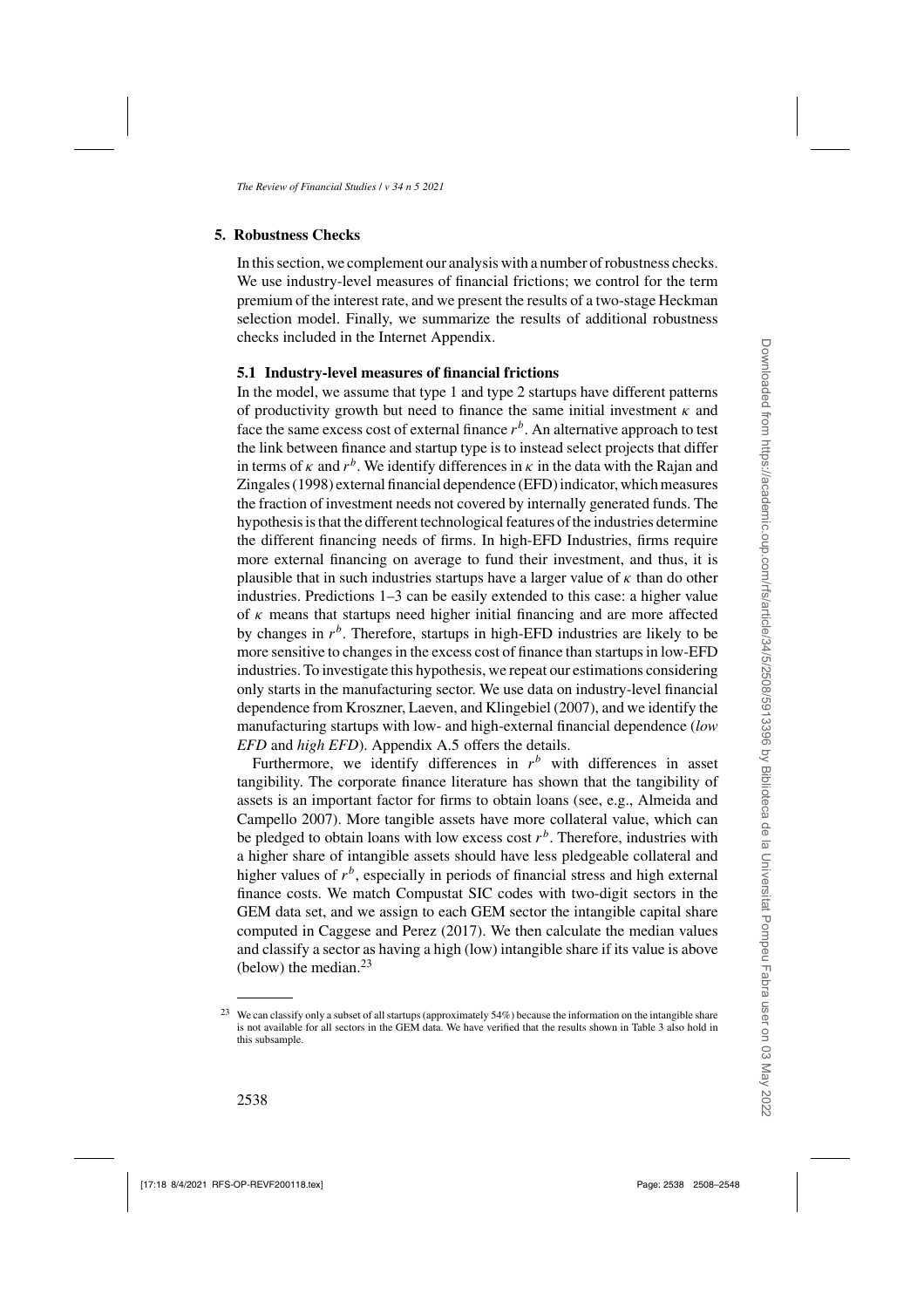|                                                    | By intangibility        |                         |                        | By external financial dependence |                        |                        |                      |                        |
|----------------------------------------------------|-------------------------|-------------------------|------------------------|----------------------------------|------------------------|------------------------|----------------------|------------------------|
|                                                    | (1)<br>Low              | (2)<br>High             | (3)<br>Low             | (4)<br>High                      | (5)<br>Low             | (6)<br>High            | (7)<br>Low           | (8)<br>High            |
| GDP growth                                         | 0.535<br>(0.5267)       | 0.617<br>(0.6626)       | $4.082***$<br>(1.5757) | $7.337**$<br>(3.2281)            | $1.650**$<br>(0.8264)  | $-0.973$<br>(1.7349)   | $3.856*$<br>(2.1633) | $7.181***$<br>(1.7670) |
| Fin. crisis                                        | $-0.108***$<br>(0.0403) | $-0.252***$<br>(0.0858) |                        |                                  | $-0.089**$<br>(0.0385) | $-0.240**$<br>(0.0941) |                      |                        |
| Fin. crisis x GDP growth                           | $3.155***$<br>(1.5244)  | $6.663**$<br>(2.7952)   |                        |                                  | $2.672*$<br>(1.5425)   | $7.688**$<br>(3.3112)  |                      |                        |
| GZ spread                                          |                         |                         | $-0.017$<br>(0.0155)   | $-0.026$<br>(0.0362)             |                        |                        | $-0.016$<br>(0.0194) | 0.025<br>(0.0275)      |
| GZ spread x GDP growth                             |                         |                         | $2.067*$<br>(1.1846)   | 3.415<br>(2.6825)                |                        |                        | 0.406<br>(1.8754)    | $2.693***$<br>(0.7913) |
| <b>Observations</b>                                | 894,126                 | 894,126                 | 370,280                | 370,280                          | 894,126                | 894,126                | 370,280              | 370,280                |
| $R$ -squared                                       | .057                    | .063                    | .028                   | .053                             | .047                   | .067                   | .032                 | .032                   |
| $p$ -value for<br>$\beta_2^{low} = \beta_2^{high}$ |                         | .010                    |                        | .674                             |                        | .070                   |                      | .047                   |
| $p$ -value for<br>$\beta_3^{low} = \beta_3^{high}$ |                         | .036                    |                        | .375                             |                        | .064                   |                      | .100                   |

**Table 6 Baseline results by intangibility and external financial dependence of sectors**

The dependent variable is a dummy equal to one if an individual is a nascent entrepreneur in the respective category. Controls include dummies for three education levels, sex, age, and country fixed effects. Standard errors are clustered at the country level.  $* p < 1$ ;  $** p < .05$ ;  $*** p < .01$ .

Columns 1–4 of Table 6 report the regression results when we select startups in sectors with low or high intangibility. Columns 5–8 repeat the same exercise using the low and high EFD indicators. When using the financial crisis as an indicator of a high cost of external finance, we find that startups in more financially constrained sectors (high intangibility or high EFD) decline significantly more on average than in the other sectors, and their interaction term is also significantly higher, confirming our predictions. When using the GZ spread, we find results that go in the same direction, although they are generally more noisy and in some cases not significant. Importantly, we find that high-growth startups are always more negatively affected by financial frictions than low-growth startups, with differences that are statistically significant in all specifications, except those in columns 3 and 4.

# **5.2 Controlling for the term premium in interest rates**

In the model, we normalize the real interest rate to zero in both short and long runs. However, in reality, changes in the term structure of interest rates should affect high- and low-growth startups differently, given their different intertemporal profiles. In particular, a higher term premium should more negatively affect high-growth startups because their current value depends more on future than current profits.

Therefore, in Table [7,](#page-32-0) we again estimate the models shown in Table [3](#page-24-0) while also controlling for the term premium, that is, the difference between long-term and short-term interest rates. One caveat is that long-term rates are measured by 10-year government bonds and might partly capture the excess cost of finance measured by the GZ spread in countries affected by sovereign crises. Nonetheless, we find that the main results remain qualitatively unchanged, in the sense that the GZ spread penalizes significantly more high-growth startups than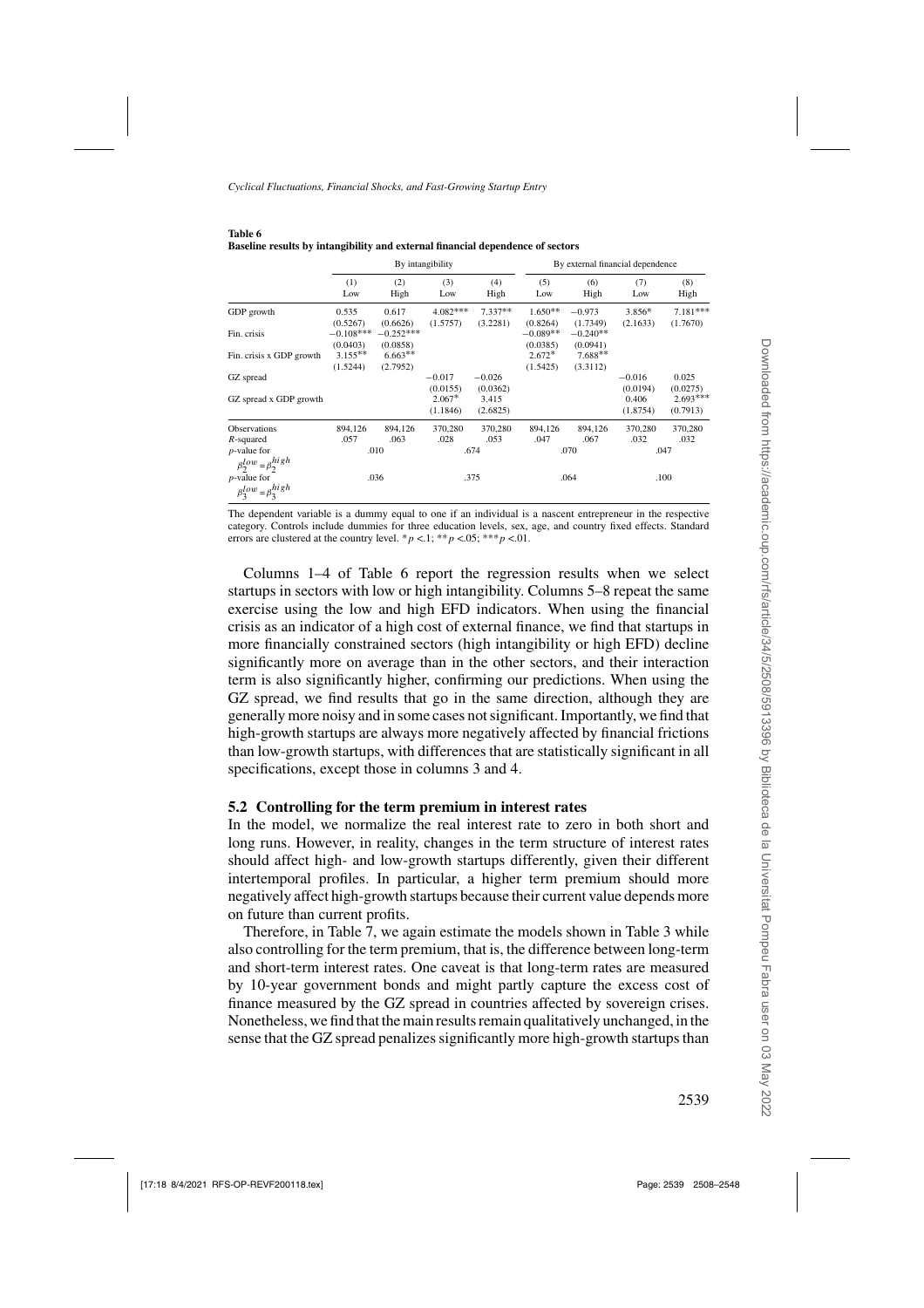#### <span id="page-32-0"></span>**Table 7 Including the term premium**

|                                                    | (1)<br>All              | (2)<br>Low growth       | (3)<br>High growth      | (4)<br>All              | (5)<br>Low growth       | (6)<br>High growth      |
|----------------------------------------------------|-------------------------|-------------------------|-------------------------|-------------------------|-------------------------|-------------------------|
| GDP growth                                         | 0.626<br>(0.4129)       | $0.920**$<br>(0.4347)   | $-0.189$<br>(0.3993)    | $2.282***$<br>(0.6356)  | $1.994***$<br>(0.7458)  | $2.208***$<br>(0.3302)  |
| Fin. crisis                                        | $-0.112***$<br>(0.0307) | $-0.089***$<br>(0.0301) | $-0.134***$<br>(0.0353) |                         |                         |                         |
| Fin. crisis x GDP growth                           | $3.154***$<br>(1.1167)  | $2.695**$<br>(1.1238)   | $3.442***$<br>(1.3019)  |                         |                         |                         |
| GZ spread                                          |                         |                         |                         | 0.014<br>(0.0232)       | 0.014<br>(0.0223)       | 0.003<br>(0.0169)       |
| GZ spread x GDP growth                             |                         |                         |                         | $0.748***$<br>(0.2003)  | 0.315<br>(0.2888)       | $1.392***$<br>(0.2625)  |
| Term premium                                       | $-0.044*$<br>(0.0225)   | $-0.034**$<br>(0.0170)  | $-0.054*$<br>(0.0281)   | $-0.100***$<br>(0.0101) | $-0.081***$<br>(0.0060) | $-0.108***$<br>(0.0152) |
| <b>Observations</b><br>R-squared                   | 816,895<br>.045         | 816,895<br>.040         | 816,895<br>.045         | 370,280<br>.046         | 370,280<br>.040         | 370,280<br>.047         |
| $p$ -value for<br>$\beta_2^{low} = \beta_2^{high}$ |                         |                         | .142                    |                         |                         | .056                    |
| $p$ -value for<br>$\beta_3^{low} = \beta_3^{high}$ |                         |                         | .560                    |                         |                         | .017                    |

The dependent variable is a dummy equal to one if an individual is a nascent entrepreneur in the respective category. Controls include dummies for three education levels, sex, age, and country fixed effects. Standard errors are clustered at the country level.  $* p < 1$ ;  $** p < .05$ ;  $*** p < .01$ .

| Table 8                                                                    |
|----------------------------------------------------------------------------|
| Heckman selection model with sector value-added growth in the second stage |

|                           | (1)      | (2)        | (3)        | (4)        |
|---------------------------|----------|------------|------------|------------|
| GDP growth                | $-0.363$ | $-0.810*$  | 0.041      | $2.778***$ |
|                           | (0.3801) | (0.4475)   | (0.7043)   | (1.0426)   |
| Fin. crisis               | $-0.039$ | $-0.073**$ |            |            |
|                           | (0.0278) | (0.0336)   |            |            |
| Fin. crisis x GDP growth  |          | 1.618*     |            |            |
|                           |          | (0.8838)   |            |            |
| GZ spread                 |          |            | $-0.047**$ | $-0.037*$  |
|                           |          |            | (0.0203)   | (0.0205)   |
| GZ spread x GDP growth    |          |            |            | $2.751***$ |
|                           |          |            |            | (0.7496)   |
| Sector output growth rate | $-0.246$ | $-0.267*$  | $-0.686**$ | $-0.714**$ |
|                           | (0.1531) | (0.1534)   | (0.3328)   | (0.3326)   |
| <b>Observations</b>       | 889.080  | 889,080    | 369,874    | 369,874    |

The first-stage selection equation for starting a business includes sex, education, age, and country dummies. The second-stage equation for starting a high-growth business includes country dummies in addition to the reported variables.  $* p < 1$ ;  $** p < .05$ ;  $*** p < .01$ .

low-growth startups. Moreover, we find that the term premium has a negative effect, which is stronger for high-growth startups, consistent with our model.

# **5.3 Heckman selection model**

In Table 8, we estimate a two-step Heckman selection model. This has the advantage of allowing us to directly test whether financial conditions and the business cycle affect the choice of creating a high-growth startup *instead* of a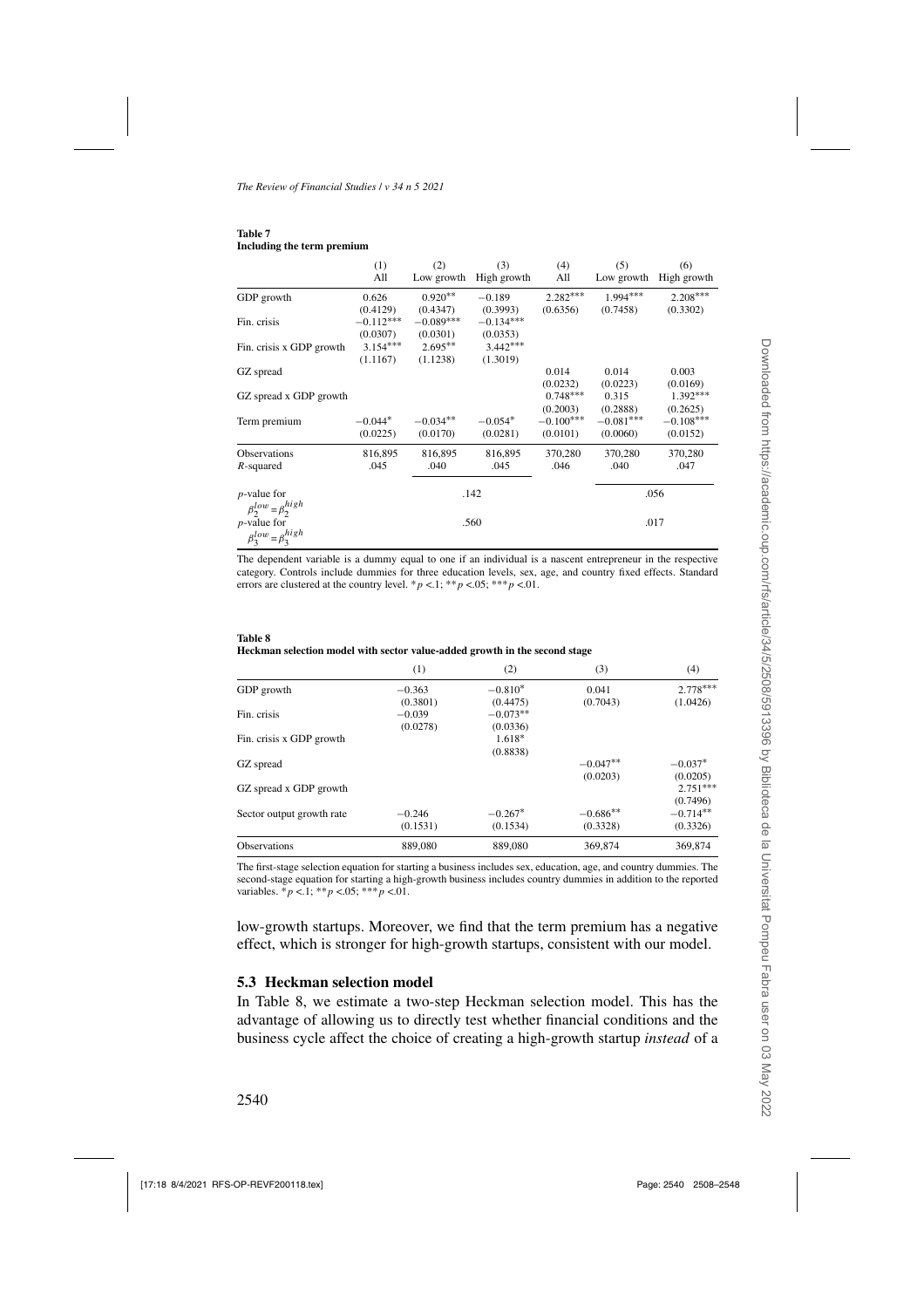low-growth one, while correcting for the potential bias due to the selection into being an entrepreneur.

In the first-stage selection equation, we estimate the probability of starting a business and in addition to GDP growth, we include the indicator for financial frictions and their interaction as well the controls for sex, education, age, and country fixed effects as explanatory variables. In the second-stage equation, we estimate the effects of GDP growth and financial frictions on the type of business created. This allows us to disentangle the effect of demographics on the likelihood of opening a business from the effect of financial conditions on starting a business with high growth potential.

Another advantage of this approach is that it allows us to control for sectorlevel factors. Sector-level output growth is a good proxy for the demand conditions faced by new entrepreneurs, but we cannot include it as a control variable in our benchmark regressions because we only know the sectors of new or continuing entrepreneurs. However, we can include it in the second step of the Heckman selection model. As a proxy for sector-level output, we use the growth rate of gross output at the sector level obtained from the OECD STAN database. Table [8](#page-32-0) shows the results for the second stage, which confirm that startups with high growth potential are less frequent during a financial crisis and are significantly more sensitive to financing conditions than low-growth startups. Interestingly, the effect of the output growth rate on high-growth startups is negative and significant, which implies that higher output growth increases the probability of low-growth relative to high-growth startups. This is consistent with the model because short-run demand shocks should be more beneficial to startups that generate higher profits in the short term.

# **5.4 Additional robustness checks**

We perform additional robustness checks of our main results by including additional control variables and by adopting different selection criteria for the sample. These checks are briefly summarized here, while the detailed results can be found in the [Internet Appendix.](https://academic.oup.com/rfs/article-lookup/doi/10.1093/rfs/hhaa112#supplementary-data)

In Table G4, we show that the negative effect of bond spreads on high-growth startups is confirmed when considering only the Spanish GEM surveys.

In Table G5, we exclude the construction sector. We do this because in most countries, the collapse of this sector caused the banking crisis, rather than vice versa. In Table G6, we exclude startups that have already paid some wages and thus might have been established before. Both of these robustness checks confirm the previous results.

In Table G7, we estimate the baseline model when additionally including year fixed effects, which control for any time-varying factor common to all countries. As expected, representing a common shock to almost all countries in our data set, the financial crisis dummy becomes insignificant. Nonetheless, the main results for the interaction between financial frictions and GDP growth are confirmed.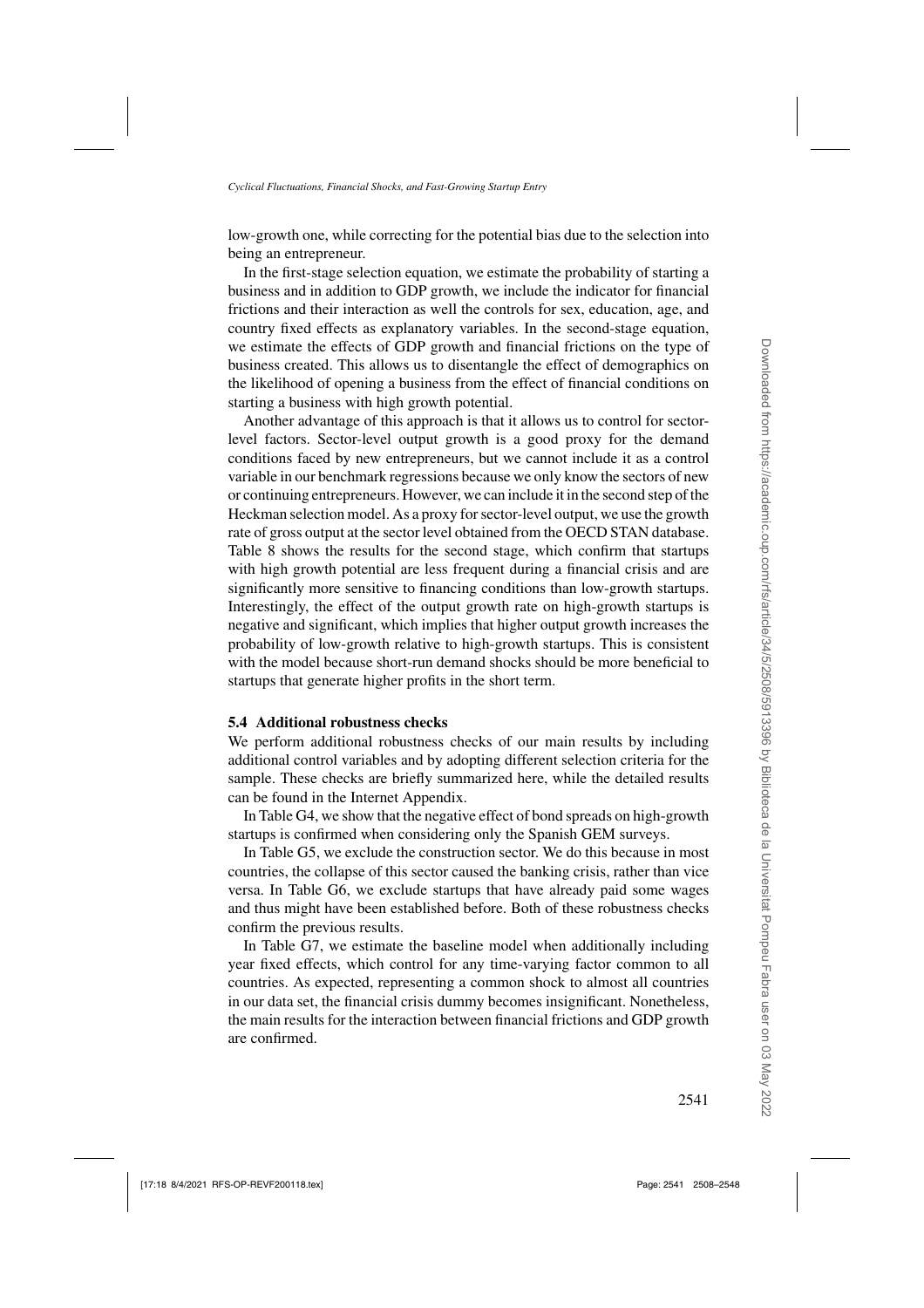In Table G8, we include the country-specific riskless interest rate as regressor, not only in isolation but also when interacted with GDP growth. Our main results are again confirmed in this case.

### **6. Conclusion**

In this paper, we investigate whether financial frictions differentially affect startups with high growth potential. Our stylized model predicts that at the margin, a high-growth-potential startup is less profitable in the short term and more profitable in the long term.We use survey-level information from the GEM data set to identify high-growth startups in the data. For the case of Spain, which has very extensive coverage in the GEM data set, we use firm-level data from SABI to confirm that high-growth startups are more likely to grow faster and employ more workers in the long term than other startups. The model predicts that high-growth startups are more negatively affected by increases in the cost of external finance, especially when GDP growth is low, and our empirical results confirm these predictions. Importantly, we find additional evidence that is consistent with a financial accelerator story. The access to finance matters, especially for startups in sectors with a high share of intangible assets and in sectors with a high dependence on external financing. Taken together, our results support the view that this *composition of entry* channel is important for explaining slow recoveries after financial crises. The policy implication of our analysis is that credit subsidies specifically targeted at high-growth startups should be effective at countering the negative long-term effects of financial crises.

# **Appendix**

### **A. Data and Variable Definitions**

# **A.1 Business Types Identified from GEM Questions**

To identify a startup with high growth potential, we refer to the following two questions:

- 1. "Currently, how many people, not counting the owners but including exclusive subcontractors, are working for this business?"
- 2. "Not counting the owners but including all exclusive sub-contractors, how many people will be working for this business when it is five years old?"

We compute the size of the established firms by sector (at the two-digit level) and country (averaged across all years) by using the answer to the first question given by respondents that are owners of firms that are 5 or more years old.<sup>24</sup>

<sup>&</sup>lt;sup>24</sup> As there is no information on the date of firm creation in the GEM data, we use the first year a firm paid wages or profits to the owners as a proxy.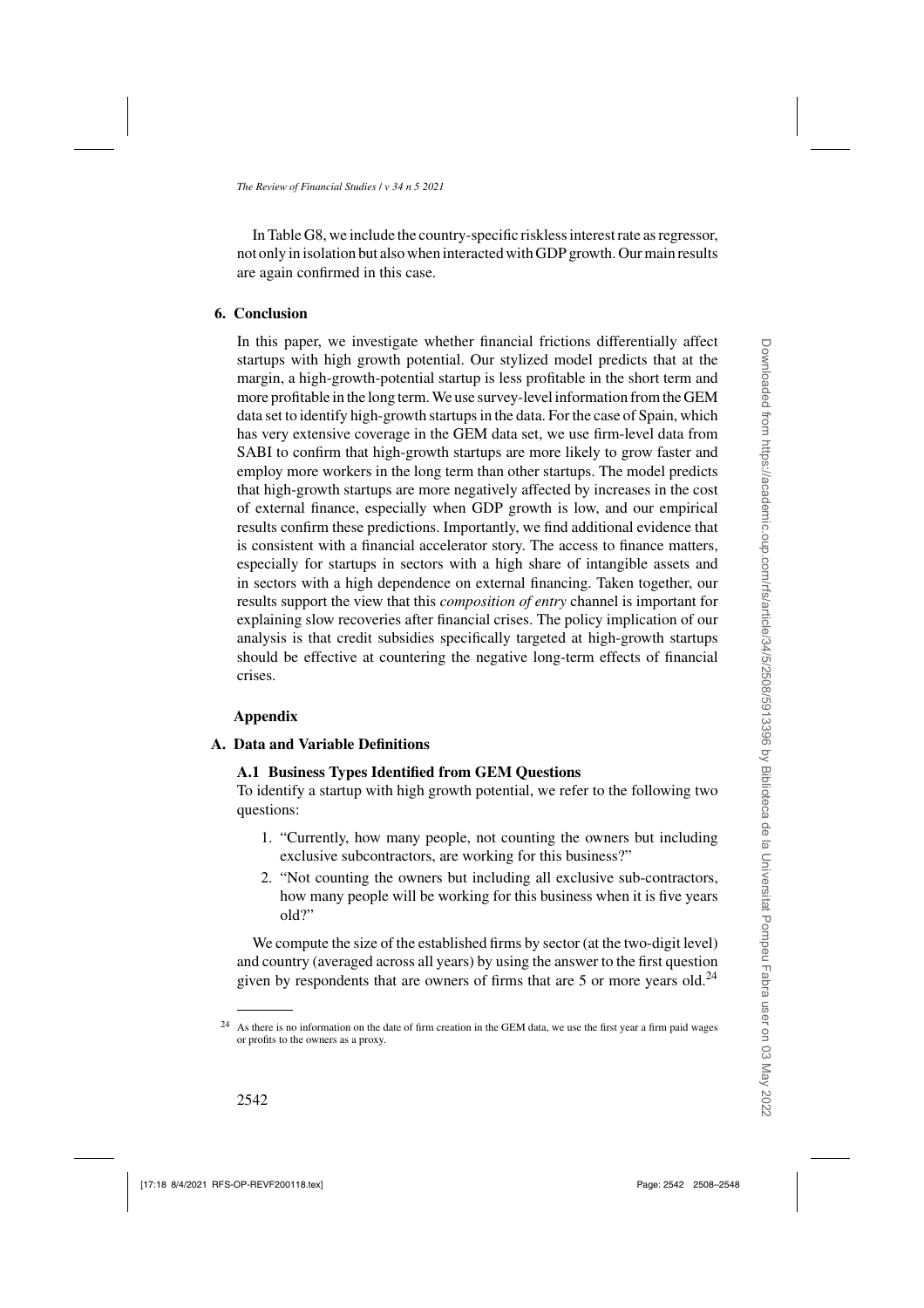<span id="page-35-0"></span>

**Figure A1**

**Comparison of actual and expected size of firms in the GEM data (sector averages)**

The size of established firms is calculated as the number of employees of firms that are at least 5 years old (proxying for the year of creation by the first year in which the firm paid wages). The size expectation for startups is taken from the answer to question 2, which is described above. To control for outliers, we drop answers above the 99th percentile. In panel A, points indicate the averages of these measures for 46 two-digit sectors across all years. In panel B, points indicate the average size of established firms in year *t* and the average 5-year-forward firm size expectation of entrepreneurs in year *t* −5 in the same one-digit sector (keep only those averages that are based on more than 10 firm observations). The dashed lines represent the best linear fit.

We then classify a startup as having high growth potential if the answer to the second question, that is, the expected size in 5 years, exceeds the average size of the established firms at the sector-country level. Ideally, we would use only firms that are exactly 5 years old as the comparison benchmark. However, this process would result in very few observations in many country-sectors; therefore, we choose to consider all firms that are at least five years old.<sup>25</sup>

Panel A of Figure [A1](#page-11-0) plots the two-digit sector averages of the size of these established firms against the expectations of entrepreneurs. It suggests a strong relationship between actual sizes and expectations across sectors. The coefficient of correlation is 0.54. The linear fit is flatter than the 45-degree line, most likely because firms older than 5 years are also included to compute the size of established firms. Panel B shows the relationship between the actual size of established firms and the 5-year-forward expectations of entrepreneurs 5 years earlier at the one-digit-sector-year level. We opt for a lower level of sector aggregation in this case because the number of firm observations at the sector-year level is very low for many two-digit sectors, leading to very noisy averages. Again, we find a strong positive relationship with a similar correlation coefficient of 0.51. Figure [A2](#page-11-0) shows the distribution of low-growth and high-growth startups for each two-digit sector.

#### **A.2 Business Cycle Data**

Yearly GDP per capita data come from the Penn World tables. We compute yearly GDP growth as the percentage change in expenditure-side real GDP in chained PPP values.

<sup>&</sup>lt;sup>25</sup> We confirm that the main results are not sensitive to using different ranges of the firm age, for example, 5 to 10 years, to compute the average size of established firms.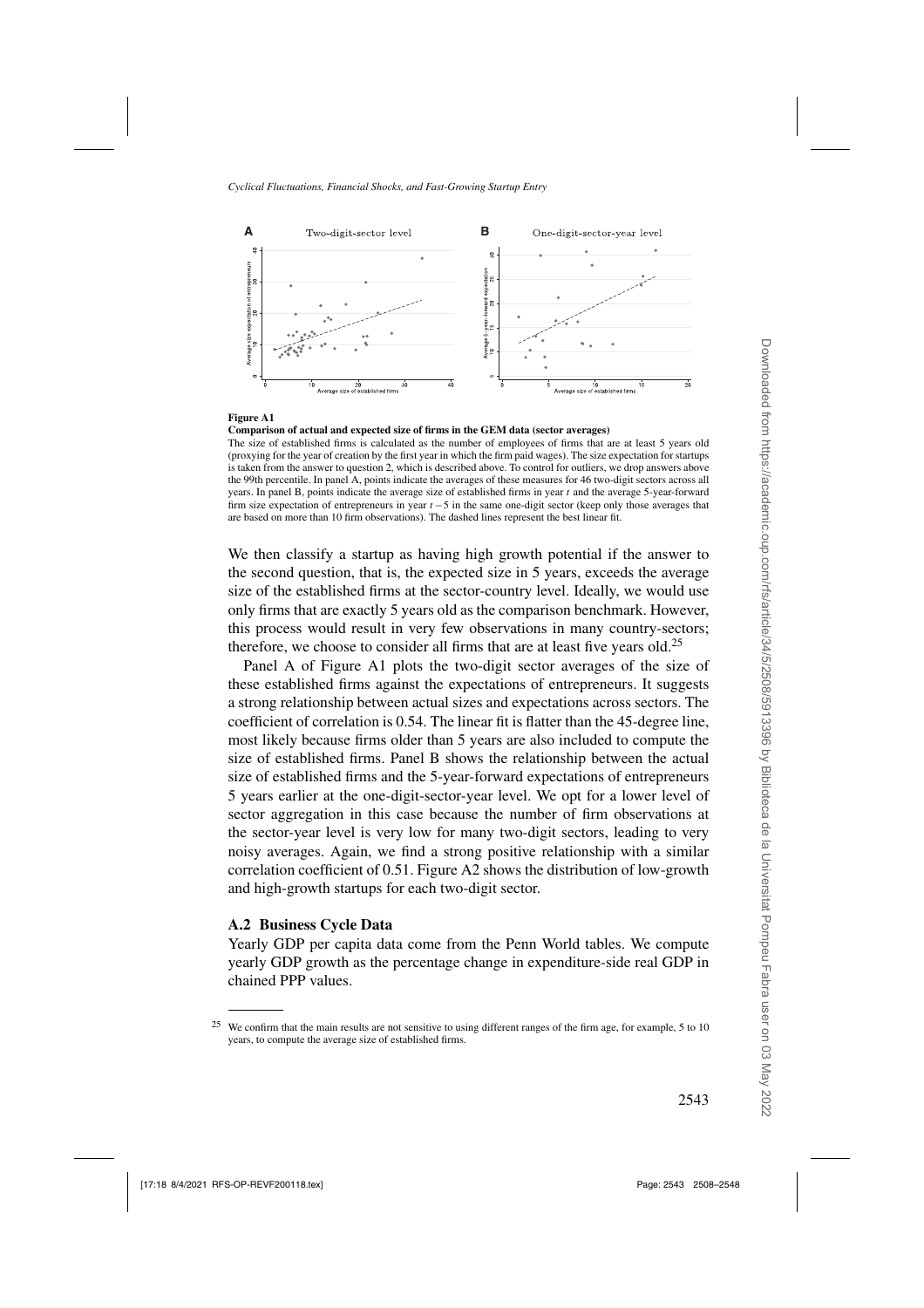<span id="page-36-0"></span>

#### **Figure A2**

**Distribution of low-growth and high-growth startups in two-digit sectors**

The figure shows the sector shares of startups in the 21 most common sectors, which account for approximately 94% of all startups, separately for the low-growth and high-growth categories.

# **A.3 Financial Crisis Data**

We identify years in which a particular country is in financial crisis by using data on systemic banking crises from [Laeven and Valencia](#page-40-0) [\(2013\)](#page-40-0). Table [A1](#page-19-0) shows the countries in our sample, the corresponding crisis period and the number of observations.

### **A.4 GZ Bond Spread**

As a proxy for the financing costs of firms  $r^b$  at the country-year level, we rely on the excess bond premium for financial firms from [Gilchrist and Zakrajsek](#page-39-0) [\(2012\)](#page-39-0), who measure the bond premium with respect to the yields of 10-year U.S. government bonds. We make our index comparable across countries by measuring the premiums of all countries with respect to the German bund. For the Unite[d States, we take the domestic spread directly from](#page-39-0) Gilchrist and Zakrajsek  $(2012)^{26}$  $(2012)^{26}$ , and we add the spread between U.S. and German government bonds.<sup>27</sup> For France, Spain, Italy, and Germany, we take the data from Gilchrist and Mojon (2016), who calculate the spread at the individual bond level and aggregate it.<sup>28</sup> We finally compute the yearly means of the monthly data.

<sup>26</sup> Data are available at *http://people.bu.edu/sgilchri/Data/data.htm*

<sup>27</sup> Retrieved from *https://fred.stlouisfed.org/series/IRLTLT01USM156N*

<sup>28</sup> Data are available at *https://publications.banque-france.fr/en/economic-and-financial-publications-workingpapers/credit-risk-euro-area*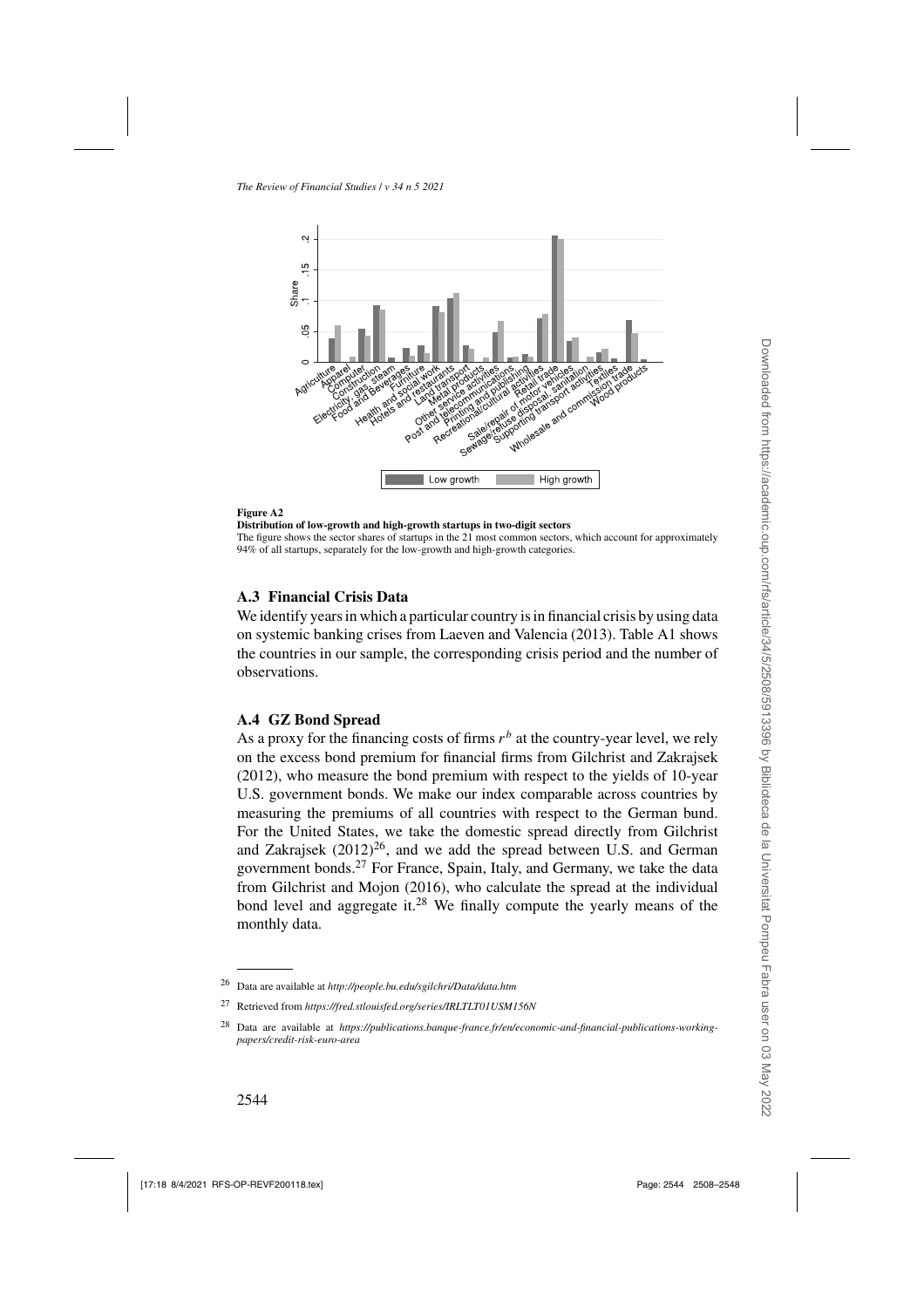| Country              | Start year | End year | Obs.   |
|----------------------|------------|----------|--------|
| Belgium              | 2008       | 2013     | 28304  |
| Chile                |            |          | 32911  |
| Croatia              |            |          | 18972  |
| Denmark              | 2008       | 2013     | 27954  |
| Finland              |            |          | 21049  |
| France               | 2008       | 2013     | 18687  |
| Germany              | 2008       | 2013     | 60618  |
| Greece               | 2008       | 2013     | 20432  |
| Hungary              | 2008       | 2013     | 21979  |
| Iceland              | 2008       | 2013     | 15547  |
| Ireland              | 2008       | 2013     | 19163  |
| Italy                | 2008       | 2013     | 23210  |
| Japan                |            |          | 21176  |
| <b>Netherlands</b>   | 2008       | 2013     | 30315  |
| Norway               |            |          | 18506  |
| Slovenia             | 2008       | 2013     | 27879  |
| Spain                | 2008       | 2013     | 232751 |
| Sweden               | 2008       | 2013     | 39648  |
| Switzerland          | 2008       | 2013     | 18510  |
| United Kingdom       | 2007       | 2013     | 157880 |
| <b>United States</b> | 2007       | 2013     | 38594  |

<span id="page-37-0"></span>

| <b>Table A1</b>                             |  |  |
|---------------------------------------------|--|--|
| <b>Countries and financial crisis years</b> |  |  |

The periods for systemic banking crises come from [Laeven and Valencia \(2013](#page-40-0)).



**Figure A3 Correlation between GDP growth (deviation from the country average) and bond spread**

# **A.5 External Financial Dependence and Intangibility Data**

The GEM data set contains information on the industrial sector in which a business is started. Sectors are classified following ISIC Rev.3 until 2008 and ISIC Rev.4 from 2009 onward. We complement the analysis with two sector-level indicators that are related to the financing needs of firms and to the collateralizability of their assets.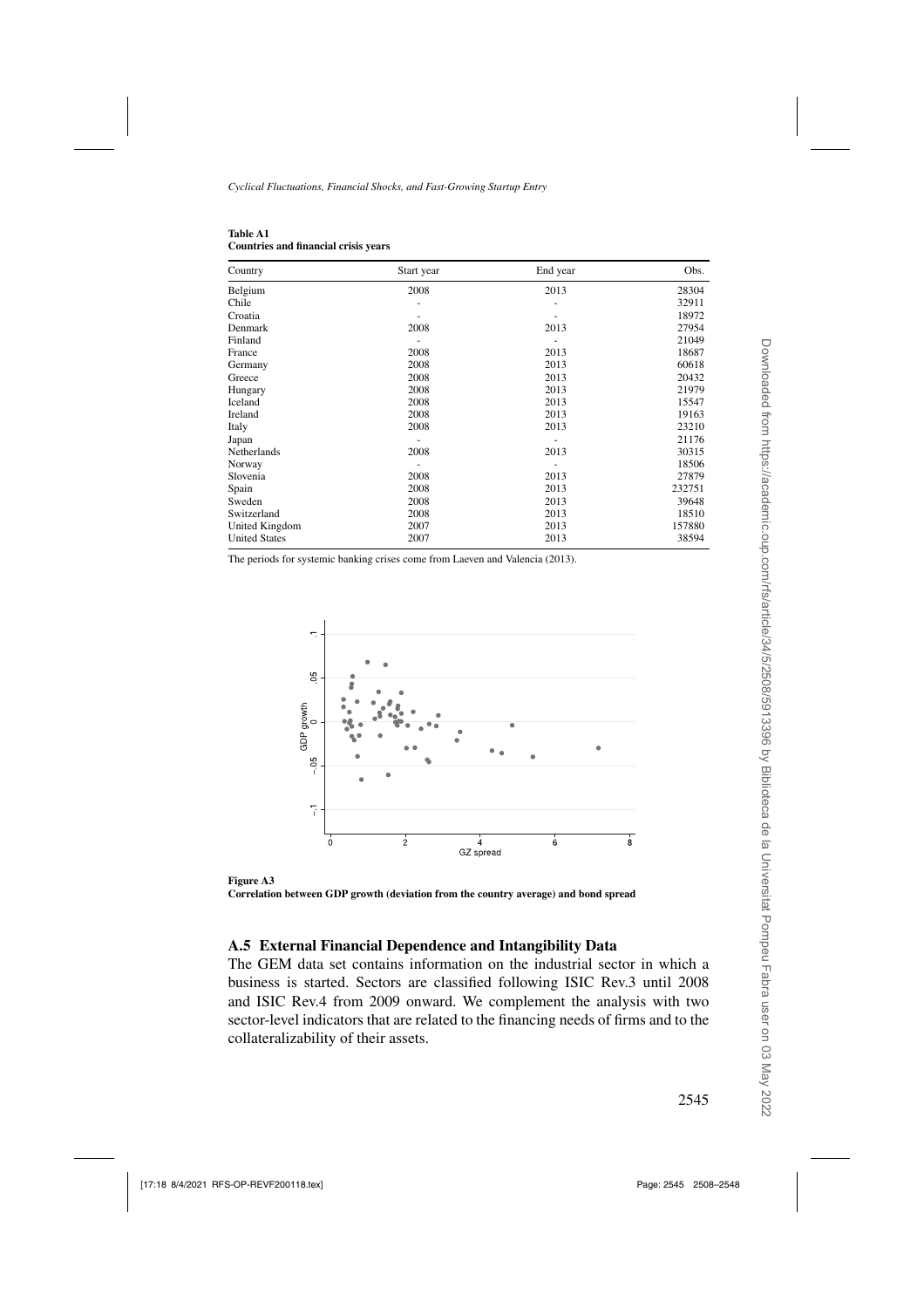<span id="page-38-0"></span>First, [Kroszner, Laeven, and Klingebiel](#page-40-0) [\(2007\)](#page-40-0) provide a version of the Rajan and Zingales indicator of external financial dependence (EFD) for manufacturing sectors under the ISIC Rev.2 classification. EFD is defined as the fraction of capital expenditures not financed with cash flows from operations. It is computed based on U.S. data and is constant for each sector across time, as it is intended to capture differences in external financing needs caused by technological differences across sectors, such as the length of the project's gestation period. We match these data to the sector variable of the GEM, obtaining information on EFD for approximately 2,000 manufacturing startups (5.4% of all business started). We use this information to classify startups into sectors with low or high EFD, where the latter proxy for sectors with higher external financing needs (a high value of  $\kappa - a$  in the model).

Second, [Caggese and Perez](#page-39-0) [\(2017](#page-39-0)) use Compustat data to compute an indicator of the share of intangible over total assets for U.S. industrial sectors. We match their sectors to the sector variable of the GEM, obtaining information on the sector-level share of intangible assets for approximately 17,000 startups (54% of all businesses started). We use this information to classify startups into sectors with a high or low share of intangible assets. Several authors argue that intangible assets have low collateral value, and therefore, we consider our category of *high intangibility* as a proxy for sectors with higher average costs of external finance (high *r<sup>b</sup>* in the model). In other words, both high EFD and high intangibility might proxy for factors that increase the financial frictions of entrepreneurs and could be used as an additional test of the model. Note that the high EFD and high intangibility categories are quite uncorrelated (the correlation coefficient is 0.14). This is reasonable because they are conceptually different; this is also a desirable property since it implies that they provide independent sets of information.

We match the values for external dependence (1980–1999) from table 12 of [Kroszner, Laeven, and Klingebiel](#page-40-0) [\(2007\)](#page-40-0) to the 22 manufacturing sectors identified in the GEM data set. For sectors that we can match across Compustat SIC codes and the two-digit sectors in the GEM data set, we take the intangible capital share from [Caggese and Perez](#page-39-0) [\(2017\)](#page-39-0). We then calculate the median values for both measures and classify a sector as having high (low) external dependence or intangible share if its value is above (below) the median.

#### **References**

Almeida, H., and M. Campello. 2007. Financial constraints, asset tangibility, and corporate investment. *Review of Financial Studies* 20:1429–60.

Acemoglu, D., U. Akcigit, and M. A. Celik. 2014. Young, restless and creative: Openness to disruption and creative innovations. Working Paper, MIT.

Adelino, M., A. Schoar, and F. Severino. 2015. House prices, collateral, and self-employment. *Journal of Financial Economics* 117:288–306.

Akcigit, U., and W. R. Kerr. 2018. Growth through heterogeneous innovations. *Journal of Political Economy* 126:1374–443.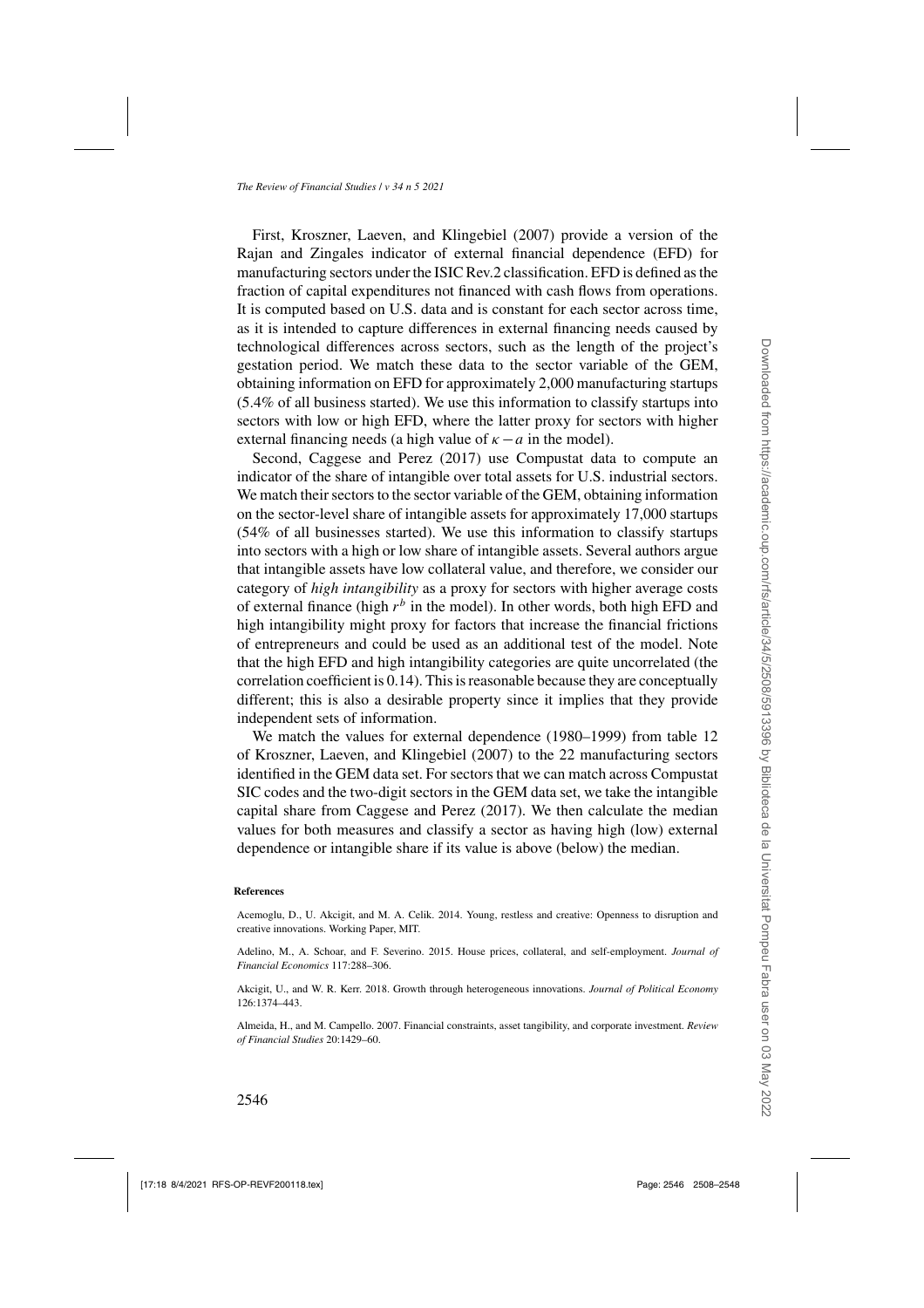<span id="page-39-0"></span>Azoulay, P., B. Jones, J. D. Kim, and J. Miranda. 2020. Age and high-growth entrepreneurship. *American Economic Review: Insights* 2:65–82.

Blanchflower, D. G., and A. J. Oswald. 1998. What makes an entrepreneur? *Journal of Labor Economics* 16:26–60.

Braun, M., and B. Larrain. 2005. Finance and the business cycle: International, inter-industry evidence. *Journal of Finance* 60:1097–128.

Brown, J. D., Earle, J. S., M. J. Kim, and K. M. Lee. 2018. High-growth entrepreneurship. IZA Discussion Papers 11662 Working Paper, Institute of Labor Economics (IZA).

Buera, F. J., J. P. Kaboski, and Y. Shin. 2011. Finance and development: A tale of two sectors. *American Economic Review* 101:1964–2002.

Caggese, A., and V. Cunat. 2013. Financing constraints, firm dynamics, export decisions, and aggregate productivity. *Review of Economic Dynamics* 16:177–93.

Caggese, A., and A. Perez. 2017. Capital misallocation and secular stagnation. Finance and Economics Discussion Series 2017-009, Board of Governors of the Federal Reserve System (U.S.).

Carroll, C. D. 2001. A theory of the consumption function, with and without liquidity constraints. *Journal of Economic Perspectives* 15:23–45.

Cerra, V., and S. C. Saxena. 2008. Growth dynamics: the myth of economic recovery. *American Economic Review* 98:439–57.

Clementi, G. L., and B. Palazzo. 2016. Entry, exit, firm dynamics, and aggregate fluctuations. *American Economic Journal: Macroeconomics* 8:1–41.

Cole, H. L., J. Greenwood, and J. M. Sanchez. 2016. Why doesn't technology flow from rich to poor countries? *Econometrica* 84:1477–521.

Corradin, S., and A. Popov. 2015. House prices, home equity borrowing, and entrepreneurship. *Review of Financial Studies* 28:2399–428.

Dell'Ariccia, G., E. Detragiache, and R. Rajan. 2008. The real effect of banking crises. *Journal of Financial Intermediation* 17:89–112.

Falato, A., D. Kadyrzhanova, and J. W. Sim. 2013. Rising intangible capital, shrinking debt capacity, and the US corporate savings glut. Finance and Economics Discussion Series 2013-67, Board of Governors of the Federal Reserve System (U.S.).

Gilchrist, S., and M. Benoit. 2016. Credit risk in the euro area. *Economic Journal* 128:118–58.

Gilchrist, S., and E. Zakrajsek. 2012. Credit spreads and business cycle fluctuations. *American Economic Review* 102:1692–720.

Haltiwanger, J., R. S. Jarmin, R. Kulick, and J. Miranda. 2016. High growth young firms: Contribution to job, output, and productivity growth. In *Measuring entrepreneurial businesses: current knowledge and challenges*, pp. 11–62. Washington, DC: National Bureau of Economic Research.

Holtz-Eakin, D., D. Joulfaian, and H. S. Rosen. 1994. Sticking it out: Entrepreneurial survival and liquidity constraints. *Journal of Political Economy* 102:53–75.

Hombert, J., and A. Matray. 2016. The real effects of lending relationships on innovative firms and inventor mobility. *Review of Financial Studies* 30:2413–45.

Koellinger, P. D., and A. R. Thurik. 2012. Entrepreneurship and the business cycle. *Review of Economics and Statistics* 94:1143–56.

Krishnan, K., D. K. Nandy, and M. Puri. 2014. Does financing spur small business productivity? Evidence from a natural experiment. *Review of Financial Studies* 28:1768–809.